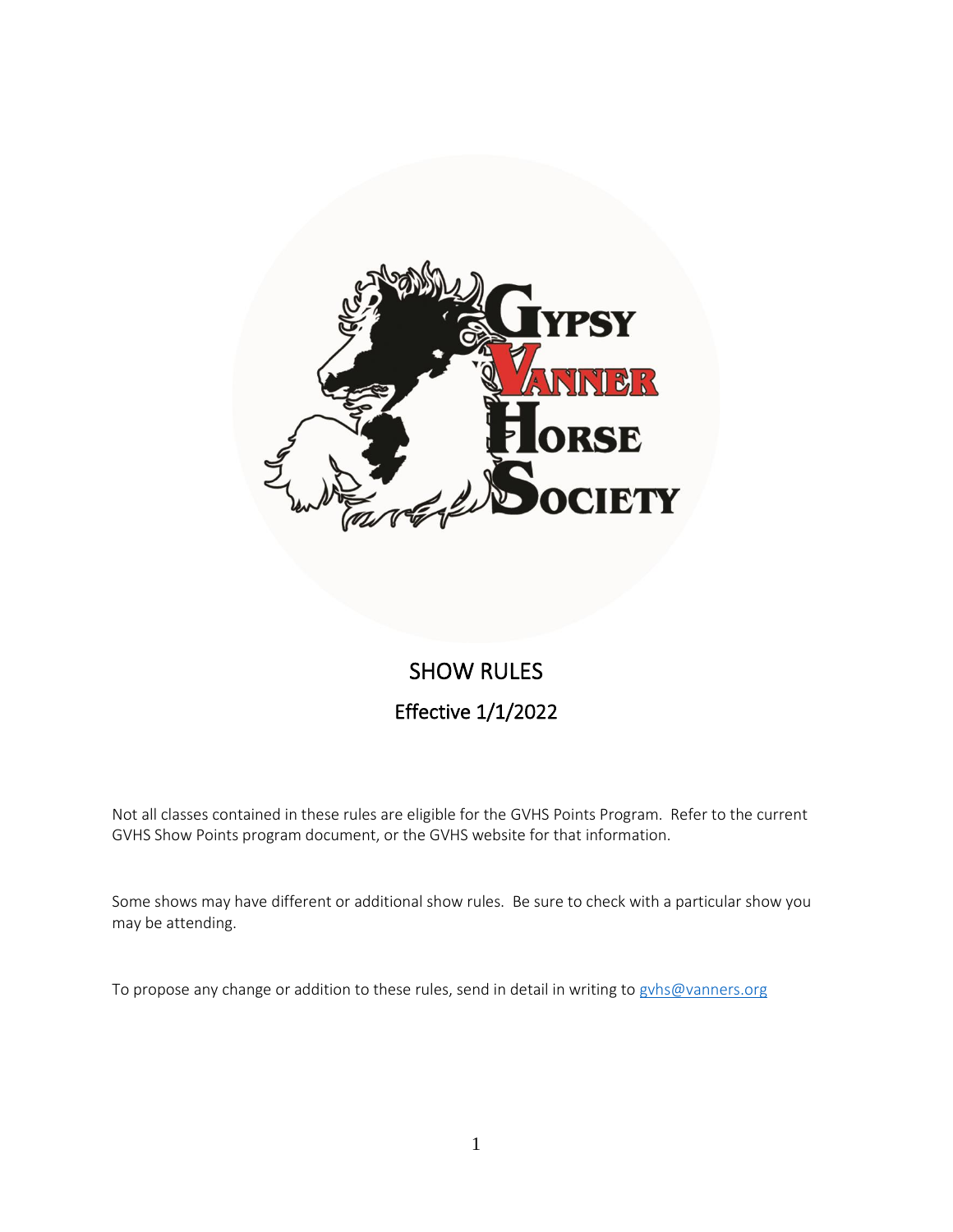# SHOW RULES TABLE OF CONTENTS

|    | A.1. Eligibility to Compete 1                                                              |  |  |
|----|--------------------------------------------------------------------------------------------|--|--|
|    | A.2. Definitions (Individuals) 1                                                           |  |  |
|    | A.3. Definitions (Equine) 3                                                                |  |  |
|    | A.4. Definitions (Competition) 4                                                           |  |  |
| В. |                                                                                            |  |  |
|    | B.1. Gaits - General (See each discipline section for more on gaits specific to classes) 7 |  |  |
|    | B.2. Presentation – General<br>7                                                           |  |  |
|    | B.3. General Shoeing Rules<br>8                                                            |  |  |
|    |                                                                                            |  |  |
|    | C.1. Prohibited Conduct/ Disqualifications<br>10                                           |  |  |
|    | 12                                                                                         |  |  |
|    | D.1. Halter 12                                                                             |  |  |
|    | D.2. Halter Championships 16                                                               |  |  |
| Е. |                                                                                            |  |  |
|    | E.1. GET OF SIRE AND PRODUCE OF DAM 16                                                     |  |  |
|    | E.2. Color Classes 17                                                                      |  |  |
|    | E.3. North American Bred 17                                                                |  |  |
|    | E.4. Showmanship at Halter: Youth and Amateur 17                                           |  |  |
| F. | 21                                                                                         |  |  |
|    | F.1. English Pleasure                                                                      |  |  |
|    | F.2. English Equitation<br>23                                                              |  |  |
| G. | 26                                                                                         |  |  |
|    | G.1. Suitability for Dressage In Hand<br>26                                                |  |  |
|    | G.2. Suitability for Dressage Under Saddle<br>27                                           |  |  |
| Н. | 30                                                                                         |  |  |
|    | H.1. Hunter Under Saddle (on the flat)<br>30                                               |  |  |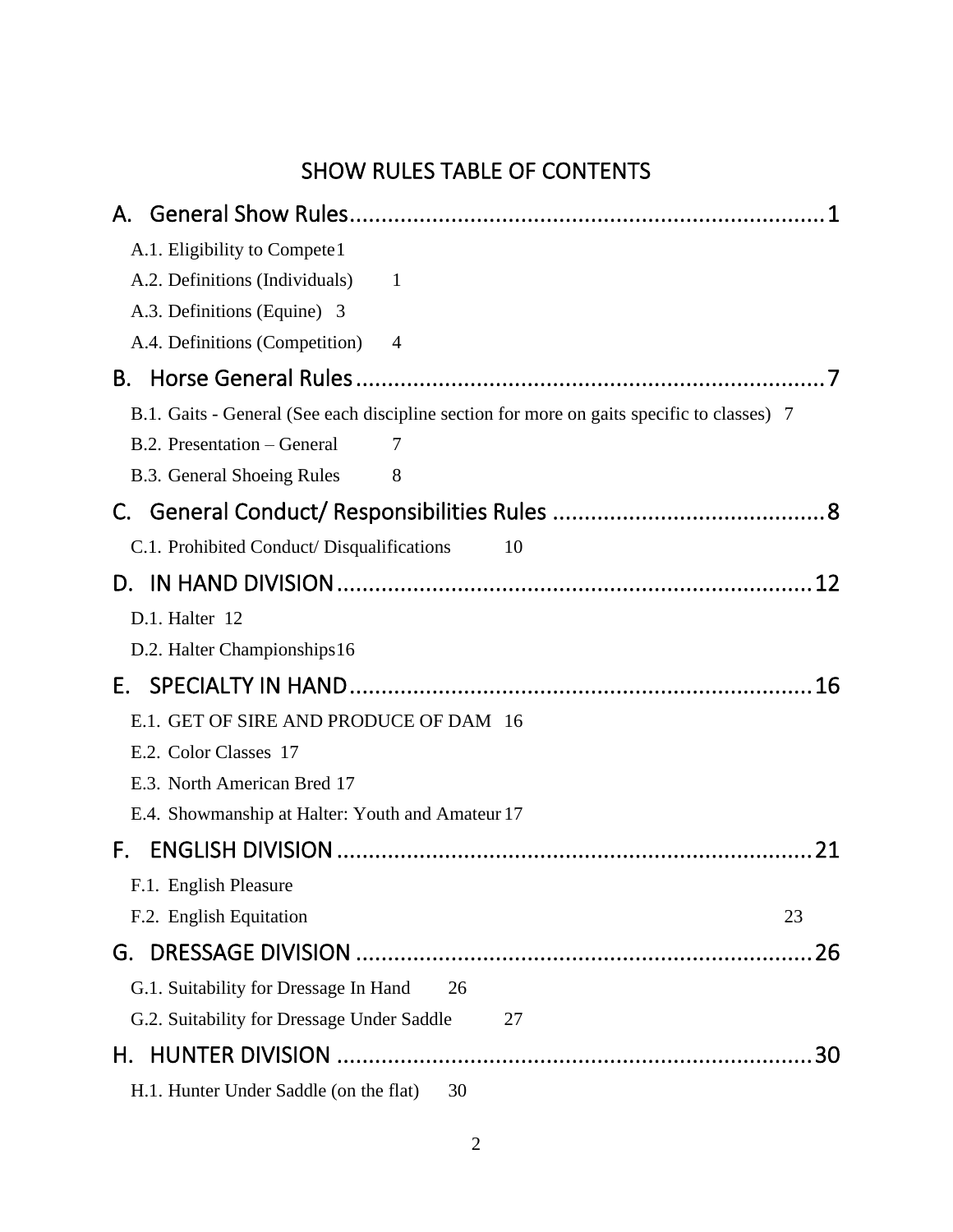| H.2. Hunter Hack (Over Fences) 31                |    |
|--------------------------------------------------|----|
| H.3. Working Hunter (Over Fences)<br>33          |    |
| $\mathbf{l}$ .                                   |    |
| J.                                               |    |
| J.1. Western Pleasure<br>38                      |    |
| J.2. Western Equitation<br>40                    |    |
| J.3. Ranch Riding 43                             |    |
| К.                                               | 44 |
| K.1. Obstacles In Hand and Trail Under Saddle 44 |    |
| L.                                               |    |
| L.1. Pleasure Driving<br>50                      |    |
| L.2. Pleasure Driving – Turnout<br>- 53          |    |
| L.3. Pleasure Driving - Working 54               |    |
| L.4. Ladies' Driving<br>54                       |    |
| L.5. Gentlemen's Driving 54                      |    |
| L.6. Reinsmanship 54                             |    |
| L.7. Ground Driving in Harness<br>55             |    |
|                                                  |    |
|                                                  |    |
|                                                  | 59 |
| M.1. Costume<br>59                               |    |
| M.2. Freestyle Riding<br>60                      |    |
| M.3. Command Class- Under Saddle<br>61           |    |
| M.4. Liberty 61                                  |    |
| M.5. Leadline (Age 9 and under)<br>62            |    |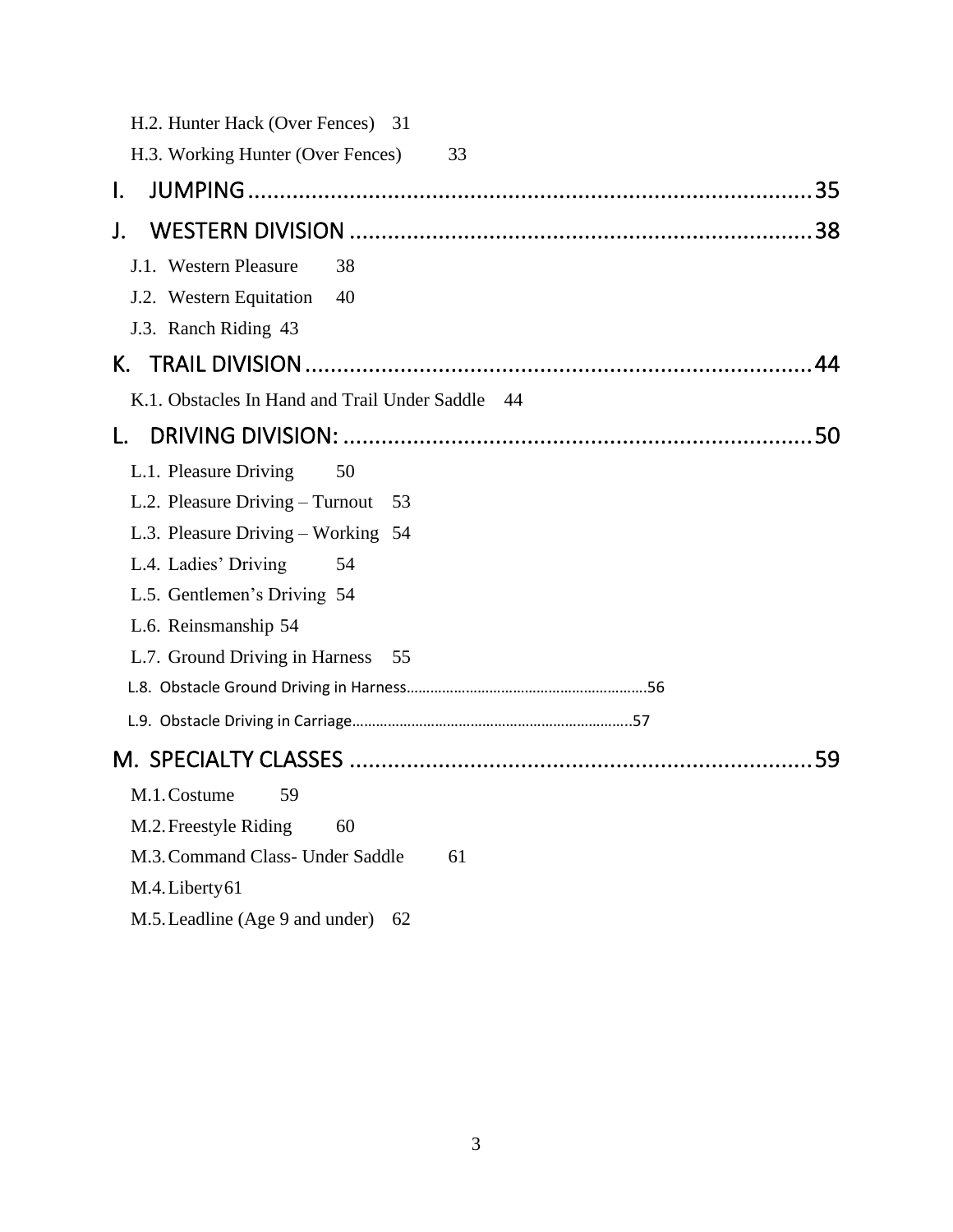# A. General Show Rules

# A.1.Eligibility to Compete

- 1. All horses must be registered with the Gypsy Vanner Horse Society
- 2. Competition entries will include a Proof of Registration or Pending Registration.
- 3. Competition Management will resolve any questions or dispute that may arise from said eligibility of horses. This decision will be final.
- 4. Classes where Gypsy Vanners compete in the same class with other breeds will not be eligible for GVHS year-end show points.
- 5. Registered Purebred Gypsy Vanner horses cannot compete in any driving or riding class until they are three years old.
- 6. Classes may be combined or divided based on the size of the Competition and the discretion of the Competition management.

# A.2.Definitions (Individuals)

- 1. **Adult or Senior Individual** who has reached his 18th birthday as of January 1st of the current competition year.
- 2. **Age** of an individual on January 1st will be maintained throughout the entire competition year.
- 3. **Agent** is any adult or adults, including but not limited to any groom(s), veterinarian(s), coach(es) or other persons who act on behalf of an exhibitor, owner or lessee of a horse, trainer, rider, driver or handler at or in connection with a Competition.
- 4. **Trainer/Professional** is any person who has the responsibility for the care, training, custody or performance of a horse and accepts money for said services, regardless of breed or discipline.
- 5. **Youth** is an individual who has not reached his/her 18th birthday as of January 1st of the current competition year. The age of an individual on January 1st will be maintained throughout the entire competition year. A Youth exhibitor may NOT show a stallion in hand, or under saddle, including lead line. Any Youth exhibitor anywhere on the show grounds while riding a horse is required to wear an equestrian safety helmet that is ATSM/SEI approved. Youth must also wear an ATSM/SEI helmet while driving or serving as driving groom. Youth exhibitor entry forms MUST have the signature of a parent, guardian or trainer assuming full responsibility for said youth.
- 6. **Amateur** is an individual that has reached his/her 18th birthday as of January 1st of the current competition year. Every Amateur must show an Amateur Declaration or Amateur Card from the GVHS. An Amateur exhibitor does not receive monies/reimbursement for any type of horse training in any breed or discipline. An amateur is an amateur regardless of one's equestrian skills and/or accomplishments, is an amateur for all competitions who after his/her 18th birthday, has not engaged in any of the following activities which would make him/her a professional.
	- a. Accepts remuneration (compensation for work or a service) for riding, driving, showing, training, schooling, or conducting clinics or seminars.
	- b. Accepts remuneration for giving riding or driving lessons, lessons in showmanship, instructions in equitation or horse training. (Persons acting as counselors at summer camps, who are not hired in the exclusive capacity of riding instructors, are excluded and persons giving instructions and training to the handicapped are also excluded).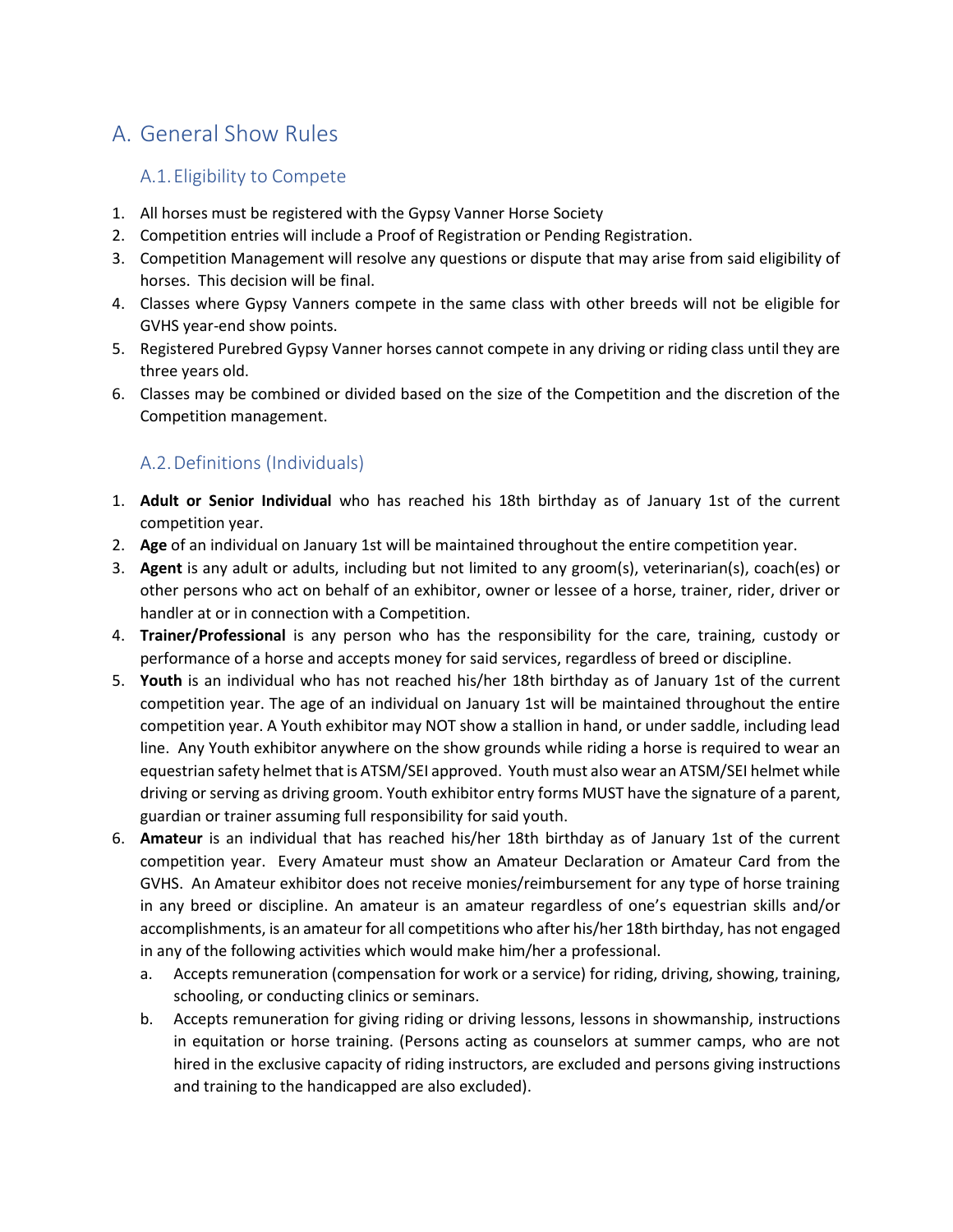- c. Accepts remuneration for employment in any other capacity (e.g. secretary, bookkeeper, veterinarian, groom, farrier) and gives instruction, rides, drives, shows, trains or schools horses, other than horses actually owned or leased by him/her, when his/her employer or a member of the family of said employer or a corporation which a member of his/her family controls, owns, boards or trains said horses.
- d. Accepts remuneration for the use of his or her name, photograph or other form of personal association as a horseman in connection with any advertisement or article to be sold.
- e. Accepts prize money in equitation or showmanship classes, except as allowed in k. below.
- f. Advertises professional services such as training or giving lessons by way of business cards, print ads, or internet.

The following activities do not affect amateur status of a person who is otherwise qualified.

- g. The writing of books or articles pertaining to horses.
- h. Accepting remuneration for officiating as a judge, steward, course designer, announcer, or participating as a TV commentator, or accepting bona fide remuneration for services as a veterinarian, groom, farrier, tack shop operator or breeder, or for accepting bona fide remuneration for boarding services.
- i. Accepting reimbursement for any expenses directly related to the horse.
- j. Accepting a token of appreciation, other than money, for riding, driving, or showing in hand in halter (tokens worth more than \$300 are considered remunerations).
- k. Prize money won in any amateur or owner class does not affect amateur status of a person otherwise qualified.
- l. Any person who is serving an internship for college credit through his/her respective accredited college program and who has never held professional status, can accept reimbursement for expenses without profit.
- m. Accepting payment of, or reimbursement for, expenses such as hotels, travel, entry fees, food, etc, without profit.
- 7. **Client** or **Clients** of a judge or steward shall include any person who has received or who has a member of his or her family who has received horse training or instruction in riding, driving or showing in hand or in halter from the judge, steward or from said official's employee, whether or not remuneration has been given or received, and whether or not such training or instruction took place at a Competition
	- a. Also included are any persons who pay horse board (excluding stud fees and broodmare board) to the judge, steward, or to a member of his or her family and
	- b. Also included are any persons entered in a Competition as rider, driver, handler, exhibitor, owner or lessee, and members of the family of the foregoing, on an entry blank signed in any capacity by the judge, steward or his or her agent, employee or member of his or her family, whether or not remuneration has been given or received.
	- c. The conducting of clinics or assistance in group activities, unless private instruction is given, will not be considered as instruction, coaching or tutoring.
- 8. **Coach** is defined as any adult or adults who receive remuneration for having or sharing the responsibility for instructing, teaching, schooling, or advising a rider, driver, handler in equestrian skills.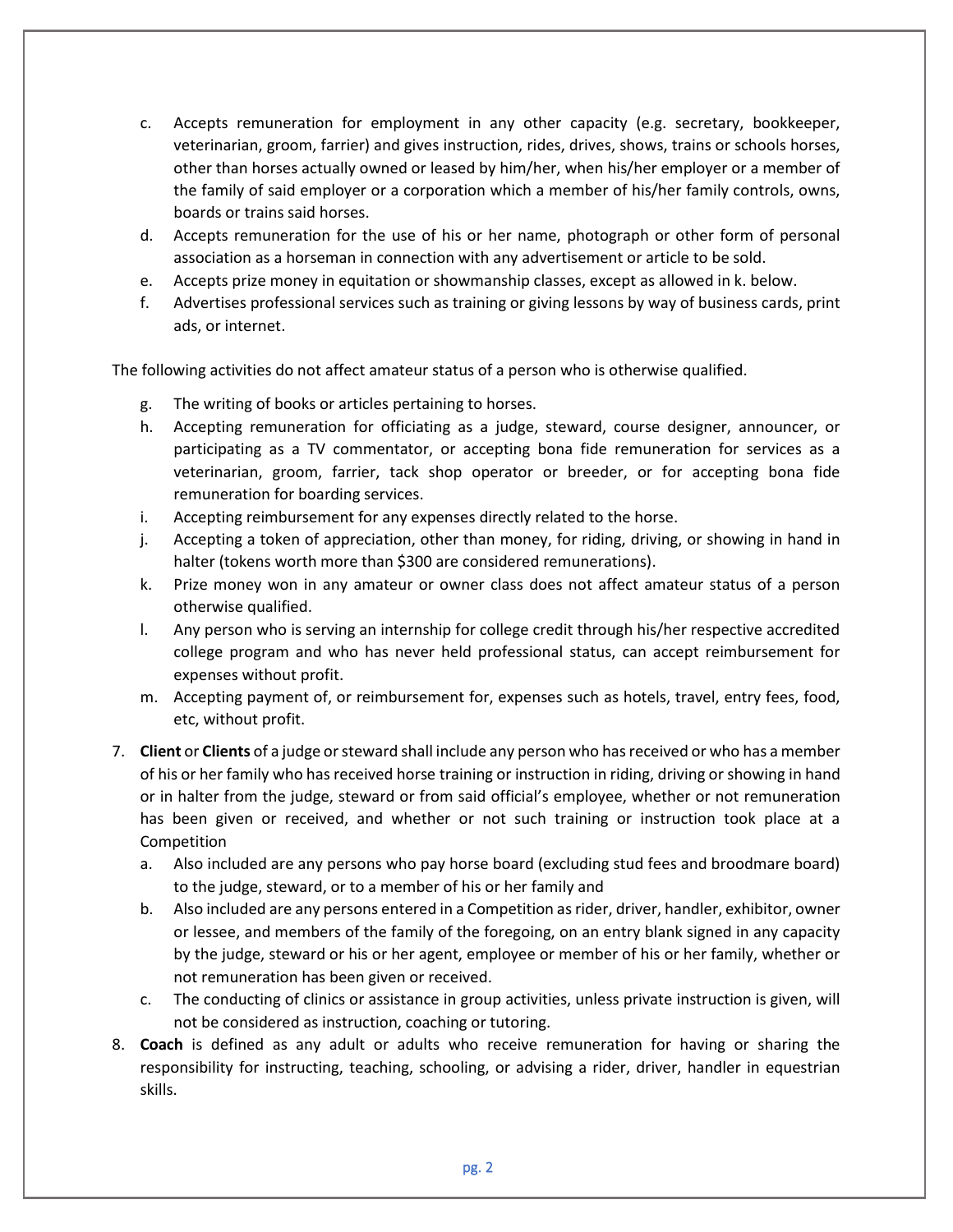- 9. **Agent** is any adult or adults, including but not limited to any groom(s), veterinarian(s), coach(es) or other persons who act on behalf of an exhibitor, owner or lessee of a horse, trainer, rider, driver or handler at or in connection with a Competition.
- 10. **Family** For competition purposes the term family includes husband, wife, parent, step-parent, child, brother, step-child, sister, half brother and sister, aunt, uncle, niece, nephew, grandmother, grandfather, grandchildren, and in-laws of the same relation as stated above.
- 11. **Gender** Whenever in these rules the words he, him, or his are used, unless the context requires otherwise, they shall include she, her, or hers.
- 12. **Lessee** is an individual who leases a horse from the owner for the purpose of riding, driving or exhibiting said leased horse in a competition. Lessee is considered the "owner" of the horse with proper documentation submitted with the entry forms.
- 13. **Owner**is the person or persons listed on the horse's registration or the lessee of the horse with proper documentation submitted with the entry forms.
- 14. **Professional** is a person who engages in the activities described in Definition 6.a. through 6.f. above.
- 15. **Veterinarian** is a graduate of an accredited veterinary medical school and currently licensed to practice veterinary medicine in the state where the licensed Competition is being held.

## **16. Not in Good Standing**

- a. Any person who has been expelled or suspended by the GVHS.
- b. Any exhibitor who fails to pay for fees owed to competition management at the time fees are due or any exhibitor who bounces a check is considered Not in Good Standing.
- c. Any licensee suspended who is indebted to the GVHS

# A.3.Definitions (Equine)

- 1. **Age of Equine** for competition purposes is considered to be one year old on the 1st day of January following the actual date of foaling.
- 2. All horses must be 3 years of age to be ridden under saddle or driven.
- 3. A **Junior** horse is one that is five years or under.
- 4. A **Senior** horse is one that is six years and over.
- 5. An **Open Class** is open to all horses of any age or sex horse of any age unless specified, regardless of previous awards received. There are no qualifications for the rider, driver or handler except as specified.
- 6. A **Green Horse** is one that is in its first two years of showing in the given division. Competition year is defined as January 1st through December 31st. Once a horse graduates from Green, it may never return to Green eligibility in that division in its lifetime.
- 7. **Owned by Him or Her** For purposes of applying suspension only, the phrase "owned by him or her" with regard to a horse shall include any individual who is one of the following: an owner, a partial owner, a lessor (a lessee may apply for the release from suspension of a leased horse), a lessee, a holder of a partnership interest in a horse, or an owner of shares in a corporation, limited liability company, syndicate or any similar entity which owns or leases a horse either directly or indirectly, in whole or in part, and spouses or domestic partners of such persons.
	- a. This rule is not applicable in determining ownership for any other purposes in the rules.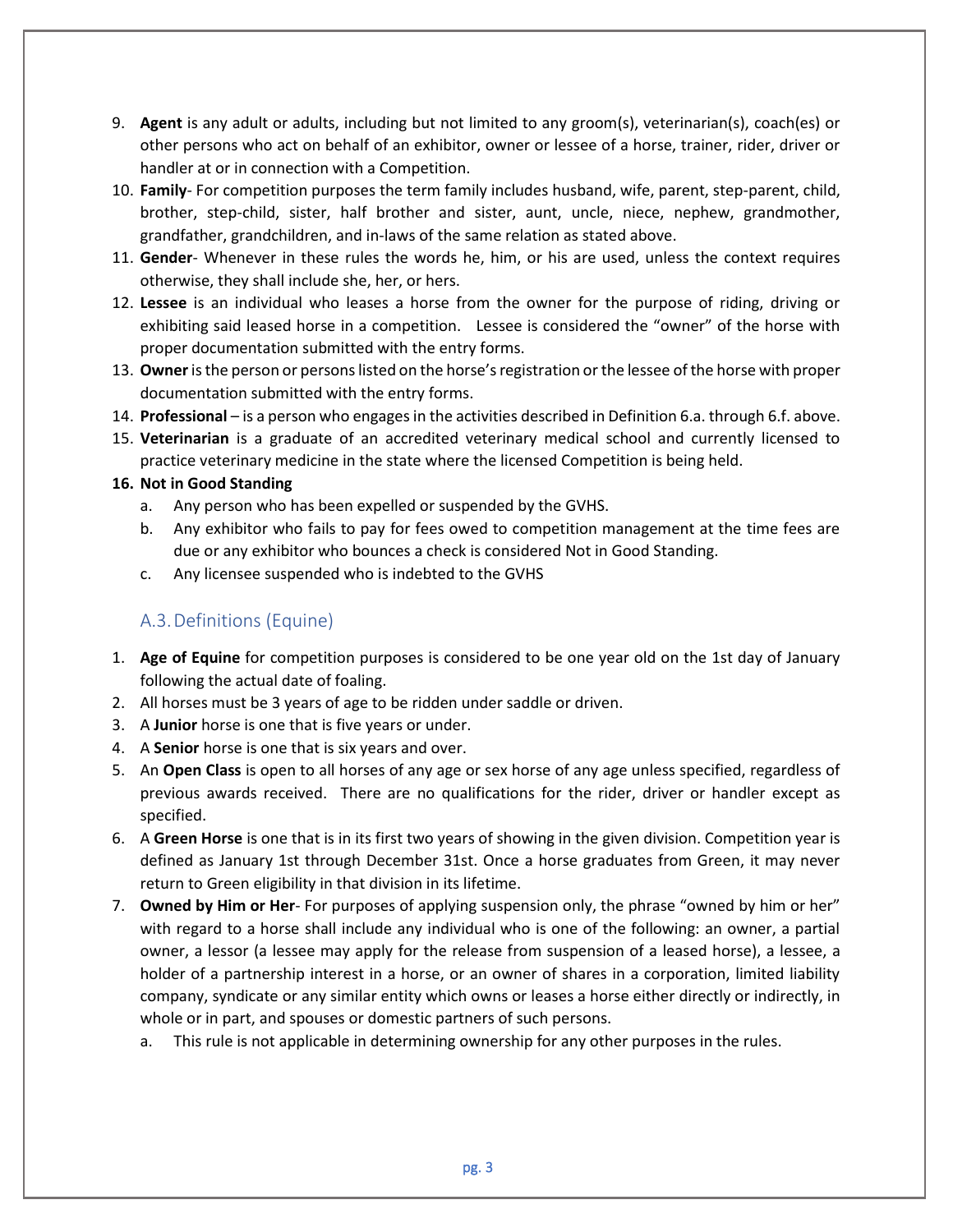# A.4.Definitions (Competition)

#### **1. Amateur Classes**

- a. Every exhibitor must hold amateur status
- b. Amateur classes may be restricted to riders, drivers or handlers who are no longer eligible to compete as a Junior exhibitor. A youth performance class may be combined with an amateur performance class if there is only one youth entry.
- c. It is up to Competition management whether or not to include Amateur classes.

## **2. Commencement and Completion of Classes**

- a. In classes where horses compete collectively, a warning is issued, and the in-gate must be closed after the last horse enters the ring. **Timing is at the discretion of the Competition management** and must be posted prior to the beginning of the Competition.
- b. Judging must not commence until the gate is closed or at the end of the gate call. An official timer may be appointed to enforce this rule.
- c. The Judge or Management may agree to give additional time for tack or attire changes.
- d. In classes where horses compete collectively, a class is considered completed when the class has been judged in accordance with the rules and the judge(s) submit their cards to the ringmaster or announcer.
- e. In a class where horses compete individually, a class is considered completed when all horses have completed the class routine as designated by the rules.
- 3. **Competition Staff** includes and not limited to: Paddock Master, Ring Clerks, Farrier, Timekeeper, Announcers, Ring Steward, Gate Attendant and other persons engaged directly by the management or competition.
- 4. **Competition Officials** include and not limited to: Directors, Officers, Chairman of the Competition, Competition Management, Show Manager, Show Secretary, Judges, Stewards, Paddock Master, Awards Master, Technical Delegates, Veterinarians and Course Designers.

## **5. Competition Terminology**

- a. A **Division** is a group of rules pertaining to a specific discipline (i.e. Western or English)
- b. A **Section** is a group of rules within a specific discipline division that pertains to a type of class. (i.e. Western Pleasure or English Pleasure)
- c. A **Class** is an activity by entries, judged according to criteria specified in the rules or in the Prize List. Competition Year is defined as starting January 1st and ending December 31st. Competitor is the horse, exhibitor (handler, driver) or horse/exhibitor combination being judged depending on the judging specifications for a particular competition. In Equitation classes the competitor is the rider.
- 6. **Competition Year** is defined as starting January 1st and ending December 31st.
- 7. **Competitor**is the horse, exhibitor (handler, driver, rider) or horse/exhibitor combination being judged depending on the judging specifications for a particular competition. In Equitation classes the competitor is the rider.

## **8. Disqualification in a Competition**

- a. To exclude a competitor, for cause, from participation in a given class, division or competition.
- b. Competitors may be disqualified by the Competition Officials.
- c. If a competitor is disqualified following the completion of a class, for the purpose of determining the number of horses which have been entered, shown, and judged, said competitor's performance shall count. If the competitor received an award, the award must be forfeited.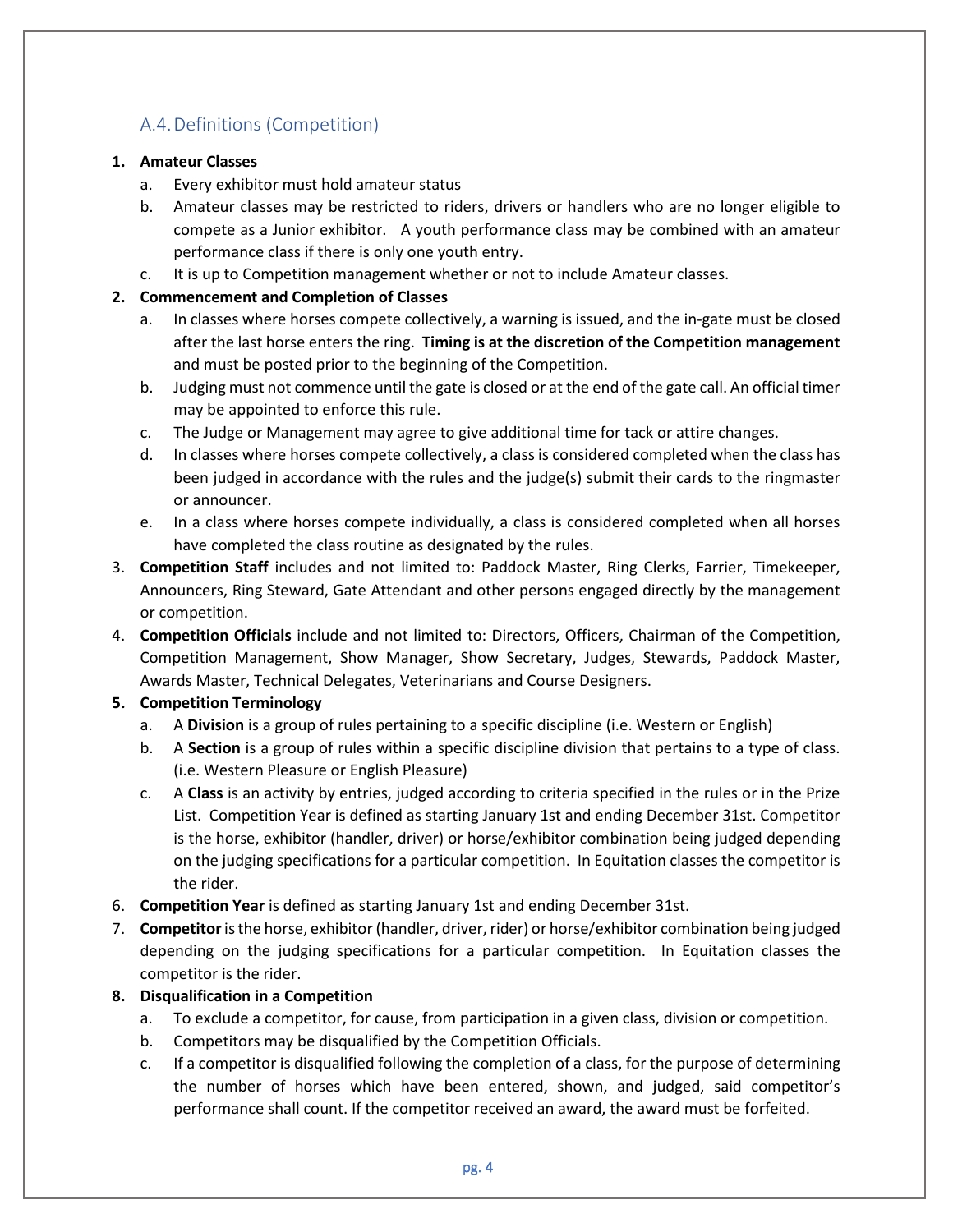- d. A competitor disqualified in this manner may not use this class as a qualifying class for a Championship.
- e. Competitors have the right to contest any action taken pursuant to this Rule by filing a protest or grievance pursuant to GVHS Show Rules for hearing and determination by the GVHS.
- 9. **Elimination** in a Competition is to exclude a competitor, for cause, from judging consideration in a class.
	- a. A competitor who is eliminated is ineligible to receive an award regardless of the number of competitors in the class.
	- b. If an eliminated competitor completes a class, for the purpose of determining the number of horses which have been entered, shown, and judged, said competitor's performance shall count.
- 10. **Excused** in a Competition is to have judge (s) grant permission to, or request that a competitor leave the class.
	- a. A competitor who is excused is ineligible to receive an award for that class.
- 11. **Exhibition** (Class or Demonstration)
	- a. An Exhibition may be held as a recognized but non pointed class or demonstration.
	- b. Exhibition classes must be advertised in the prize list and may be judged and ranked. However, results may not be counted for high score awards or championships. If published, the rankings report must be clearly separated from competition results and noted as being an Exhibition Class (a non pointed class or a "fun" class, e.g. Costume Class).

#### **12. Exhibitor**

- a. The handler or rider of a horse when entered in a class where only the merits of the horse or horse/rider combination are to be considered.
- b. In Equitation Classes, the Exhibitor refers to the rider.
- 13. **Falls** A rider is considered to have fallen when he/she is separated from their horse that has not fallen, in such a way to necessitate remounting or vaulting into the saddle. A horse is considered to have fallen when the shoulder and haunch on the same side have touched the ground or obstacle and the ground. If such an event happens, the horse and exhibitor will be excused from the ring.

## **14. Green Horse Classes**

- a. The Green Horse division may be broken down into Walk/Trot(Jog) and Walk/Trot(Jog)/Canter(Lope)
- b. A horse may show in the Green Horse Walk/Trot(Jog) division for up to 2 calendar years
- c. A horse may then show in the Green Horse Walk/Trot (Jog)/Canter(Lope) division for 1 calendar year

## **15. Maiden, Novice, and Limit Classes**

- a. Maiden, Novice and Limit classes are open to horses which have not won one/three/six first place ribbons respectively, at Regular Competitions and Dressage Competitions.
- b. The Maiden, Novice or Limit status of both riders and drivers is affected by winnings at Regular or Dressage Competitions.
- c. Ribbons won in one-horse classes do not count in reckoning the maiden, novice or limit status of either horse and/or rider/driver in any division.
- d. The status of Maiden, Novice or Limit entries is as of the closing date of entries for any particular Competition.
- e. A Maiden, Novice or Limit Pair is one which has not won more than the specified number of ribbons as a pair.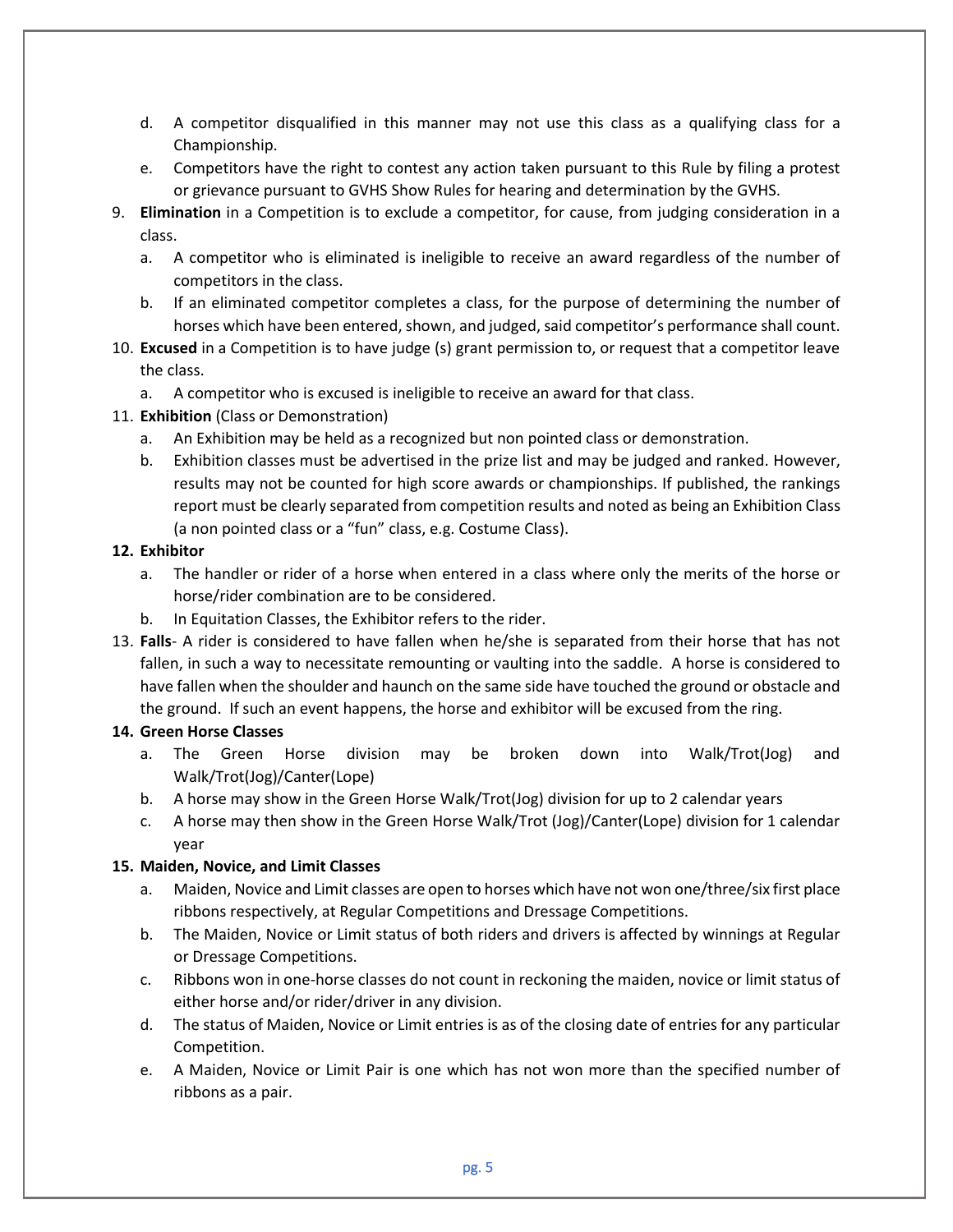- f. Winnings in Four-In-Hands, Tandems, Teams, Unicorns and Pairs; and winnings in Combination, Breeding and Futurity classes are not considered in reckoning the status of Maiden, Novice or Limit horses.
- g. In all other divisions, ribbons won within one section or division do count in the reckoning of Maiden, Novice, or Limit status if horses compete in a different section or division.
- h. In the Dressage division, ribbons won within one dressage level do not affect a horse's Maiden, Novice or Limit status when shown in a higher level.
- i. If a Maiden, Novice, Limit, and Open classes are offered at a Competition, horses cannot cross enter into lower level classes.

#### **16. Open Classes**

- a. An Open class is open to all horses of any age or sex, regardless of previous awards received, in accordance with division rules.
- b. There is no qualification for the rider, driver or handler except as specified in division rules for the particular category or level of classes.
- 17. **Opportunity Classes** are non-pointed learner level classes.

## **18. Owner's Classes or Amateur/Owner Classes**

- a. Every competitor must be an amateur and the owner, or an amateur member of the owner's family, unless the prize list states otherwise.
- b. Owners' classes may be restricted to riders, drivers or handlers who are no longer eligible to compete as a junior exhibitor.
- c. Combined ownership is not permitted in Owner's or Amateur Owner's classes unless all owners are members of the same family. Leased horses are not eligible.
- 19. **Not in Good Standing**: Any exhibitor who fails to pay fees owed to competition management at the time fees are due or any exhibitor who bounces a check and payment is not brought current within 30 days is considered Not in Good Standing. Members not in good standing will become ineligible for year end awards, voting and other membership benefits for the remainder of that calendar year.
- 20. **Protests, Charges and Grievances** Decisions that cannot be protested are:
	- a. The soundness of a horse, when determined by an official veterinarian, judge or steward of the Competition.
	- b. A judge's decision, representing his/her individual preference or opinion, can not be protested unless it is alleged to be in violation of the GVHS Show Rules. A protest, charge or grievance may be filed with the Competition Management before the close of the Competition and must state the full name and address (if known) of the accused, must list each Rule number alleged to have been violated and must contain a complete statement of the acts which constitute the alleged violation. The maker of the protest, charge or grievance must be prepared to substantiate the protest, charge or grievance by his or her own personal testimony at a hearing or by the testimony of at least one other witness with personal knowledge who is subject to crossexamination, and by additional evidence including but not limited to sworn statements, other witnesses. Protests, charges, or grievances will be referred to the GVHS for final resolution.
- 21. **Shown and Judged**  To be shown and judged in any class in which horses compete together and must remain in the ring until excused by the judge.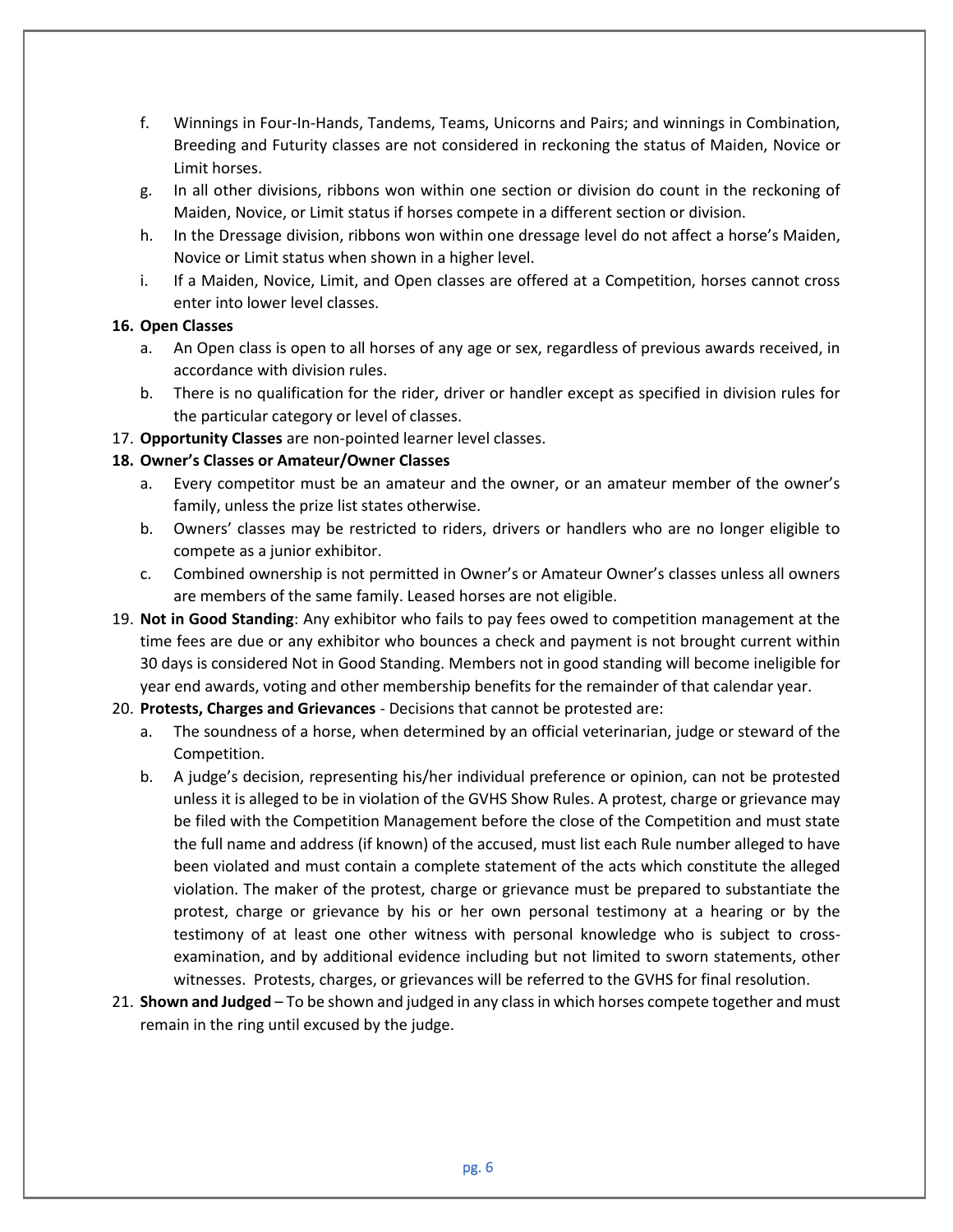# B. Horse General Rules

1. Horses are to be shown in their natural way of going. They should demonstrate a calm and willing demeanor yet be powerful. They should be an all-around utility horse that is eager and able to perform in all disciplines. Any extreme or exaggerated movement unnatural to the breed will be heavily penalized. Any horses demonstrating aggressive behavior shall be disqualified.

# B.1.Gaits - General (See each discipline section for more on gaits specific to classes)

- 1. **Walk** a natural forward flowing four beat gait. The pride of the breed is expressed in the head and neck carriage, being elevated in the movement, alert with presence.
- 2. **Trot** a natural forward, free-flowing two beat diagonal gait. The horse has an animated style of movement. When asked to extend the trot, there should be a definite lengthening of the stride
- 3. **Jog**  a smooth, ground–covering two–beat diagonal gait. The jog should be square, balanced and with straight, forward movement of the feet. When asked to extend the jog, it moves out with the same smooth way of going.
- 4. **Canter**  a natural flowing three beat gait to be smooth, free moving, relaxed and correct on both leads
- 5. **Hand Gallop** a faster three beat gait with a lengthened stride, controlled, straight, and correct on both leads.
- 6. **The Lope** an easy, rhythmical three–beat gait. The horse should lope with a natural stride and appear relaxed and smooth. It should be ridden at a speed that is a natural way of going and correct on both leads
- 7. **Back (Reinback)** horses should back on command, quietly, willingly, and easily in a straight line without resistance.
- 8. At the judge's discretion, considering the size and ability of the class, horses may be asked to extend any gait. Novice and Green Horse classes will not be asked to extend gaits.

# B.2. Presentation – General

- 1. Horses may be shown clipped or unclipped, both are equally acceptable. Body clipping or saddle pad clipping will not be discriminated against.
- 2. There may be a small bridle path clipped to keep the halter or bridle in place. A single braid behind the ear to create a bridle path is also permissible but should not be prominent. The braid should be braided to tuck under and be hidden by the remaining mane. The single braid behind the ear should be no wider than three inches from the poll along the neck at the base of the mane hair, a small braid is preferred.
- 3. When showing under saddle or in harness, it is recommended that horses with very long and/or thick foretop have the foretop banded, braided, and/or tucked under the side of the bridle or in some way prevented from impairing the horse's vision.
- 4. Braiding is acceptable in classes where braiding is traditional for that class (i.e. Hunt, Dressage) Braiding is optional in English or Western Performance classes. All types of braids are permissible including continental braids, French braids, double French braids, half French braids, etc.
- 5. Ribbons or additional decorations to mane may only be used in specialty classes such as costume.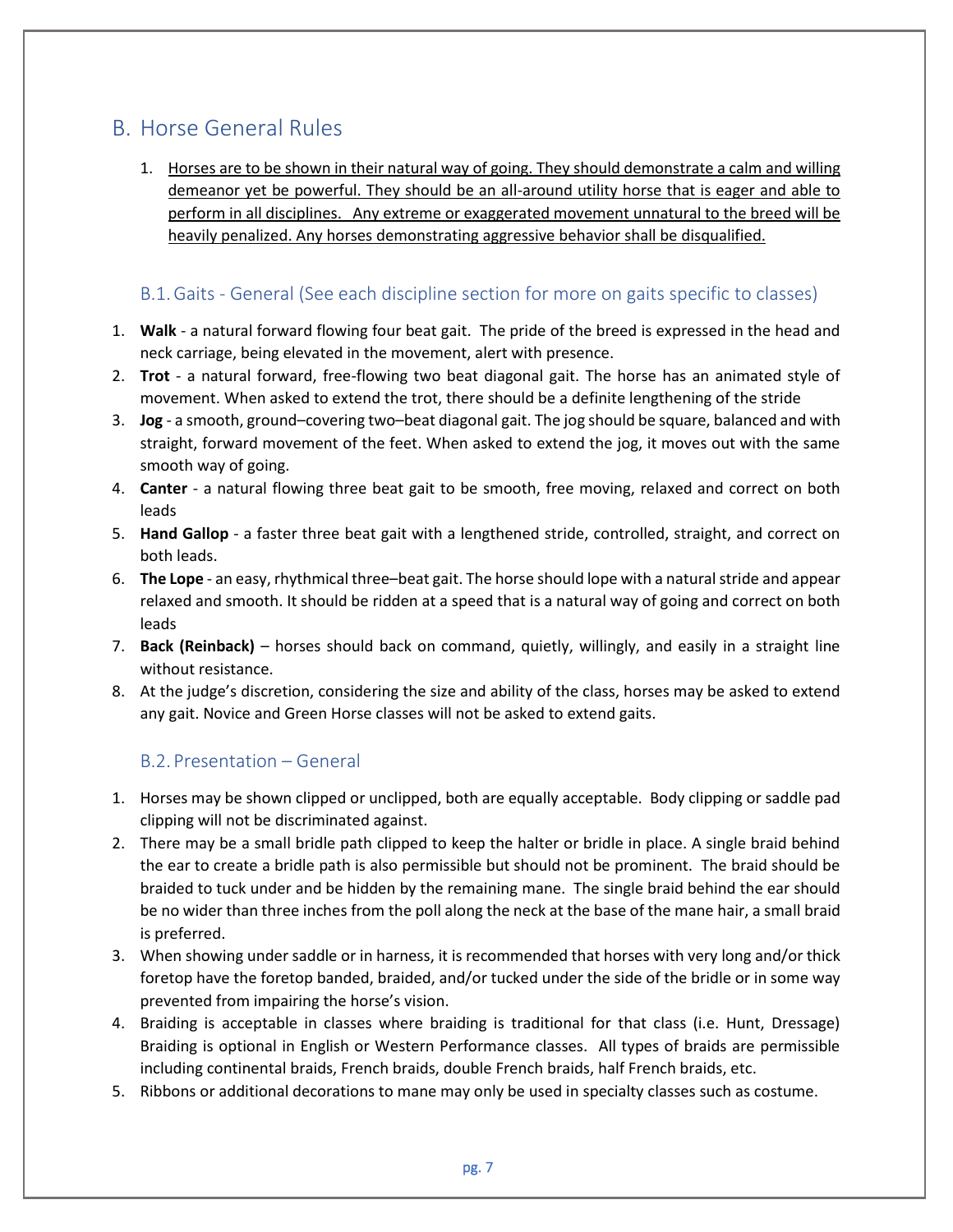# B.3.General Shoeing Rules

- 1. Horses may be shown flat shod with no pads (hoof next to shoe) See exceptions and details under 8 and 9.
- 2. Hoof length should be reasonable for the size of the horse being shown.
- 3. If shown shod, hooves and shoes must be reasonable for the size of the horse being shown. Excessive length of toe is discouraged and will be penalized or disqualified at the judge's discretion.
- 4. Foals and Yearlings must be shown barefoot.
- 5. Toe and/or side clips drawn from the same shoe that in no way affect how a horse travels or breaks over are allowed.
- 6. If shod, it must be with flat shoes that do not affect the way the horse travels or how a foot breaks over.
- 7. Either metal shoes or shoes of other material may be used. Shoes must be of the same material, weight, and thickness, although, front and back hooves may be shod in different size shoes.
- 8. Weighted shoes (toe, side or heel weighted) scotch bottoms, pads, or wedges are prohibited. Exception: a horse with medical or therapeutic issues needs a signed letter from a Doctor of Veterinary Medicine that will be submitted to the competition office with the entry forms.
- 9. Corrective shoeing with a pad or artificial hoof material shall be allowed in the show ring for the purpose of mending broken hoof or hoof wall. The mended hoof must match the corresponding natural. A horse with medical or therapeutic issues needs a signed letter from a Doctor of Veterinary Medicine that will be submitted to the competition office with the entry forms.
- 10. Corrective shoeing with a pad or artificial hoof material shall be allowed in the show ring for the purpose of mending broken hoof or hoof wall. The mended hoof must match the corresponding natural hoof.
- 11. The weight of the shoe, not including nails, should be proportionate to the horses' height and weight. Excessive weight or weight that causes unnatural action/movement is prohibited.
- 12. Caulks are permitted only in classes that require a jump.
- 13. In the case of a loss of shoe the rider may either continue without penalty or be eliminated.

# C. General Conduct/ Responsibilities Rules

- 1. Exhibitors, riders, drivers, owners, handlers, and trainers should be knowledgeable of and compliant with the rules.
- 2. Exhibitors, riders, drivers, owners, handlers and trainers are responsible for payment of applicable fees.
- 3. Every exhibitor, rider, driver, handler, and trainer or his/her agent must sign an entry form. In case of a rider, driver, handler under the age of 18 his/her parent or guardian or if not available, the trainer must sign an entry form on the minor's behalf.
- **4. Exhibitors are responsible for their own errors and those of their agents in the preparation of entry forms.**
- 5. No one under the age of 18 may show a stallion in hand, ridden or driven, including lead line. No one under the age of 12 may show any horse under the age of three, including leading in a leadline class.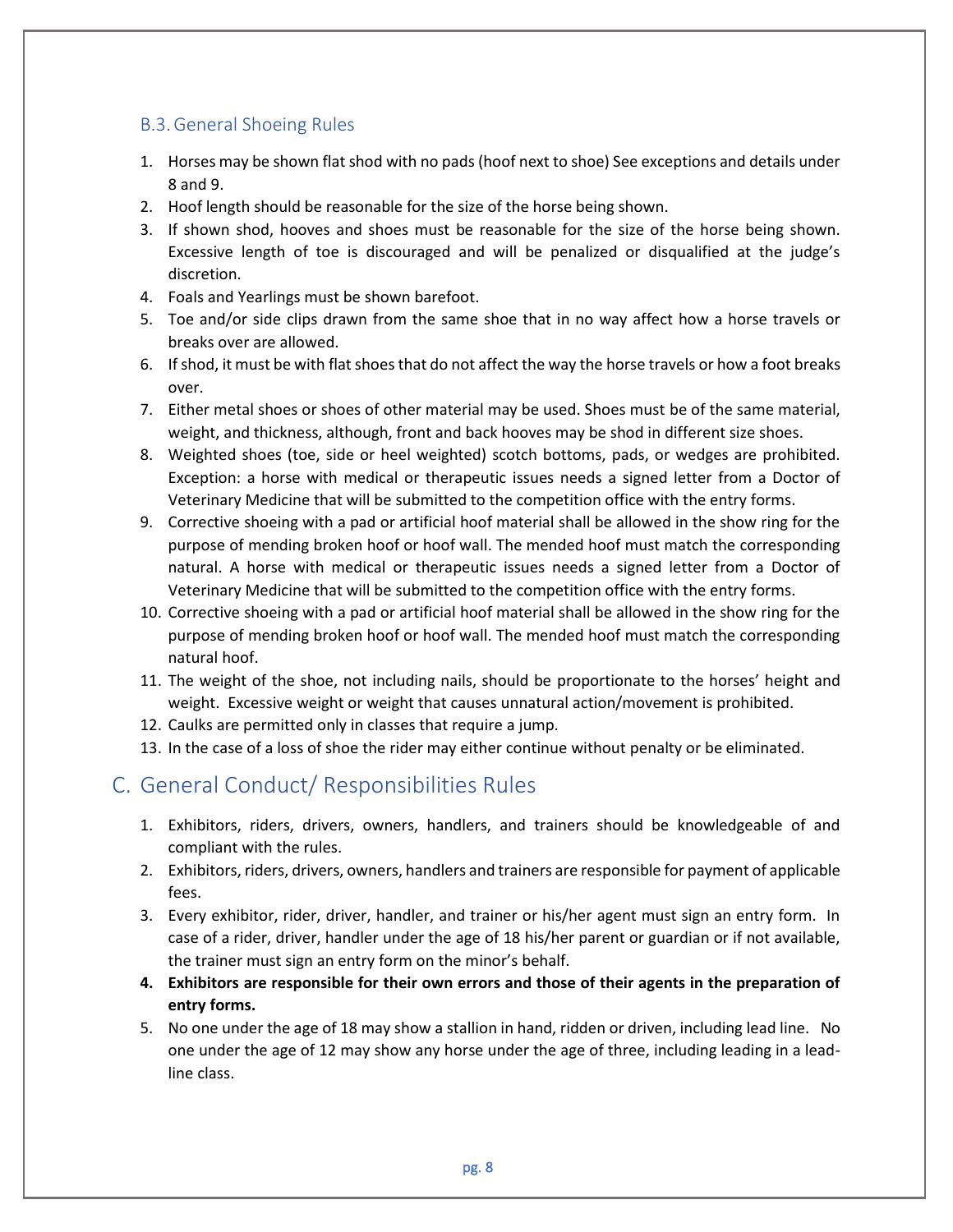- 6. Dress for handlers and exhibitors should be appropriate for the purpose and the class. Exhibitors should consult the specific attire rules for each class being entered.
- 7. The exhibitor shall be dressed in a safe, neat and clean manner.
- 8. Attire may NOT display a farm or owner's name, the horse's name or farm logo.
- 9. Jewelry should be kept to a minimum.
- 10. No T-shirts, shorts, skirts or strapless tops are permitted.
- 11. Open toe shoes are not allowed.
- **12.** All riders in all English, Hunter, Jumper and Dressage classes, or in other classes where exhibitor rides in those disciplines, rider must wear an equestrian safety riding helmet which meets or exceeds ASTM (American Society for Testing and Materials)/SEI (Safety Equipment Institute) standards for equestrian use and carries the SEI tag. The headgear and harness must be secured and properly fitted. Any rider violating this rule must immediately be prohibited from further riding until such headgear is properly in place. **Any exhibitor may wear protective headgear at any level of competition without penalty from the judge.**
- 13. Any **Youth exhibitor** anywhere on the show grounds while riding a horse is **required to wear an equestrian safety helmet that is ATSM/SEI approved**. Youth must also wear an ATSM/SEI helmet while driving or serving as driving groom.
- 14. Use of a protective helmet or vest, worn by any exhibitor in any class will not be penalized and their use is strongly encouraged.
- 15. No Competition Officials, (A4, #4) or Competition Staff (A4, #3) or member of the Competition Officials' family, Competition Staff's family, member of the judge's family nor any cohabitant, companion domestic partner, housemate, or member of Officials, Staffs, or judge's household, nor any of the Officials, Staff's or judge's clients, employer or employees or employers of a member of the Officials, Staffs, or judge's family may compete as trainer, coach, exhibitor, rider, driver, handler, owner, lessor, or lessee unless the relationship is terminated 60 days prior to the competition.
- 16. No Competition Officials, Competition Staff's, or judge's, trainer nor any of the trainer's clients may compete as trainer, coach, exhibitor, rider, driver, handler, owner, lessee, or lessor in any class unless the relationship is terminated 60 days prior to competition.
- 17. No horses trained or owned by a Competition Official, Competition Staff Member, or a judge or member of the Competition Official's, Competition Staff's, or the judge's family may compete in any class unless the relationship is terminated 60 days prior to competition.
- 18. Stud fees, retiree board and broodmare board are excluded.
- 19. No horse that has been sold by a judge or his/her employers within a period of 60 days prior to competition may be shown before that judge.
- 20. No horse that has been trained by the judge within 60 days prior to the competition may be shown before the judge.
- 21. No one may show before a judge who has received or has contracted to receive any remuneration for the sale, purchase, or lease of any horse to or from, or for the account of the exhibitor within a period of 60 days prior to the competition, unless the sale or purchase has been made and fully consummated at public auction.
- 22. No one may show before a judge who boards, shows or trains any horse under the exhibitor's ownership or lessee within a period of 60 days prior to the competition.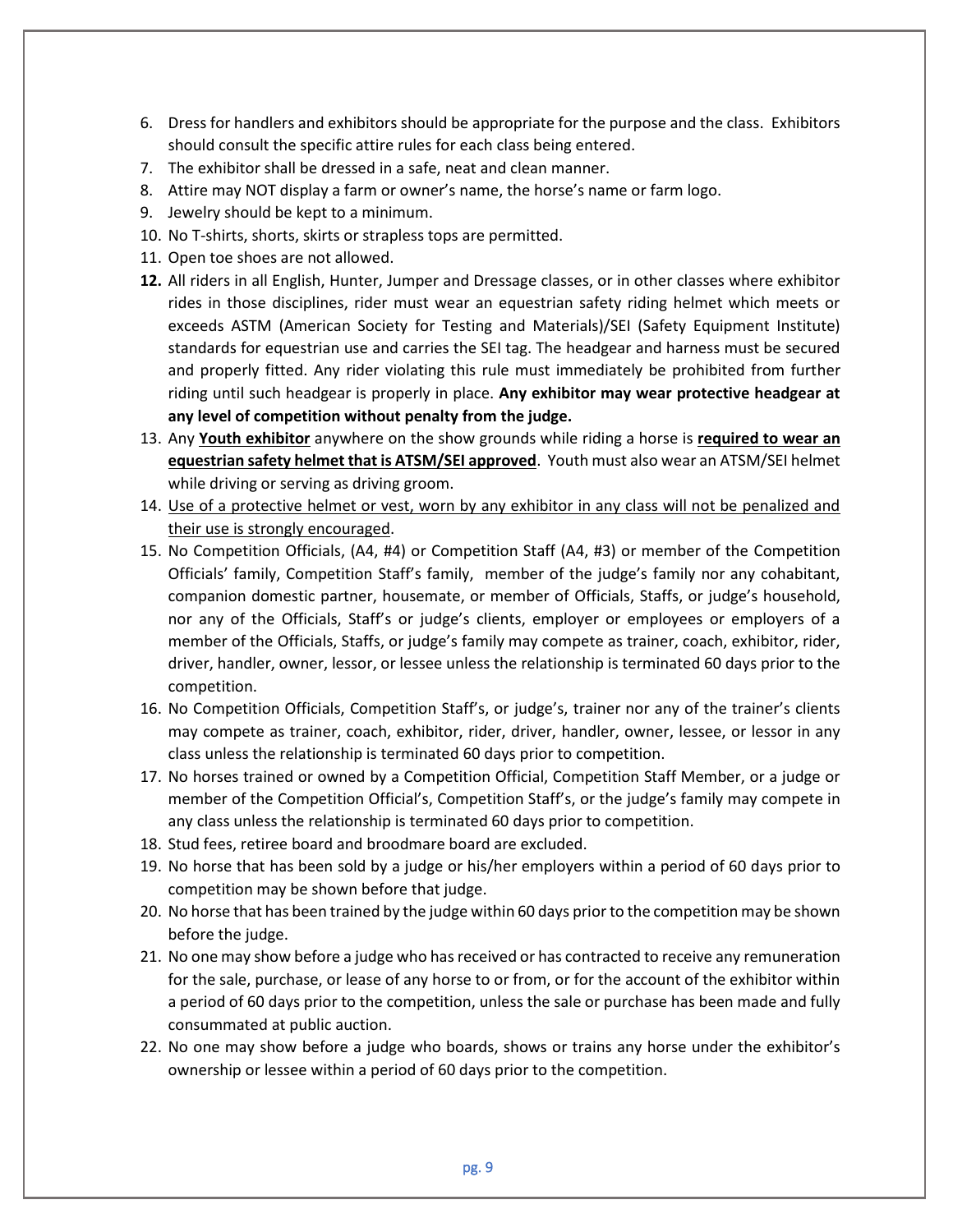- 23. No one may show any horse before a judge who has remunerated the exhibitor for the board or training of any horse, leased a horse from a judge unless its 60 days prior to competition.
- 24. No rider may compete in any class before a judge with whom he/she or his/her parent, guardian, or instructor has had any financial transaction in connection with the sale, lease, board or training or a horse or has been instructed, coached or tutored with or without pay within 60 days of the competition. The conducting of clinics or assistance in group activities unless private instruction is given will not be considered as instruction, coaching or tutoring. However, a judge may officiate over entries who attended a group clinic at the competition if the clinic is open to all exhibitors.
- 25. No one shall approach the judge regarding a decision unless he first obtains permission from the ring steward who shall arrange an appointment with the judge at a proper time and place. The ring steward or a member of show management appointed by the ring steward shall be present for all appointments made. No exhibitor has the right to inspect the judge's cards without the judge's permission.
- 26. Stewards may not officiate unless their client who is showing terminates the relationship 60 days prior to the competition.
- 27. It is the exhibitor's responsibility to understand the rules pertaining to showing under a judge the exhibitor may or may not have had a business relationship with.
- 28. If an exhibitor voluntarily removes a horse from the ring without the permission of the judge or ring steward, the competition management will disqualify the exhibitor and all prizes and entry fees for that class will be forfeited.
- 29. Any horse leaving the ring without the exhibitor's volition is deprived of an award in that class.
- 30. Failure of an exhibitor to wear the correct number in a visible manner will be giving one (1) warning at the show before being disqualified.
- 31. A horse must be shown under the same number throughout the entire competition. Changing numbers will result in disqualification.
- 32. In the interest of fair & balanced competition, where two levels are offered within the same discipline, the same horse-rider pair cannot enter both. (i.e. The same horse-rider pair may not compete in both English Pleasure Walk-Trot and English Pleasure Walk-Trot Canter).

## C.1. Prohibited Conduct/ Disqualifications

- 1. All horses entered must be serviceably sound, healthy and in good condition. Lame, obviously unhealthy or unthrifty animals will be disqualified.
- 2. The use or application of, to or into any horse (other than legal levels of allowed medications) any foreign or caustic substance, such as ginger, mustard, pepper, abrasives, etc, which alter or influence a horse's movement, tail carriage or behavior, is prohibited and will be cause of disqualification from further competition and forfeit all entry fees and winnings. Offenders may be fined, suspended or barred from future competitions and events.
- 3. Abusive treatment, excessive use of whip, spur or other abusive equipment on a horse inside or outside the arena if forbidden and renders the offender subject to penalty or disqualification.
- 4. Judges must excuse from the ring any horse shown that possesses a whip mark or welt on any portion of the horse. A whip mark or welt shall be defined as an inflammation of skin resulting in a swelling and in extreme cases, a laceration or abrasion.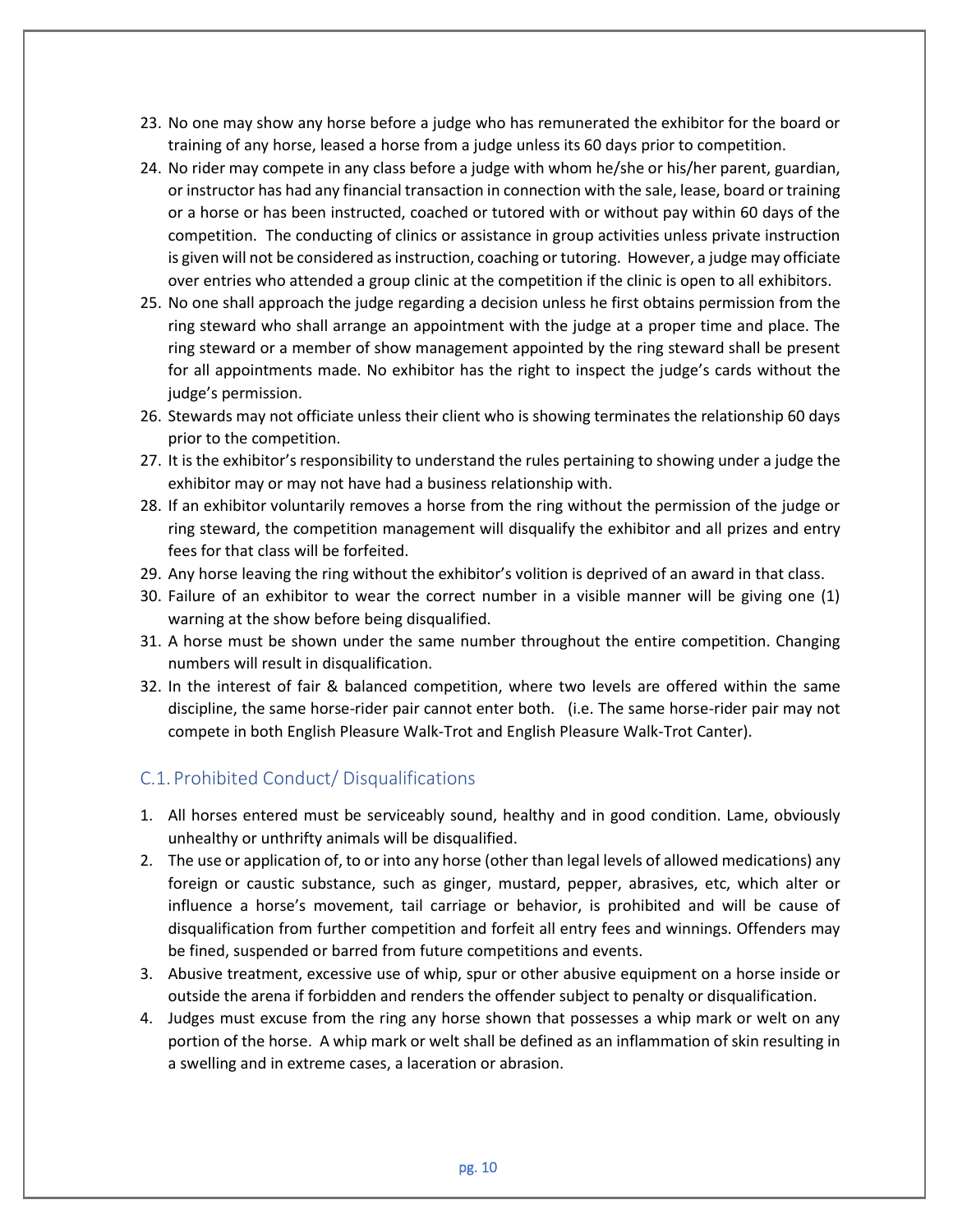- 5. Inhumane treatment of any horse or any other animal on show grounds is strictly prohibited. Treatment of any horse will be considered inhumane if a person, educated or experienced in accepted equine training techniques, would perceive the conduct of an individual to be inhumane.
- 6. Inhumane treatment includes, but is not limited to:
	- a. placing an object in a horse's mouth so as to cause undue discomfort or distress
	- b. leaving a bit in a horse's mouth for extended periods of time so as to cause undue discomfort or distress
	- c. tying a horse up or around in a stall in the manner as to cause undue discomfort or distress
	- d. lunging or riding in a manner as to cause undue discomfort or distress;
	- e. tying or fastening any foreign object onto a horse, halter, bridle and/or saddle in order to de-sensitize the horse
	- f. use of training techniques or methods such as poling (altering an obstacle while the horse is negotiating the obstacle) or striking a horse's legs with objects
	- g. excessive use of spurs, whips, and excessive jerking of reins
	- h. excessive fencing/poling
	- i. excessive spinning (defined as no more than eight (8) consecutive turns in either direction)
	- j. schooling over ramped oxers in reverse order (i.e., from highest to lowest instead of lowest to highest)
	- k. schooling using rails higher than four (4) feet; use of prohibited equipment, including, but not limited to, saw tooth bits, hock hobbles, tack collars or tack hackamores
	- l. use of any item or appliance that restricts movement or circulation of the tail;
	- m. exhibiting a horse which appears to be sullen, dull, lethargic, emaciated, drawn or overly tired;
	- n. intentional or negligent treatment which results in obvious blood and/or any bleeding.
- 7. The injecting of any foreign substance into a horse's tail, the cutting of tail ligaments or nerve blocking is not permitted and is subject to disqualification from further competition and forfeit of all entry fees and winnings. Offenders may be fined suspended or barred from future competitions and events.
- 8. The use of any device or aides that alter the natural movement of the horse (such as chains, shackles, rubber bands) are strictly prohibited at any competition. Any animal with prohibited equipment must be disqualified from further competition and forfeit all entry fees and winnings.
- 9. The addition of supplemental hair in the mane, foretop, tail or feather shall be cause for disqualification.
- 10. A horse that is observed by Competition official to be unruly to the point of presenting a real danger it itself, handler or other participants in or outside the arena will be asked to leave the ring and may be asked to leave the Competition grounds by the judge or ring steward. An exhibitor CANNOT protest this action.
- 11. The natural color of the horse may not be changed. Products such as hoof black applied to hooves, chalk/powder/corn starch however may be used to emphasize the natural color. The use of glitter or other such exterior body products while showing is prohibited.
- 12. Conduct designed to distract a horse, or any conduct that otherwise interferes with the showing of another exhibitor's horse will not be tolerated.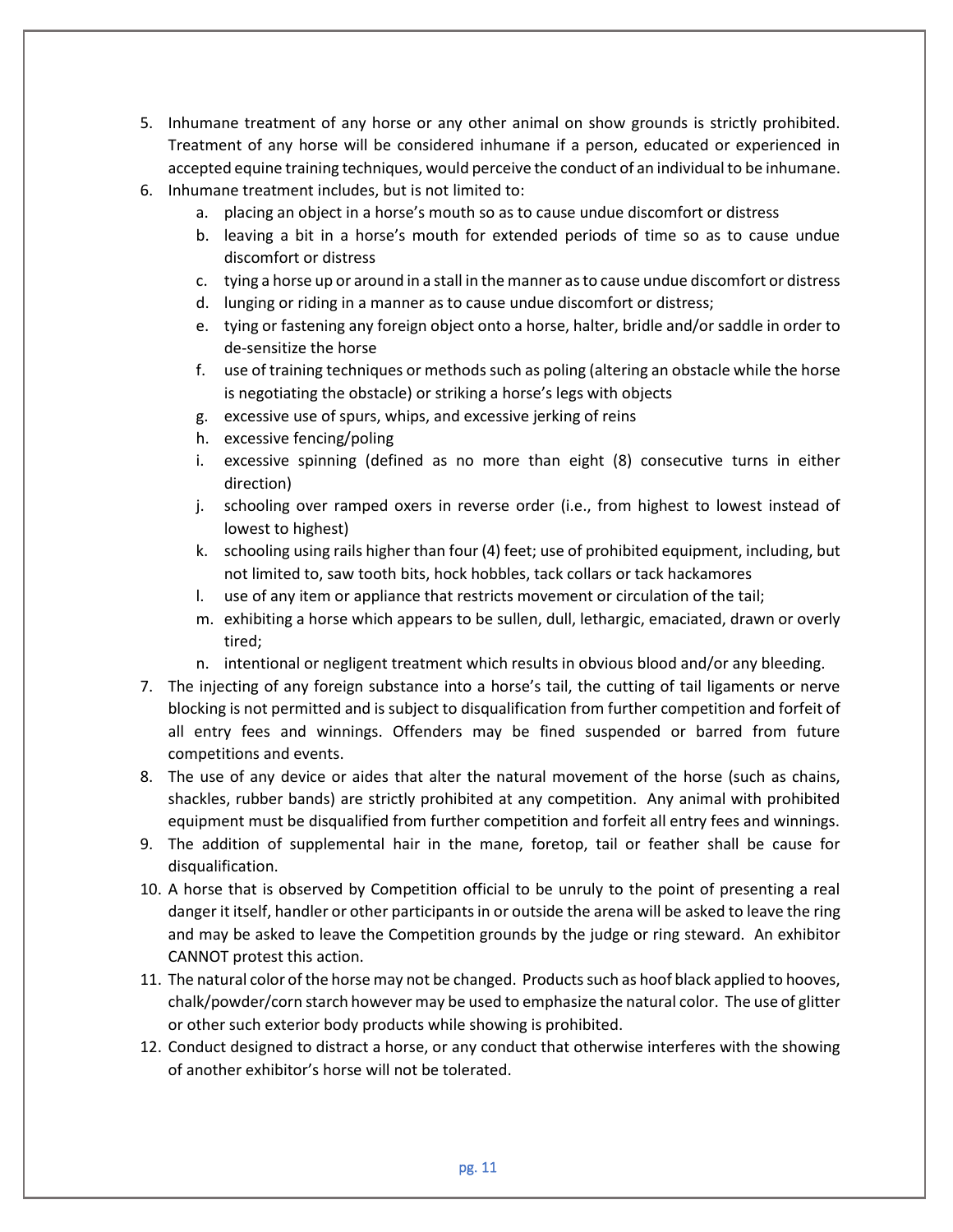13. Any Exhibitor/Person that is Rude, Unruly or causing Distress to Staff, other Exhibitors, or Facility Owners may be asked to Leave the Show Grounds by Show Management and will forfeit all Awards, Points, with No Refund.

# D. IN HAND DIVISION

## D.1.Halter

# **General**

- 1. Horses must be in full compliance with the General Rules section, Shoeing, Hoof Section and Conformation sections.
- 2. A lack of required tack, equipment, appointments or attire shall be grounds for elimination from the class.
- 3. Horses should be presented by handler with front legs and back legs perpendicular to the ground. Front legs should be square and on a vertical line directly under the shoulder. Back legs should be positioned square with the hocks in a vertical line with the animal's buttocks. At no time should the horse be stretched or parked out.
- 4. Specialty In Hand classes (e.g. Lead Line, Costume, Color) do not qualify for Championships. **Appearance and Impression**

The first glance impression of the breed is that of a small, powerful, well balanced and muscular draft type horse with good bone and a sturdy body that upon maturity would be capable of pulling a gypsy caravan wagon. The image is enhanced with abundant mane, tail, and feathering from the knees to the ground. An important breed quality is the presence that reflects a gentle, cooperative, willing animal with a kind and intelligent eye. Muscling is balanced throughout the body. **Refer to GVHS Breed Standard for complete conformation, appearance, characteristics and traits. (See Attached Appendix for Breed Standard).**

## **Presentation**

The pattern for halter classes will be designated by show management one hour prior to the show. During the pattern, horses may be required to be presented at a walk and trot. Exception: Some Specialty Classes such as color Classes, Grooming & Conditioning, lead line, and In Hand Costume are not required to trot.

Pattern One: Horses will walk to the judge one at a time. As the horse approaches, the judge (s) will step to the right (left of the horse) to enable the horse to trot straight to a cone placed 50 feet away. At the cone, the horse will continue trotting, turn to the left and then continue trotting. The judge may ask for any further individual examination he feels is needed. It is acceptable for the judge to inspect horses' teeth and testicles if needed as the horse approaches the judge. After trotting, horses will be lined up head to tail for individual inspection by the judge. The judge shall inspect each horse from both sides, front and rear. (see diagram next page).

Pattern Two: All horses are to enter the ring at a walk counter clockwise on a loose lead to a designated point. The designated point will be marked by a cone approximately 20 feet from the gate. They will then proceed at a trot past judge(s) (to be viewed from the side in motion). Judging will begin at the cone. Exhibitors will line up horses head to tail along the rail. From the line-up, walk to judge(s) and trot back to end of line. Either side of the arena may be used. (see diagram next page) Second looks from judge(s) will be from head to tail line-up on rail. (see diagram on next page).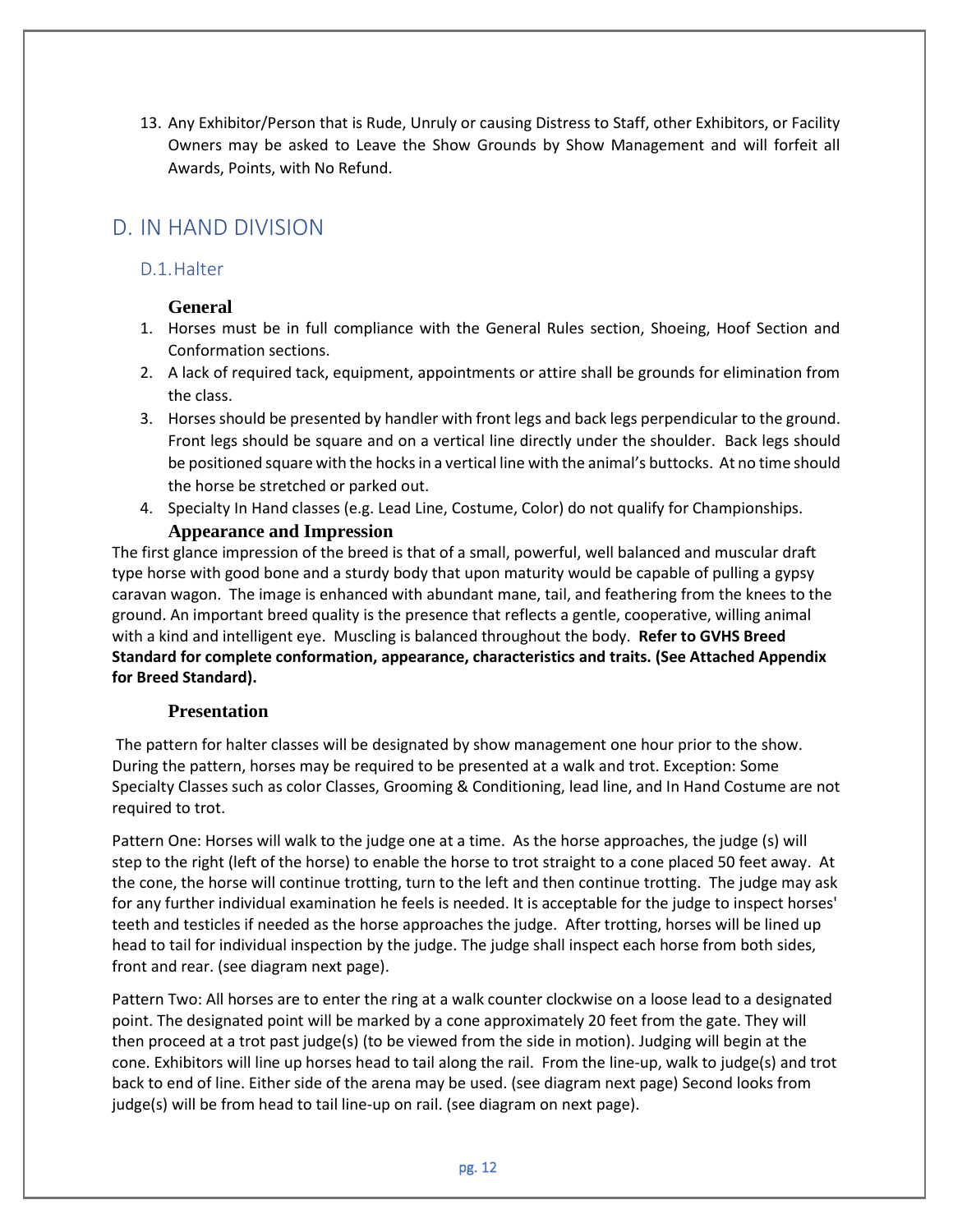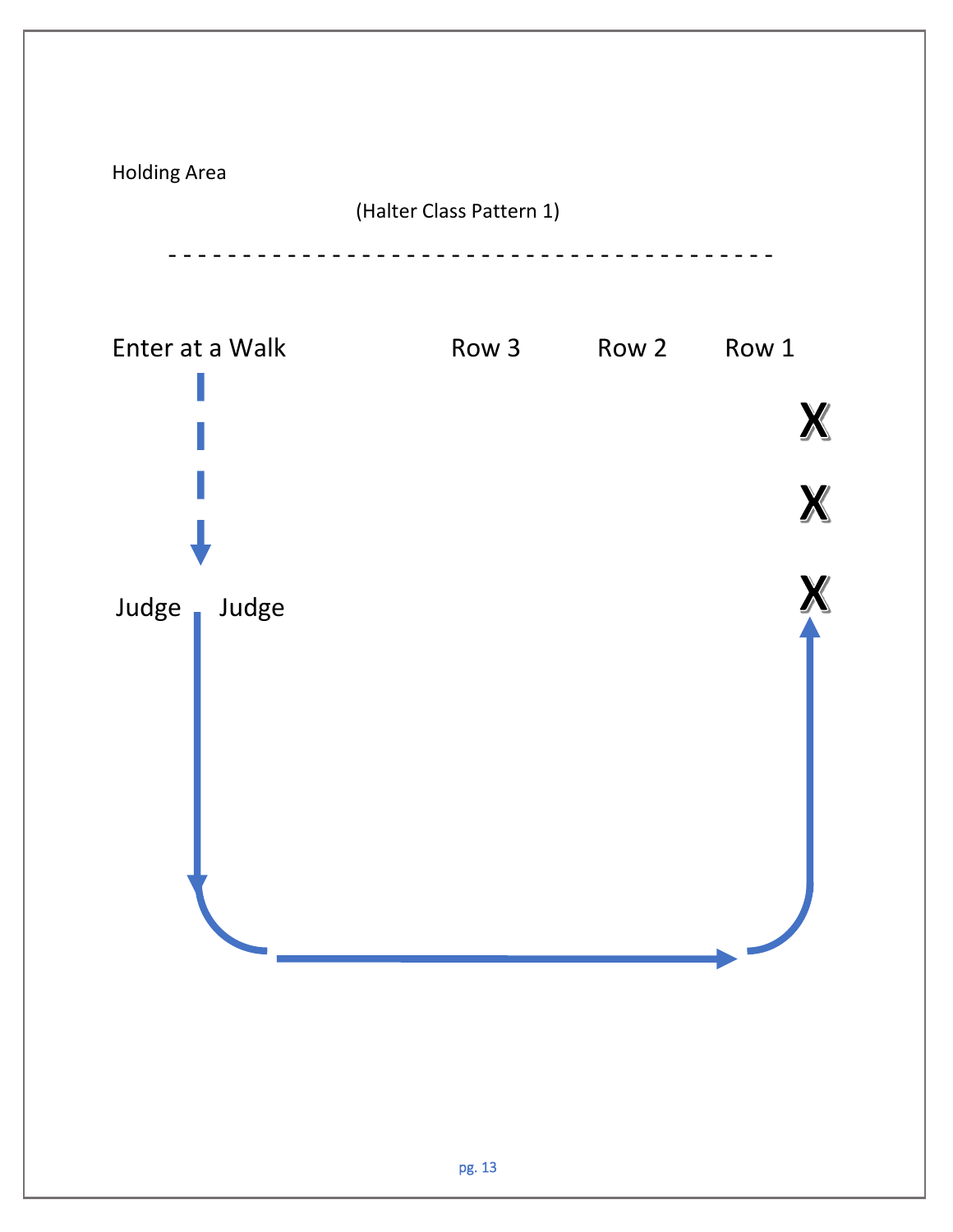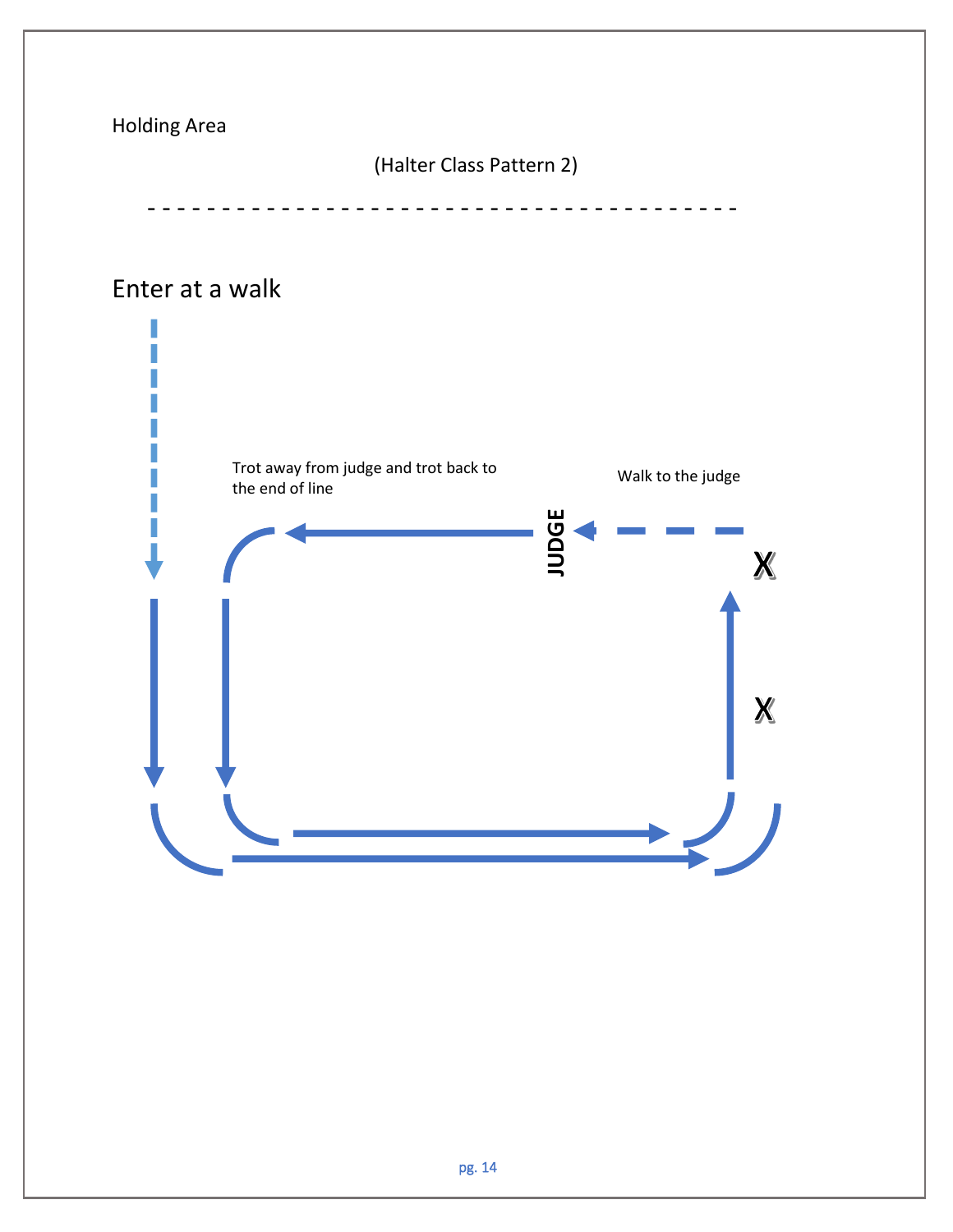**Gaits**- Movement can vary but must always be straight and true. Movement must be natural, nor forced or artificial. The horse must travel straight, true and square with no winging, paddling, or crossing.

The walk shall be relaxed, forward and balanced from the hindquarters. The walk should be a natural flat footed, four beat gait with the stride a reasonable length for the size of the horse.

The trot should be a strong, forward moving gait and shall exhibit good impulsion and power from the hindquarters while being balanced with an even cadence in the stride. The trot should be a smooth, ground covering, two beat diagonal gait. The trot shall show suspension, while being balanced with an even cadence in the stride.

Only one handler may be allowed in the ring with each horse, however place handler exchanges are permitted.

Placeholders of the same category as the primary handler are permitted for in hand halter.

#### **Appointments**

- 1. Tack and attire should reflect the manner in which the horse is being presented.
	- a. Halters and bridles may be made of leather, natural or synthetic material.
	- b. A split or single chain lead may be used instead of a rein.
	- c. Knotted training rope halters are prohibited.
	- d. All tack must be clean, properly fitted and in good repair
- 2. Mares and Geldings may be shown in a bridle with a snaffle bit with no shanks or in a halter. Gag and twisted bits of any type are prohibited. Figure eight nose bands, drop or flash noseband are not permitted. A flat chain may be used over the nose or under the chin. Leads should be at least 6' long.
- 3. Stallions three years and older must be shown in the following: a bridle with a snaffle bit with no shanks or with a stallion rein, full stallion tack or a halter with chain. Gag and twisted bits of any type are prohibited. Figure eight nose bands, drop or flash noseband are not permitted. Lip Chains or cords are not allowed. Bridles, halter and stallion tack may be leather, natural or synthetic material.
- 4. All horses under the age of two must be shown in a halter.
- 5. The use of a four-foot whip including the lash is permitted.

#### **Attire**

The exhibitor shall be dressed appropriately for the purpose and discipline.

- 1. The exhibitor shall be dressed safe, neat, and clean.
- **2. Attire may not display a farm or owner's name, horse's name or logo.**
- 3. Jewelry should be kept to a minimum.
- 4. No T-shirts, shorts, skirts, strapless tops or canvas/cloth/open toed shoes are permitted.
- 5. Attire may be Western, English, or Sport type.
	- a. Western attire should consist of a sleeved shirt with collar, jeans or long pants with suitable boots and hat. Belts, gloves, ties, scarves, vests and jackets are optional.
	- b. English attire may be either breeches or jodhpurs with boots and a shirt with tie or choker. Jackets, vests, gloves, belts, and hats are optional. If helmets are worn they must conform to General Conduct helmet rules. Half chaps are permitted.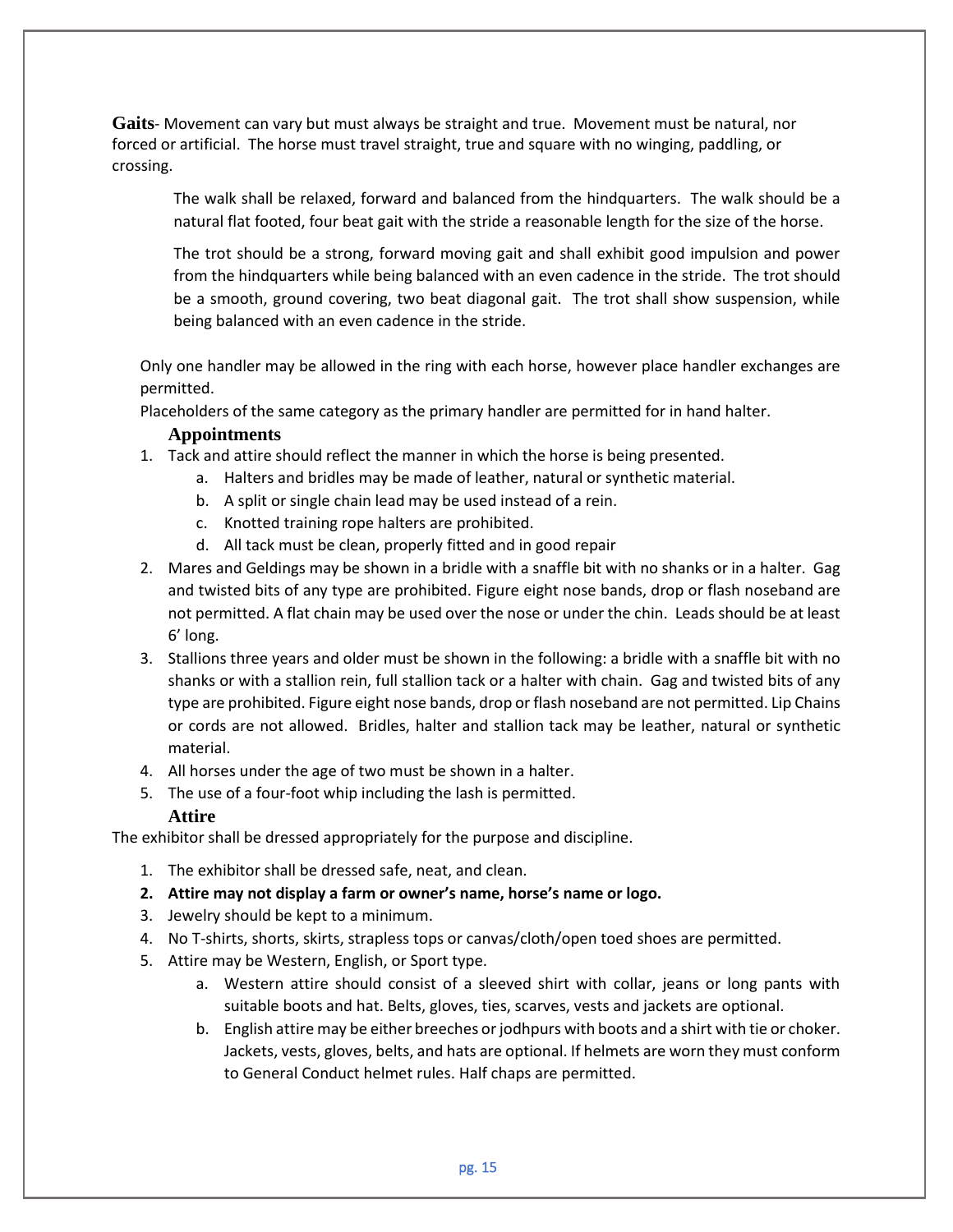- c. Sport attire should consist of slacks or khakis with either a shirt or tie or an appropriate shirt. Footwear may be boots, closed toe shoes, or leather running shoes.
- d. Spurs of any kind are prohibited
- 6. Evening in Hand attire may consist of more formal attire including suits or tuxedos for men and pants and dress jackets for ladies.

#### **Judging Criteria and Class Specifications**

Classes will be judged on breed type, conformation, quality, movement, temperament, and presence. Excessive unruly behavior or bad temperament shall be penalized. **Refer to GVHS Breed Standard for complete conformation, appearance, characteristics and traits.** (See Attached Appendix for Breed Standard)

## D.2.Halter Championships

#### **Grand Champion and Reserve Champion**

- 1. Will be chosen from the First and Second place winners of their respective In Hand Halter class divided by sex. (i.e. Grand Champion Mare, Grand Champion Gelding, and Grand Champion Stallion)
- 2. In no case will a second place horse be placed over a horse that was placed above him. Exception: if for any reason a first place horse fails to return for their respective Grand and Reserve Championship class or if the first place horse is disqualified.
- 3. There will be one Grand Champion Horse and one Reserve Champion Horse from each sex division.
- 4. Horses will be lined up according to wins in qualifying classes.

#### **Supreme Champion**

- 1. At the discretion of Competition Officials, a Supreme Champion may be chosen.
- 2. The Supreme champion will be chosen from the three Grand Champion winners of their respective In Hand Halter class.
- 3. Exception: if a Grand Champion horse fails to return for the Supreme Champion class, the Reserve Champion horse in that division may compete in his place.

#### **Judging Criteria and Class Specifications**

Classes will be judged on breed type, conformation, quality, movement, temperament, and presence. Excessive unruly behavior or bad temperament shall be penalized. **Refer to GVHS Breed Standard for complete conformation, appearance, characteristics and traits.** (See Attached Appendix for Breed Standard)

# E. SPECIALTY IN HAND

## E.1. GET OF SIRE AND PRODUCE OF DAM

#### **General**

- 1. Get of Sire and Produce of Dam entries must be shown with one handler per horse.
- 2. Management can decide to have the Get of Sire/Produce of Dam class in one of two ways:
	- a. The entries consist of at least 2 offspring from the sire/dam. The sire/dam do not enter the ring. Exception: In an entry with a nursing foal, the dam will be allowed in the show ring. Management can also set the maximum number of offspring per entry, OR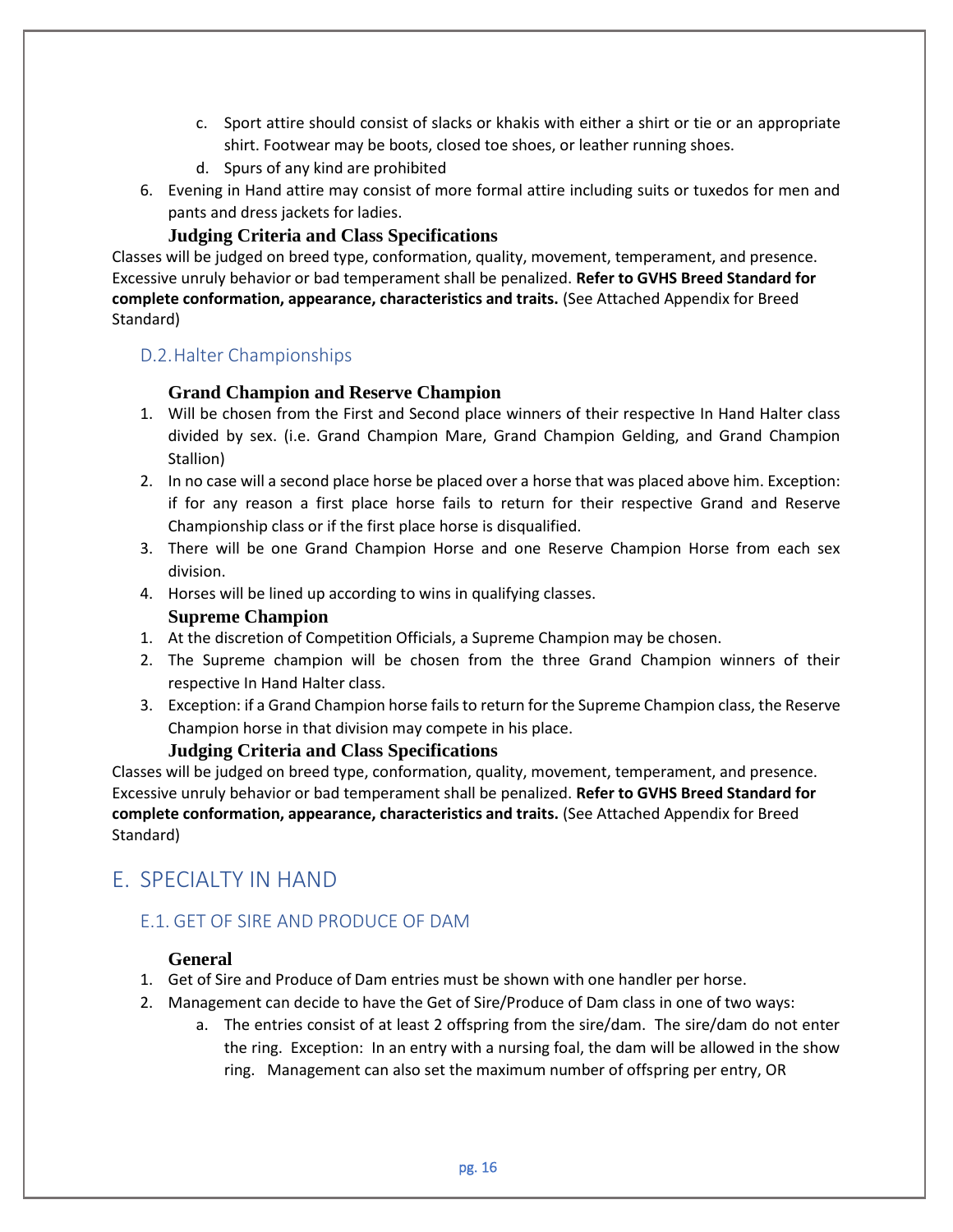- b. Sire or Dam may be required as part of the entry, must include at least one offspring, and management can limit the number of offspring per entry.
- 3. Entries shall be presented under the same specifications as the In-Hand Division General Rules, Presentation, Appointments, and Attire. Exception: horses will not be asked to be worked on the line.

#### **Judging Criteria and Class Specifications**

Get of Sire and Produce of Dam classes will be judged 75% conformation, quality, and breed type and 25% on uniformity of offspring.

## E.2. Color Classes

#### **General**

Color classes may be divided into Patterned Horses, Solid Horses, and Blagdon Horses at the discretion of Competition management.

#### **Presentation**

Handlers shall present horses at a walk only, traveling both directions of the arena on the rail. After which time they will line up for final presentation.

#### **Judging Criteria and Class Specification**

Color classes will be judged 80% on color quality/richness, and 50/50 balance of coat pattern, 20% on conformation.

# E.3. North American Bred & International Bred

## **General**

North American Bred classes are limited to horses bred within the borders of North America.

International Bred classes are limited to horses bred outside the borders of North America.

#### **Presentation**

Handlers shall follow the judge's instruction to present the horses at a walk and trot, at the judge's discretion, after which time they will line up for final presentation/judging.

## **Judging Criteria and Class Specifications**

Classes will be judged on breed type, conformation, quality movement, temperament, and presence. Excessive unruly behavior or bad temperament shall be penalized. **Refer to GVHS Breed Standard for complete conformation, appearance, characteristics and traits.** (See Attached Appendix for Breed Standard)

#### E.4. Showmanship at Halter:

#### **General**

- 1. Horses must be in full compliance with the General Rules Section, Shoeing, Hoof and Conformation Section.
- 2. The showmanship class shall be judged strictly on the exhibitor's ability to condition and show a horse at halter. In this class the horse is merely a prop to demonstrate the ability and preparation of the exhibitor. The ideal showmanship performance consists of a poised, confident, neatly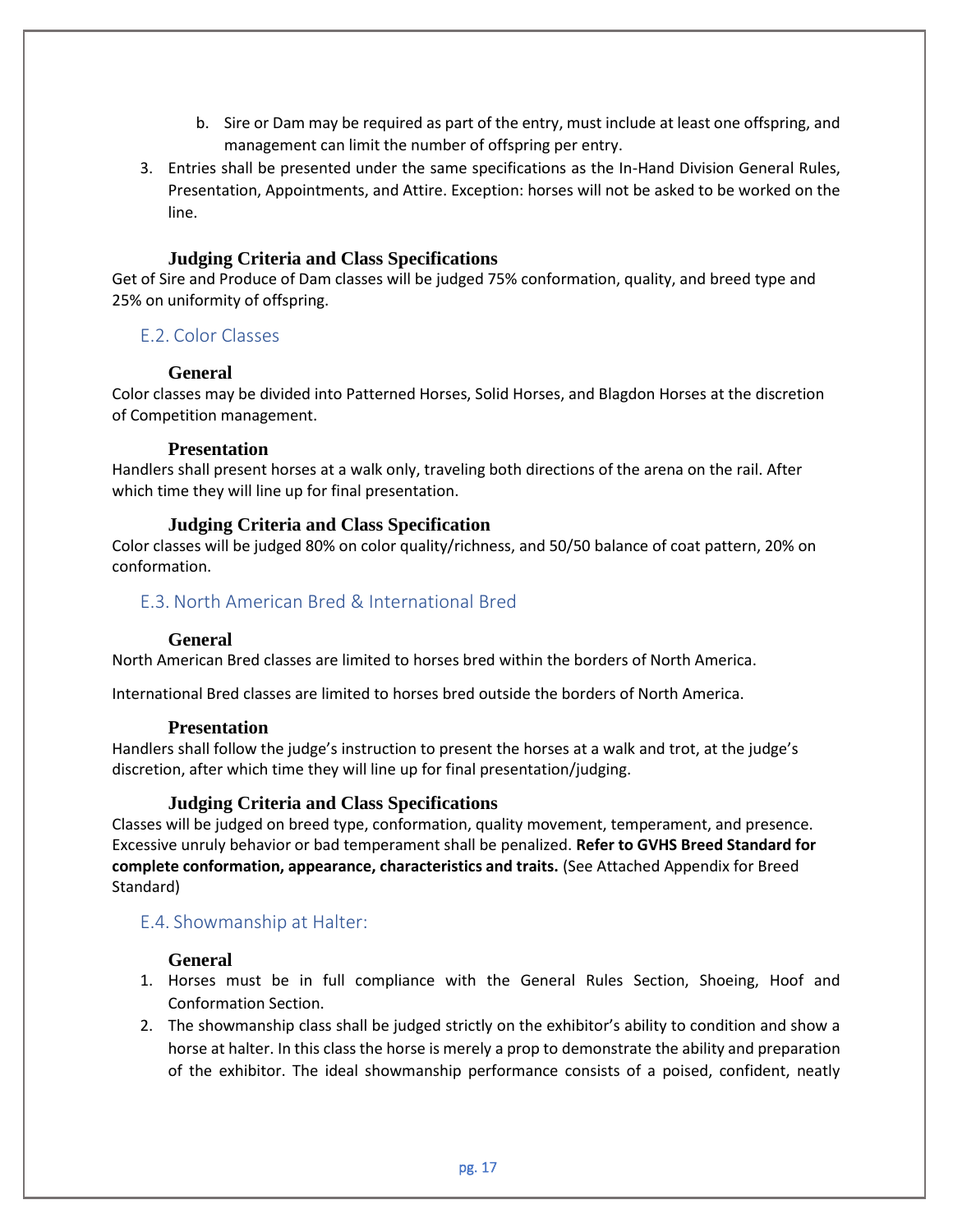attired exhibitor leading a well-groomed and conditioned horse that quickly and efficiently performs the requested pattern with promptness, smoothness, and precision.

- 3. The showmanship class is not another halter class and should not be judged as such.
- 4. Patterns are required to be posted at least one hour prior to the class. Patterns are designed to test the showman's ability to effectively present a horse to the judge.
- 5. Any use of an artificial aid (e.g. whip) will be considered a disqualification.
- 6. No one under the age of 18 may show a stallion in hand, riding, including lead line. No one under the age of 12 may show any horse under the age of three, including leading in a lead-line class. **Presentation**
- 1. All exhibitors may enter the ring and then work individually, or each exhibitor may be worked from the gate individually, at the discretion of the judge.
- 2. The following maneuvers are considered acceptable: lead the horse at a walk, jog, trot or extended trot or back in a curved or straight line, or a combination of straight and curved lines, stop and turn 90, 180, 270 or 360 degrees in any combination or multiple turns.
- 3. The judge must have exhibitors set their horse up squarely for inspection at some time during the class.
- 4. The exhibitor should be poised, confident, courteous and genuinely sportsmanlike at all times.
- 5. The exhibitor should continue to show the horse until the class has been placed or they have been excused.
- 6. The exhibitor should appear business like, stand and move in a straight, natural and upright manner.
- 7. The exhibitor must lead on the horse's left side holding the lead shank in the right hand near the halter with the tail of the lead loosely coiled in the left hand.
- 8. When leading, the exhibitor should be positioned between the eye and the mid- point of the horse's neck
- 9. Both arms should be bent at the elbow with the elbows held close to the exhibitor's side and the forearms held in a natural position.
- 10. When executing a right turn, the exhibitor should turn and face the horse's head and have the horse move away from them to the right.
- 11. When executing a back, the exhibitor should turn from the leading position to face toward the rear of the horse with the right extended across the exhibitor's chest and walk forward beside the horse with the horse moving backward. At no time should the exhibitor stand directly in front of the horse. Any exhibitor who does such will be severely faulted.
- 12. When setting the horse up for inspection, the exhibitor should stand angled toward the horse in a position between the horse's eye and muzzle and should never leave the head of the horse.
- 13. The exhibitor's position should not obstruct the judge's view of the horse.
- 14. Leading, backing, turning, and initiating the set up should be performed from the left side of the horse.
- 15. The exhibitor should never stand directly in front of the horse
- 16. The exhibitor should not touch the horse with their hands or feet or visibly cue the horse by pointing their feet at the horse during the set up.
- 17. The horse's body condition and overall fitness should be assessed by the judge.
- 18. Exhibitors may only show one horse in Showmanship.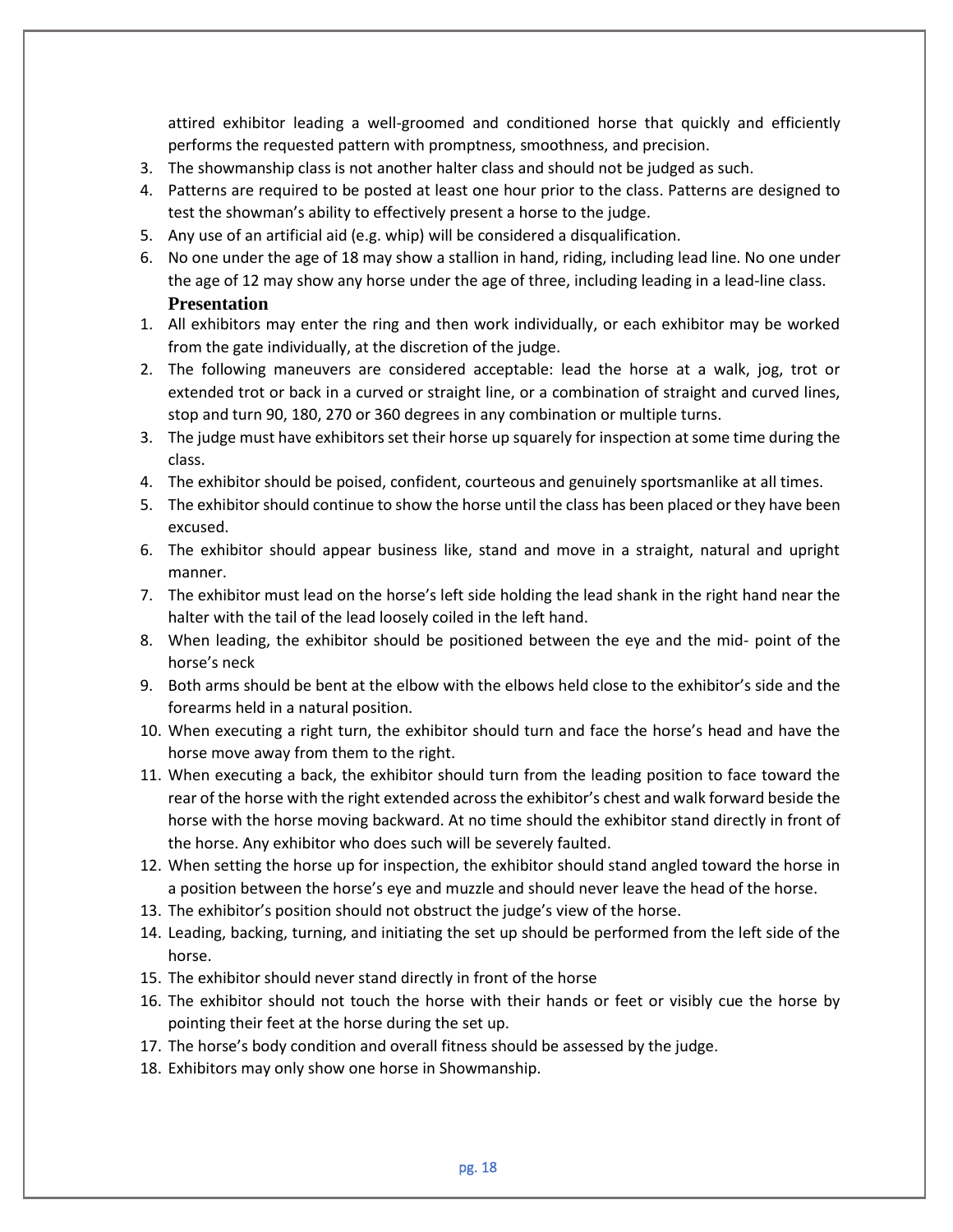## **Appointments**

- 1. All horses, including stallions, must be shown in halter in a showmanship class. All tack must be clean, properly fitted and in good repair. Halter should reflect the purpose and discipline in which the horse is being presented
- 2. Halters may be of leather, natural or synthetic material. Knotted training rope halters are prohibited. Leads should be at least 6' long. No Lip chains or chords are allowed in Showmanship.
- 3. Whips and other artificial aids are not allowed.

## **Attire**

- 1. Dress for handlers should be appropriate for the purpose and discipline.
- 2. The exhibitor shall be dressed in a safe, neat, and clean manner.
- 3. Attire may not display a farm or owner's name, a horse's name or farm or ranch logo.
- 4. Jewelry should be kept to a minimum.
- 5. No T-shirts, shorts, skirts, strapless tops or canvas/cloth/opened toed shoes are allowed.
- 6. Western style cowboy hat or Helmet that conforms to the General Conduct helmet rule are required in all showmanship classes. Hat wear should be appropriate for the attire worn.
- 7. Attire may be Western, English, or Sport type.
	- a. Western attire should consist of a sleeved shirt with collar, jeans or long pants with suitable boots and hat. Belts, gloves, ties, scarves, vests and jackets are optional.
	- b. English attire may be either breeches or jodhpurs with boots and a shirt with tie or choker. Jackets, vests, gloves, belts, and hats are optional. Half chaps are permitted.
	- c. Sport attire should consist of slacks or khakis with either a shirt or tie or an appropriate shirt. Footwear may be boots, closed toe shoes, or leather running shoes.
- 8. Evening Showmanship attire may consist of more formal attire including suits or tuxedos for men and pants and dress jackets for ladies.

## **Judging Criteria and Class Specifications**

The horse should perform the work accurately, precisely, smoothly and with a reasonable amount of speed.

- 1. A severe disobedience will not result in a disqualification but should be severely penalized.
- 2. Excessive schooling, training, willful abuse, loss of control of the horse by the exhibitor shall be cause for disqualification.
- 3. Failure to follow prescribed pattern, knocking over or working on the wrong side of cones shall result in heavy penalty.
- 4. Stops should be straight, prompt, smooth and responsive with horse's body remaining straight
- 5. The horse should back readily with head, neck, and body aligned.
- 6. Counter clockwise turns should be 90 degrees or less.
- 7. Turns over 90 degrees should consist of the horse pivoting on the right hind leg while stepping across in front.
- 8. The horse should set up quickly with feet squarely underneath the body.
- 9. Judging is based on showmanship leading, showing, poise and attitude, presentation, horse's conditioning, horse's grooming, and on appointments.

SCORING.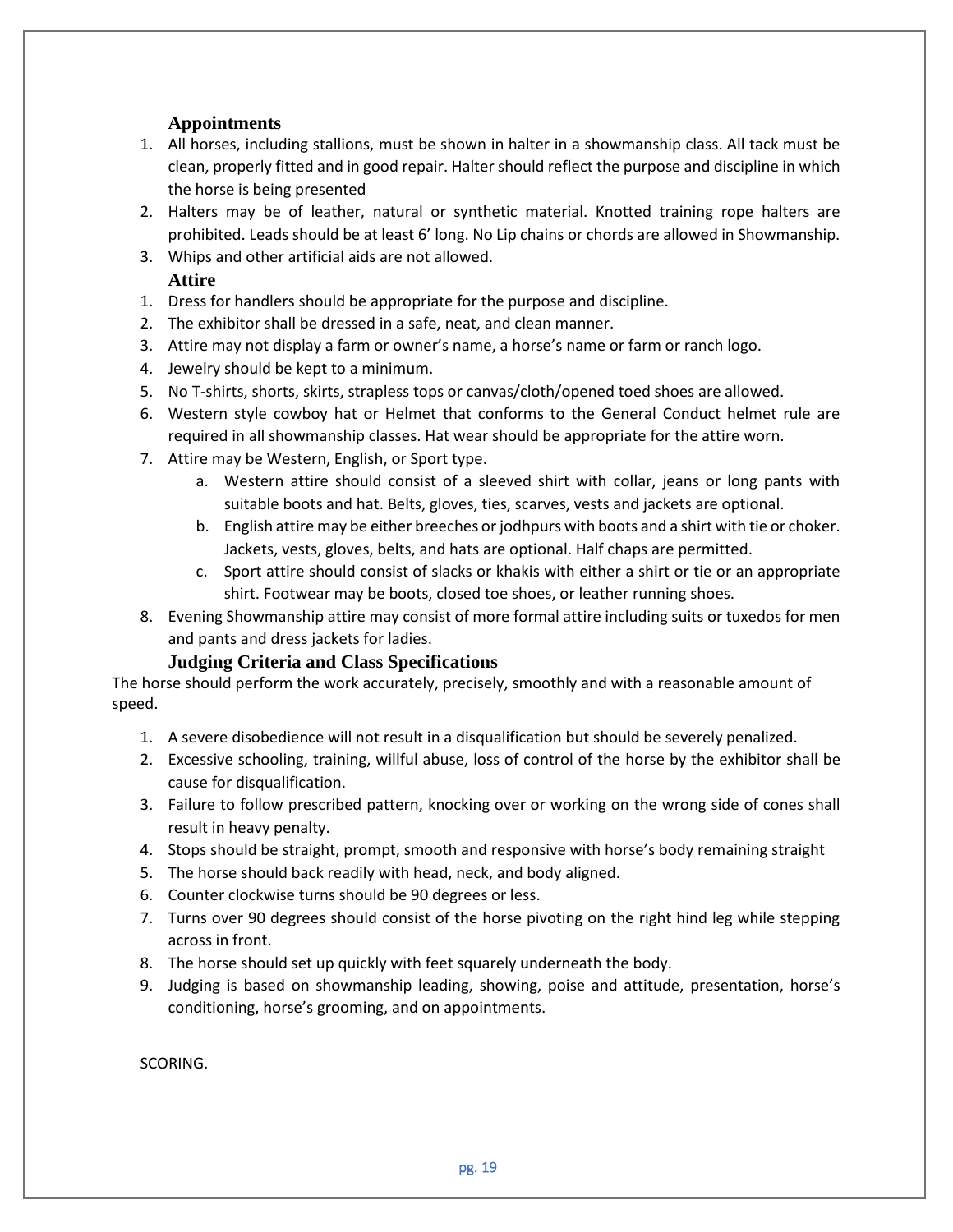1. Exhibitors are to be scored from 0 to 100. One-half point increments are acceptable. Run content scores will be indicated as follows:  $+$  = Above Average  $\sqrt{ }$  = Average - = Below Average. An additional + (Excellent) or - (well below average) may be given.

2. FINAL SCORING shall be on a basis of 0-100, with an approximate breakdown as follows: • 90- 100 Excellent showmanship, including body position and presentation of horse. Completes pattern accurately, quickly, smoothly and precisely; demonstrates a high level of professionalism.

• 80-89 Very good performance in execution of the pattern as well as correct showmanship and presentation of horse.

• 70-79 Good pattern execution and average showmanship; lacking adequate style and professional presentation to merit elevating to the next scoring range.

• 60-69 Fair pattern that lacks quickness or precision. Horse with consistently unwilling attitude or handler with obvious position and/or presentation faults that prevents effective showmanship.

• 50-59 Position of exhibitor that precludes effective communication with the horse.

• 40-49 Demonstrates a lack of handling ability and knowledge of correct body position.

• 10-39 Exhibitor commits more than one severe fault or multiple major faults in performance or position but completes the class and avoids disqualification.

3. Faults can be classified as minor, major or severe. The judge will determine the appropriate classification of a fault based upon the degree and/or frequency of the infraction. An exhibitor that incurs a severe fault avoids elimination but should be placed below all other exhibitors that complete the pattern correctly. A minor fault can become a major fault and a major fault can be a severe fault when the degree and/or frequency of the infraction(s) merits.

a. Minor Faults (5 Point Deduction):

1. Break of gait at a walk or trot for up to two strides

- 2. Over or under turning up to 1/8 of a turn
- 3. Ticking or hitting cone
- 4. Sliding a pivot foot

5. Lifting a pivot foot during a pivot and replacing it in the same place. Lifting a foot and replacing it in the same place after presentation

#### b. Major Faults (10 Point Deduction):

- 1. Not performing the gait or not stopping within 10 feet of designated area
- 2. Break of gait at walk or trot for more than 2 strides
- 3. Splitting the cone (Cone between the horse and handler)
- 4. Horse stepping out of set-up after presentation
- 5. Horse stepping out of or moving the hind end significantly during a pivot or turn
- 6. Over or under turning 1⁄8 to ¼ of turn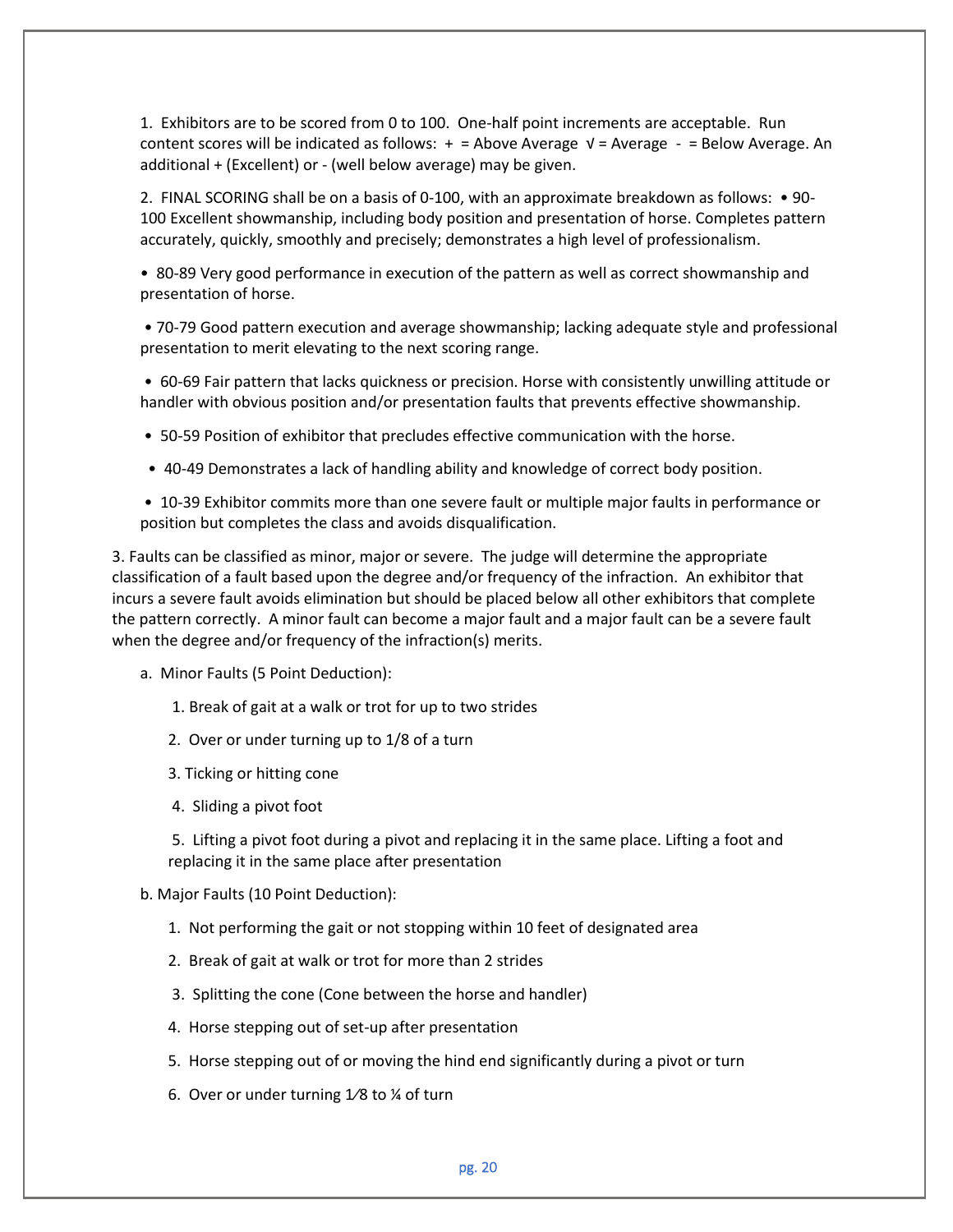- c. Severe Faults (20 Point Deduction):
	- 1. Exhibitor is not in the required position during inspection

2. Exhibitor touching the horse or kicking or pointing their feet at the horse's feet during the setup

- 3. Standing directly in front of the horse
- 4. Loss of lead shank, holding chain, or two hands on shank.

5. Severe disobedience to include but not limited to: biting, pawing, rearing, kicking out or continuously circling the exhibitor

- d. Disqualifications (must not be placed):
	- 1. Horse becomes detached from exhibitor
	- 2. Failure of exhibitor to wear correct number in a visible manner
	- 3. Willful abuse
	- 4. Excessive schooling or training; use of artificial aids
	- 5. Illegal equipment
	- 6. Loss of control or severe disobedience that endangers the exhibitor or others
	- 7. Knocking over the cone or going off pattern
	- 8. Never performing specific gait
	- 9. Overturning more than a ¼ of a turn of designated turn

# F. ENGLISH DIVISION

## F.1. English Pleasure

#### **General**

- 1. Horses must be in full compliance with the General Rules section, Shoeing, and Hoof Section.
- 2. Position, attire and appointments as appropriate to Hunter Seat or Dressage
- 3. A lack of required tack, equipment, appointments or attire shall be grounds for elimination from the class.
- 4. Youth may not show a stallion.

#### **Qualifying Gaits**

- 1. It is imperative that the horse give the distinct appearance of being a pleasure to ride. A quiet, responsive mouth is paramount. All gaits must be performed with willingness and obvious ease, cadence, balance, and smoothness.
- 2. Horses shall be worked at all gaits including walk, trot, and canter both directions in the ring. Exception: no canter will be required in a Walk Trot Class. Horses are to be reversed to the inside (away from the rail) and will not be asked to reverse at a canter.
- 3. At the judge's discretion horses may be asked to extend any gait.
- 4. Walk a four beat forward working walk. To be true, flat footed and ground covering.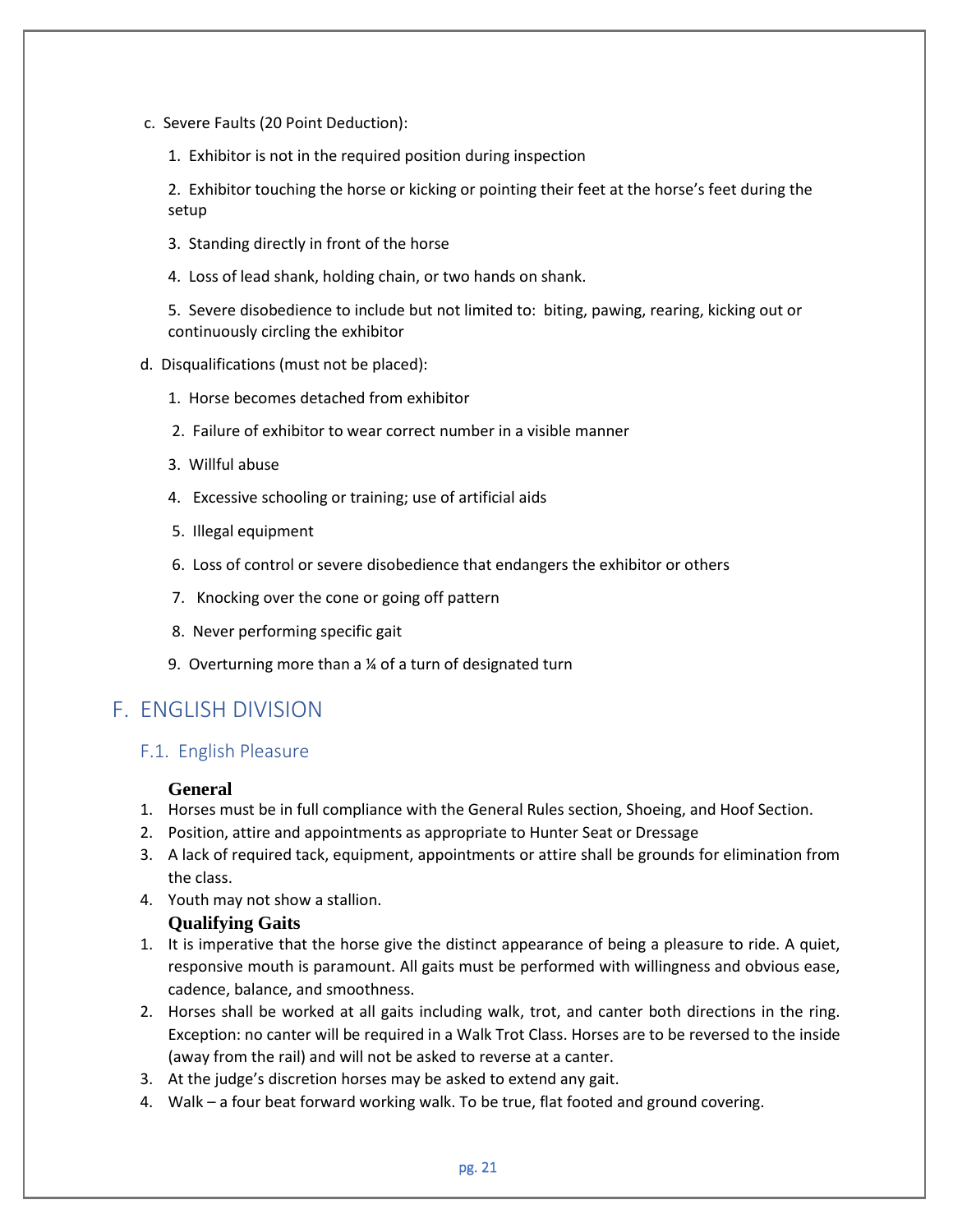- 5. Trot a definite two beat diagonal gait. Overall balanced, relaxed, easy going trot with elasticity and freedom of movement. Posting is required.
- 6. Extended Trot a definite two beat diagonal gait executed with a lengthened stride, maintaining balance, ease and freedom of movement. Posting is required.
- 7. Canter a three beat gait. To be smooth, free moving, relaxed and correct on both leads.
- 8. Hand Gallop to be a faster three beat gait. Lengthened stride and controlled, straight and correct on both leads. Extreme speed must be penalized as should lack of obvious extension. Number of horses in the hand gallop at the same time, at the discretion of the judge.
- 9. Back Horses should back, on command, quietly, willingly, and easily in a straight line without resistance. In the lineup horses may be asked to back individually or as a group.
- 10. The horse should move freely forward with even ground covering strides. The horse should exhibit a comfortable, balanced, consistent way of going while maintaining a frame suitable for a hunter or dressage horse. Excessive speed or slowness or choppiness of any gait will be penalized. **Appointments**
- 1. Bridles shall be the light show type either Hunter (Snaffle, Pelham, Kimberwick bit permitted) or Dressage (Snaffle bit permitted.) Gag and twisted bits of any type are prohibited. Figure eight nose bands, drop or flash noseband are not permitted.
- 2. Hunting style breastplates are allowed. However, martingales of any type are prohibited.
- 3. Draw reins, artificial appliances, boots, and bandages are prohibited.
- 4. English Hunt, all purpose, dressage or side saddles made of leather or synthetic materials are permitted. Saddle pads are required.
- 5. All tack should be clean, properly fitting, in good repair.
- 6. Manes and tails may be braided. Unbraided manes and tails are not to be penalized. **Attire**
- 1. Riders should wear a short traditional Hunt or Dressage style coats made in a conservative color, i.e. black, navy, tweed, melton, or plaid, or other dark customary color and of a material appropriate for the area and season.
- 2. Traditional breeches or jodhpurs in buff, grey, white, rust, or canary worn with black or brown hunt or field boots should be worn. Half chaps are permitted.
- **3.** Riding equestrian safety helmets must be worn in blue, black, or brown. All riders in all English, Hunter, Jumper and Dressage classes, or in other classes where exhibitor rides in those disciplines, rider must wear an equestrian safety riding helmet which meets or exceeds ASTM (American Society for Testing and Materials)/SEI (Safety Equipment Institute) standards for equestrian use and carries the SEI tag. The headgear and harness must be secured and properly fitted. Any rider violating this rule must be immediately be prohibited from further riding until such headgear is properly in place. **Any exhibitor may wear protective headgear at any level of competition without penalty from the judge.**
- 4. Any **Youth exhibitor** anywhere on the show grounds while riding a horse is **required to wear an equestrian safety helmet that is ATSM/SEI approved**.
- 5. Gloves, crops, bats, and spurs are optional.
- 6. If spurs are used, spurs must be made of metal. Only English-style spurs are permitted, as described below. The shank must be either curved or straight pointing directly back from the center of the spur when on the rider's boot. If the shank is curved, the spurs must be worn only with the shank directed downwards. However, swan necked spurs are allowed. The inside arm of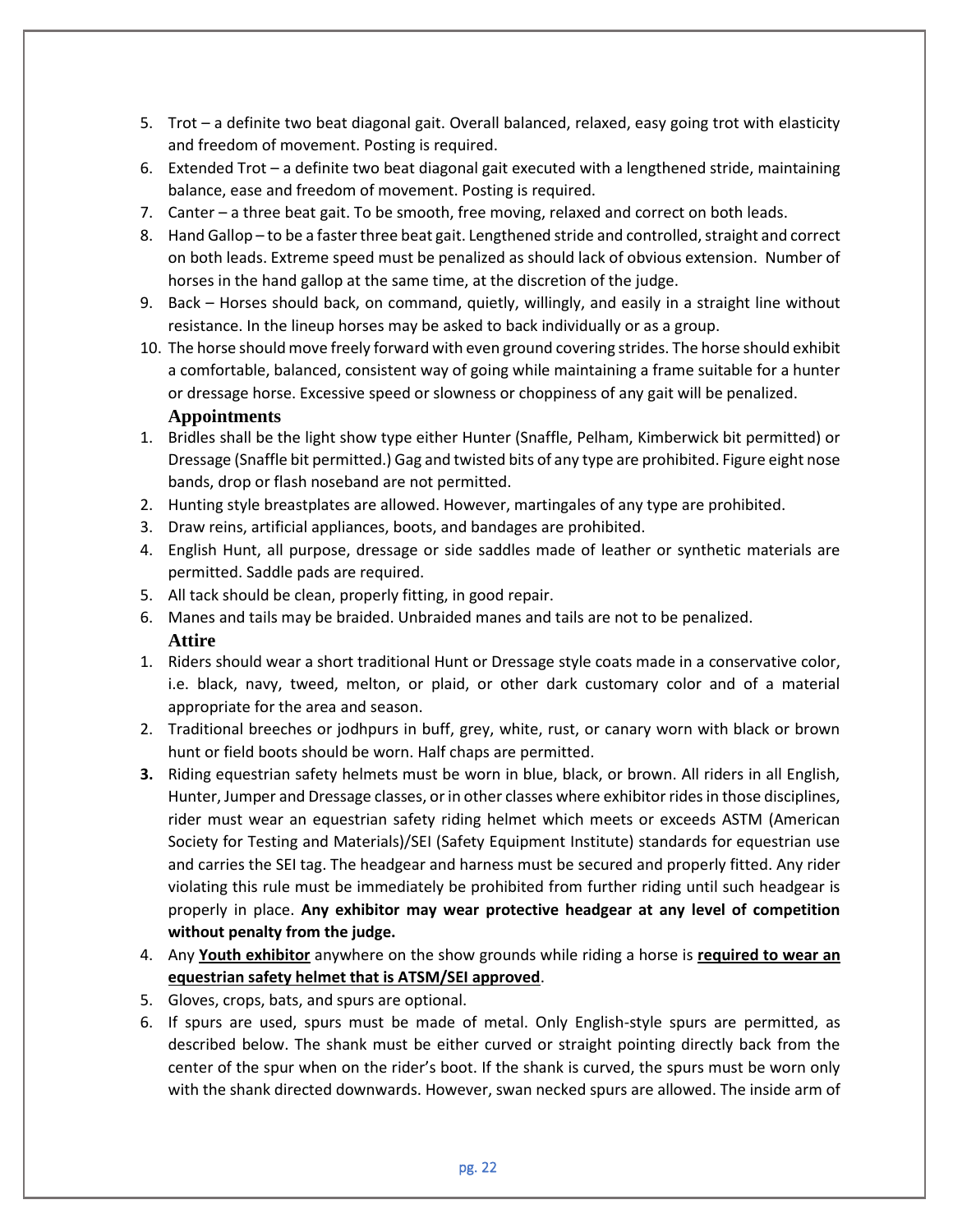the spur must be smooth and one or both arms may have rubber covers. If rowels are used, they must be blunt/smooth and free to rotate. The maximum length for spurs used is 2 inches including rowels.

#### **Judging Criteria and Class Specifications**

Horses will be judged 70% on performance, 20% on condition, and 10% on turn out.

## F.2. English Equitation

#### **General**

- 1. Horses must be in full compliance with the General Rules section, Shoeing, and Hoof Section.
- 2. The rider's position, seat, hands, and the correct use of the aids are to be judged.
- 3. A lack of required tack, equipment, appointments or attire shall be grounds for elimination from the class.
- **4. Youth may not show a Stallion, No exceptions. English Walk /Trot Equitation**
- 1. The same Horse/Rider combinations cannot show in both equitation walk/trot and equitation walk/trot/canter.
- 2. Position, attire and appointments as appropriate to Hunter Seat or Dressage.
- 3. Bridles shall be the light show type either Hunter (Snaffle, Pelham, Kimberwick bit permitted) or Dressage (Snaffle bit permitted.) Gag and twisted bits of any type are prohibited. Figure eight nose bands, drop or flash noseband are not permitted.
- 4. All riders must wear equestrian safety helmets. See General Conduct Rules for safety helmet requirements.
- 5. At the judge's discretion, individual work may be required. Instructions must be announced to all exhibitors.
- 6. If a pattern is used, it must be posted at least one hour before the class. A pattern is defined as two or more tests to be ridden consecutively.
- 7. Tests from which a judge may choose may include the following:
	- a. Work collectively at walk and trot
	- b. Sitting or rising trot.
	- c. Halt (4-6 seconds) and/or back
	- d. Execute a figure eight at a trot.
	- e. Turn on the forehand from the walk
	- f. Turn on the haunches from the walk
	- g. Execute a serpentine at a trot
- 8. At the judge's discretion, classes may be asked to show on the rail at a walk and trot both ways of the arena.

## **English Walk/Trot/Canter Equitation**

- 1. Position, attire and appointments as appropriate to Hunter Seat or Dressage.
- 2. Bridles shall be the light show type either Hunter (Snaffle, Pelham, Kimberwick bit permitted) or Dressage (Snaffle bit permitted.) Gag and twisted bits of any type are prohibited. Figure eight nose bands, drop or flash noseband are not permitted.
- 3. All riders must wear equestrian safety helmets. See General Conduct Rules for safety helmet requirements.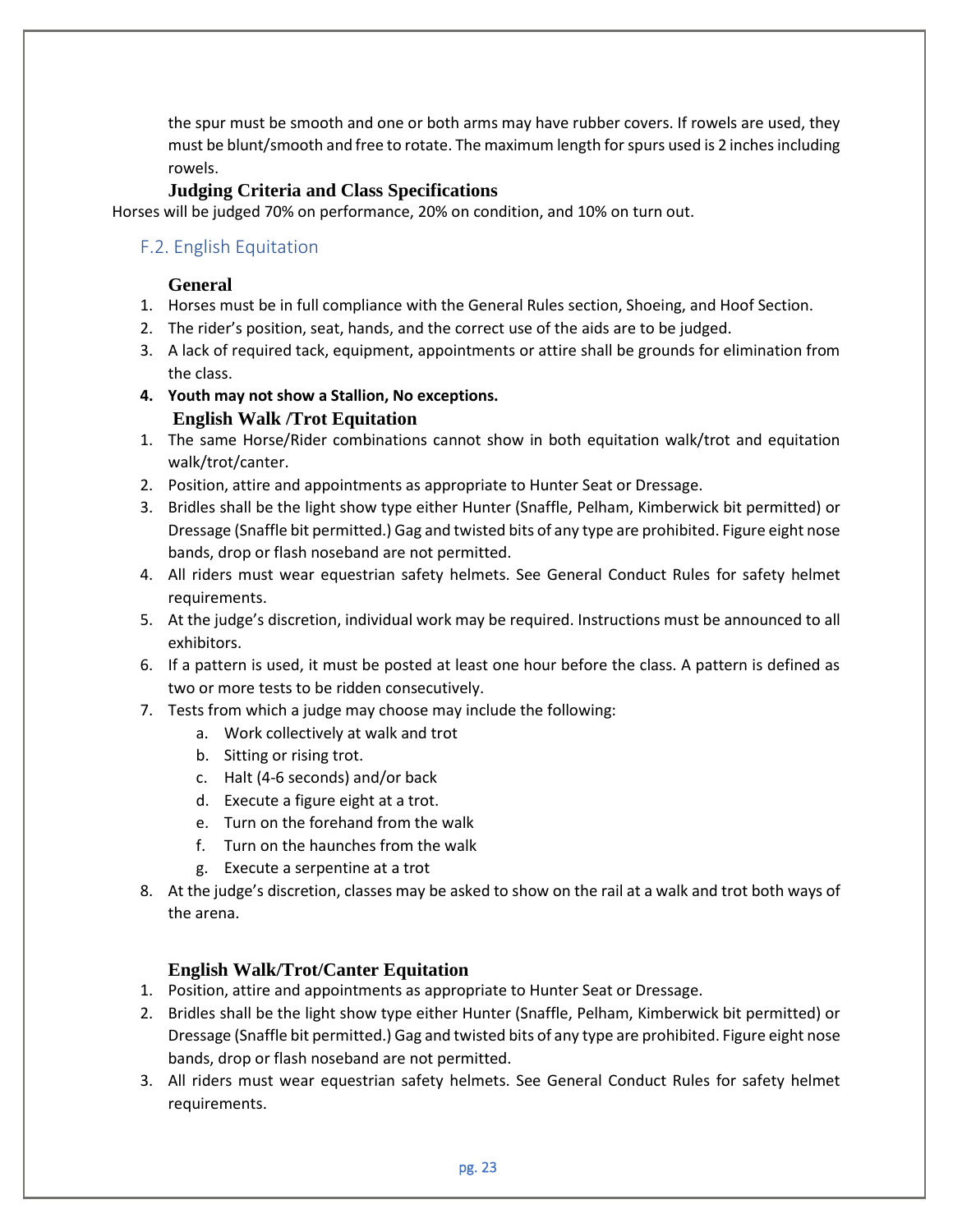- 4. At the judge's discretion, individual work may be required. Instructions must be announced to all exhibitors.
- 5. If a pattern is used, it must be posted at least one hour before the class. A pattern is defined as two or more tests to be ridden consecutively.
- 6. Tests from which a judge may choose may include the following:
	- a. Work collectively at walk, trot, and canter
	- b. Sitting or rising trot.
	- c. Halt (4-6 seconds) and/or back
	- d. Execute a figure eight at a trot, showing a change of diagonals.
	- e. Execute a figure eight at a canter, showing a simple change of lead. This is a change whereby the horse is brought back into a walk or trot and restarted into a canter on the opposite lead. Figures to be commenced in center of two circles so that one change of lead is shown.
	- f. Ride without stirrups, riders must be allowed option to cross stirrups.
	- g. Turn on the forehand from the walk
	- h. Turn on the haunches from the walk
	- i. Execute a serpentine at a trot demonstrating changes of diagonals and/or canter on correct lead demonstrating simple changes of lead.
- 7. At the judge's discretion, classes may be asked to show on the rail at a walk, trot and canter both ways of the arena.

#### **Judging Criteria**

- 1. Riders will be judged on seat, hands, performance of horse, appointments of horse and rider and suitability of horse to rider. Results as shown by the performance of the horse are NOT to be considered more important than the method used in obtaining them.
- 2. Equitation is also judged on the ability of the rider to perform on the rail and/or individual pattern work with correct riding position and gaits. Although the horse is only considered a prop in equitation, soundness is a consideration. Obvious lameness will be cause for disqualification.
- 3. In the case of a posted pattern being utilized the scoring system below should be used.

#### SCORING:

1. Exhibitors are to be scored from 0 to 100. One-half point increments are acceptable. Run content scores will be indicated as follows: + = Above Average √ = Average - = Below Average An additional + (excellent) or - (well below average) may be given 1. Final Scoring shall be on a basis of 0-100, with an approximate breakdown as follows:

 • 90-100 Excellent equitation, including body position and use of aids. Completes pattern accurately, quickly, smoothly and precisely; demonstrates a high level of professionalism.

- 80-89 Very good rider that executes the pattern as well as correct equitation and use of aids.
- 70-79 Good pattern execution and average equitation but lacking adequate style and professional presentation to merit elevating to the next scoring range.
- 60-69 Fair pattern that lacks quickness or precision. Rider has obvious position and/or appearance faults that prevents effective equitation.
- 40-59 A rider that demonstrates a lack of riding ability and knowledge of correct body position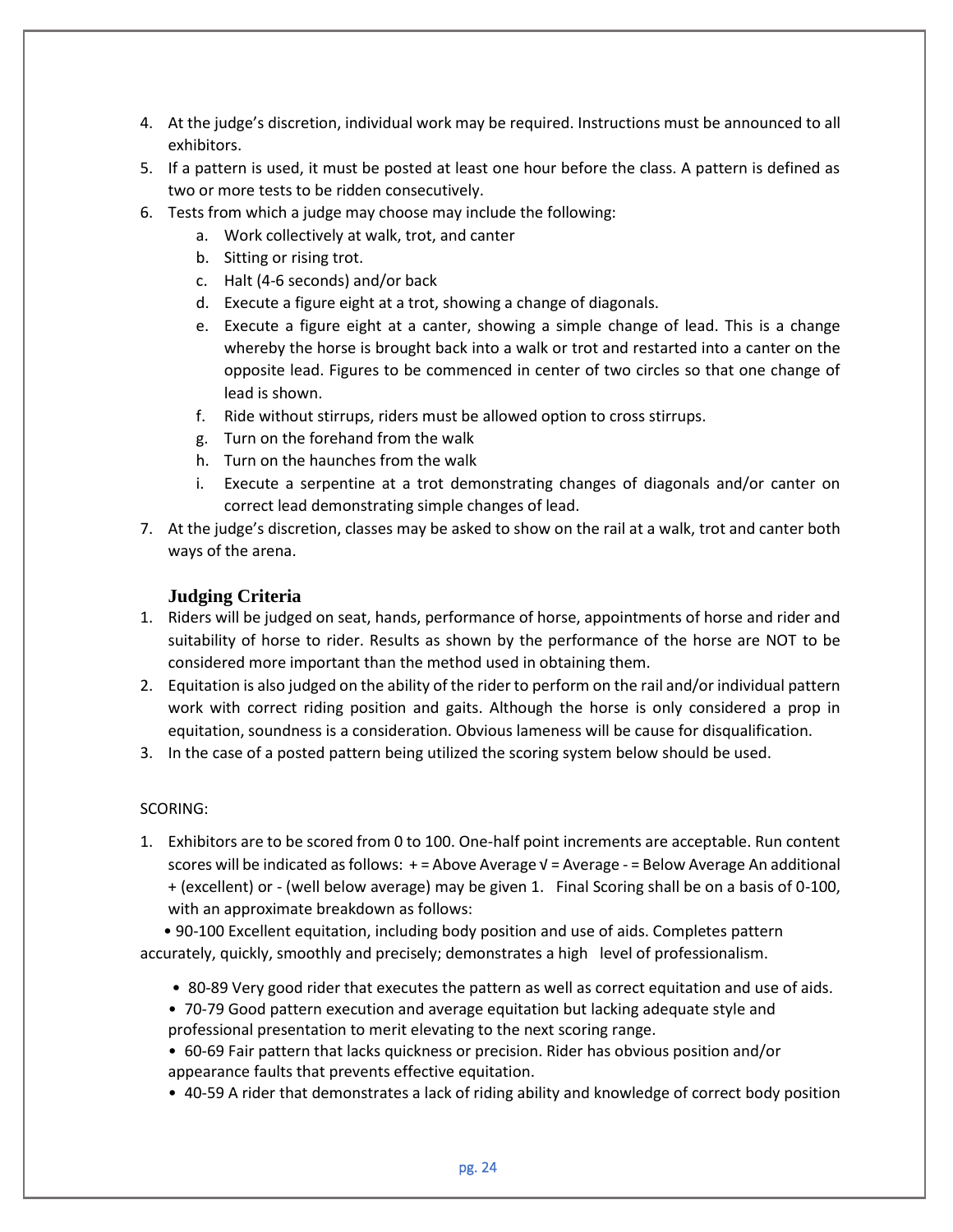• 10-39 Exhibitor commits more than one severe fault or multiple major faults in performance, exhibits poor riding skills, but completes the class and avoids disqualification

- 2. Faults can be classified as minor, major or severe. The judge will determine the appropriate classification of a fault based upon the degree and/ or frequency of the infraction. An exhibitor that incurs a severe fault avoids elimination but should be placed below all other exhibitors that complete the pattern correctly. A minor fault can become a major fault and a major fault can be a severe fault when the degree and/or frequency of the infraction(s) merits.
	- a. Minor Faults (5 Point Deduction):
		- 1. Break of gait at walk or trot up to 2 strides
	- 2. Over or under turn of  $1/8$  to  $\frac{1}{4}$  of the prescribed turn
		- 3. Tick or hit of cone
		- 4. Obviously looking down to check leads or diagonals
	- b. Major Faults (10 Point Deduction):
		- 1. Not performing the specific gait or not stopping when called for in the pattern within 10 feet (3 meters) of the designated location
		- 2. Missing a diagonal for one to two strides in the pattern or on the rail

3. Incorrect lead or break of gait (except when correcting an incorrect lead) at the canter

- 4. Complete loss of contact between rider's hand and the horse's mouth
- 5. Break of gait at walk or trot for more than two strides
- 6. Loss of iron.

7. Head carried too low and/or clearly behind the vertical while the horse is in motion, showing the appearance of intimidation

- c. Severe Faults (20 Point Deduction):
	- 1. Loss of rein
	- 2. Missing a diagonal for more than two strides
	- 3. Use of either hand to instill fear or praise while on pattern or during rail work
	- 4. Holding saddle with either hand
	- 5. Spurring or use of crop in front of the girth
	- 6. Blatant disobedience including kicking, pawing, bucking and rearing
- d. Faults Scored According to Severity include:

1. Head carried too low and/or clearly behind the vertical excessively and consistently while the horse is in motion, showing the appearance of intimidation

- e. Disqualifications (must not be placed):
	- 1. Failure by exhibitor to wear correct number in visible manner
	- 2. Inhumane treatment of the horse
	- 3. Excessive schooling or training
	- 4. Fall by horse or rider
	- 5. Illegal use of hands on reins
	- 6. Use of prohibited equipment

7. Going off pattern, including: knocking over or wrong side of cone or marker; never performing designated gait, lead or diagonal; over or under turning more than ¼ turn

8. In Walk-Trot Classes Only: Exhibitors going off pattern, knocking over or on wrong side of cone, never performing specified gait, or overturning more than  $\frac{1}{4}$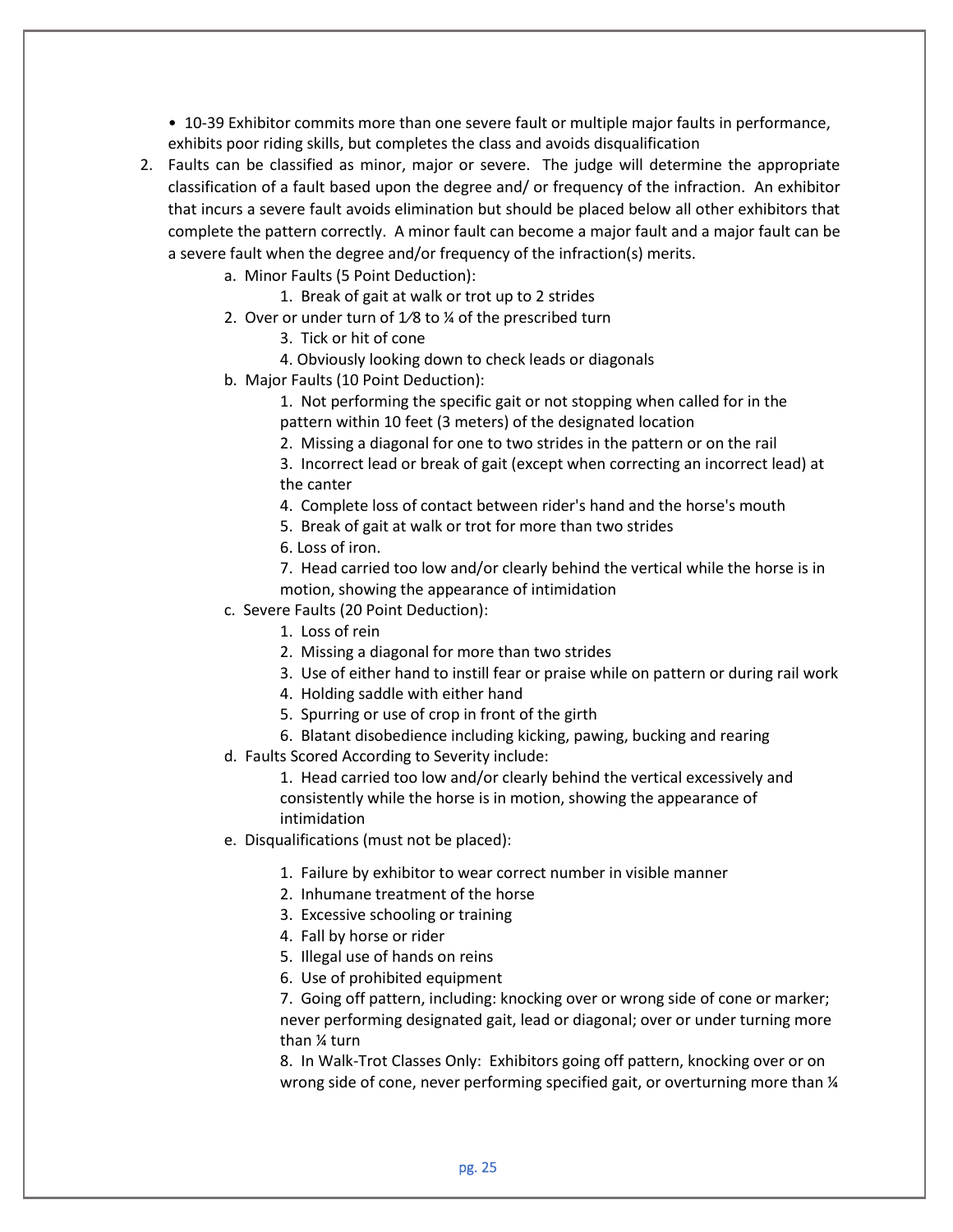turn than designated, shall not be disqualified, but must always place below exhibitors not incurring a disqualifying fault

# G. DRESSAGE DIVISION

#### G.1.Suitability for Dressage In Hand

#### **General**

- 1. Horses must be in full compliance with the General Rules section, Shoeing, and Hoof Section.
- 2. Horse's quality shall be evaluated as to potential for dressage horses.
- 3. Only one handler per horse is permitted.
- 4. The class is open to horses of all ages but may be further subdivided by Competition Management at their discretion.
- 5. A lack of required tack, equipment, appointments or attire shall be grounds for elimination from the class.
- 6. YOUTH May Not Show a Stallion, No Exceptions.

#### **Presentation**

- 1. Horses are being shown individually on the triangle.
- 2. Following a posted order, entries in each class will approach the judging area one at a time, walk to the apex of the triangle, and await the judge's request to proceed on the triangle.
- 3. The Handler will lead the horse, in a clock-wise direction, on the perimeter of the triangle at a walk and a trot, returning to the apex to stand the horse for conformation judging or to repeat any movement at the judge's request.
- 4. Repetition of all or part of the movement on the triangle may be allowed at the judge's request only.
- 5. At the completion of judging, the handler will lead the horse away from the judging area.
- 6. The next entry will enter the judging area promptly.
- 7. The judge may elect to judge conformation either before or after judging the horse's movement on the triangle.
- 8. The horse should stand square and not parked out. Horses will stand for conformation judging before and/or after the completion of the horse's movement.
- 9. After all the horses are shown on the triangle, some or all may be recalled at the judge's discretion (depending on size, format, and schedule of the competition) to be shown in groups at a walk and a trot.
- 10. Horses shown as a group may not necessarily work on the triangle. At the discretion of the judge, they may be asked to move at a walk and trot, either in line or moving around the arena.
- 11. The Judging Triangle: Two basic designs are acceptable for presenting horses to the judge. Competition management may choose the triangle best suited for local conditions. Triangle corners should be well defined. Footing must be firm. Decorative fencing, plants or flowers are allowed.
- 12. The size of the triangle may be adjusted to meet local conditions, however, the back side of the triangle must be at least 25 meters in length and the other two sides must be at least 20 meters in length.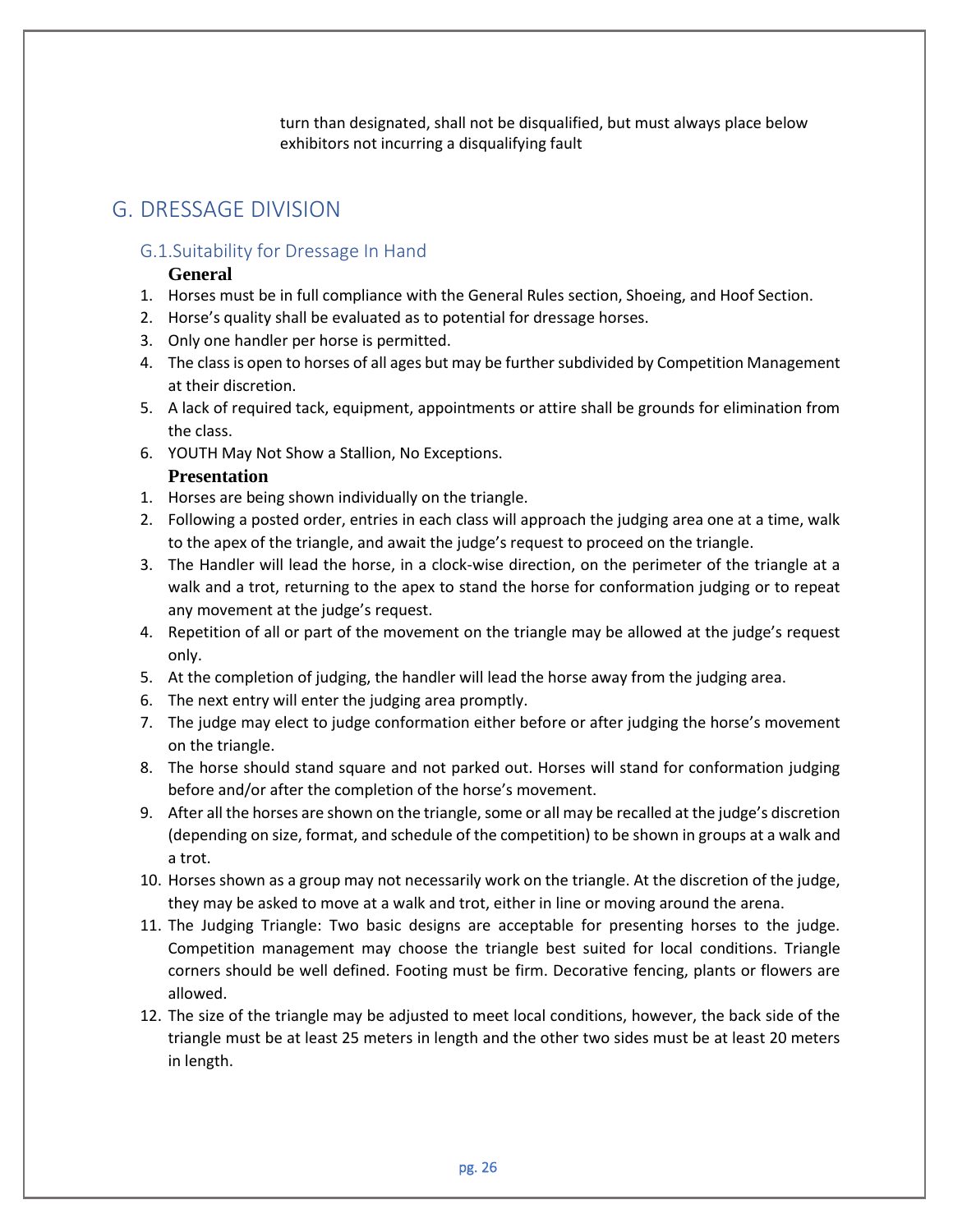## **Appointments**

- 1. Halters and bridles may be made of leather, natural or synthetic material. Pelham, Kimberwick, Gag and twisted bits of any type are prohibited. A split or single chain lead may be used instead of a rein. All tack must be clean, properly fitted and in good repair.
- 2. **All horses under two years of age** must be shown in a halter. Halters may be of leather, natural or synthetic materials. Knotted training rope halters are prohibited.
- 3. **Horses age 3 and over** must be shown in a bridle with a snaffle bit with no shanks.
- 4. A whip of no more than 47.2 inches long including lash is allowed.
- 5. Braiding of manes is recommended but optional for Dressage classes and shall not be penalized. **Attire**
- 1. Dress for handlers should be appropriate for the purpose, Western attire being inappropriate.
- 2. The exhibitor shall be dressed a safe, neat, and clean manner.
- **3. Attire may not display a farm or owner's name, horse's name or farm or ranch logo.**
- 4. Jewelry should be kept to a minimum.
- 5. No T-shirts, shorts, skirts, strapless tops or canvas/cloth/open toed shoes are allowed.
- 6. Attire may be English or Sport type.
	- a. English attire may be either breeches or jodhpurs with boots and a shirt with tie or choker. Jackets, vests, gloves, belts, and helmets are optional. If helmets are worn, they must conform to General Conduct helmet rules. Half chaps are permitted.
	- b. Sport attire should consist of slacks or khakis with either a shirt or tie or an appropriate shirt. Footwear may be boots, closed toe shoes, or running shoes.
- 7. Evening Dressage Suitability In Hand attire may consist of more formal attire including suits or tuxedos for men and pants and dress jackets for ladies.

## **Judging Criteria and Class Specifications**

- 1. Judging will be based on 60% movement, 30% conformation, and 10% general impression. This includes harmony (relationship of conformation to movement) athleticism (strength and mobility) development related to age and condition. Demonstrated character, presence and temperament necessary for dressage training.
- 2. Conformation is to be evaluated based on the breed standard, in terms of potential trainability, potential performance and predisposition to unsoundness. Function, not fashion, is to be emphasized. Weakness or conformation faults with a predisposition to unsoundness or to difficulties in training shall be penalized. Blemishes are not to count unless resulting from conformation faults.
- 3. Gaits are to be natural evaluated in terms of purity, quality and correctness. Purity and correctness are more important than brilliance at this level. Correct gaits contributing to the ease of training and the horse remaining sound and usable are more important than gaits which are merely superficially flashy. Purity and quality are judged mainly in profile. Correctness is judged mainly while the horse is coming to and going away from the judge's position.
- 4. A horse shall be disqualified for unsoundness at the judge's discretion.

# G.2. Suitability for Dressage Under Saddle

# **General**

- 1. Horses must be in full compliance with the General Rules section, Shoeing, and Hoof Section.
- 2. Horse's quality shall be evaluated as to potential for dressage horses.
- 3. Competition may separate walk/trot dressage suitability with walk/trot/canter classes.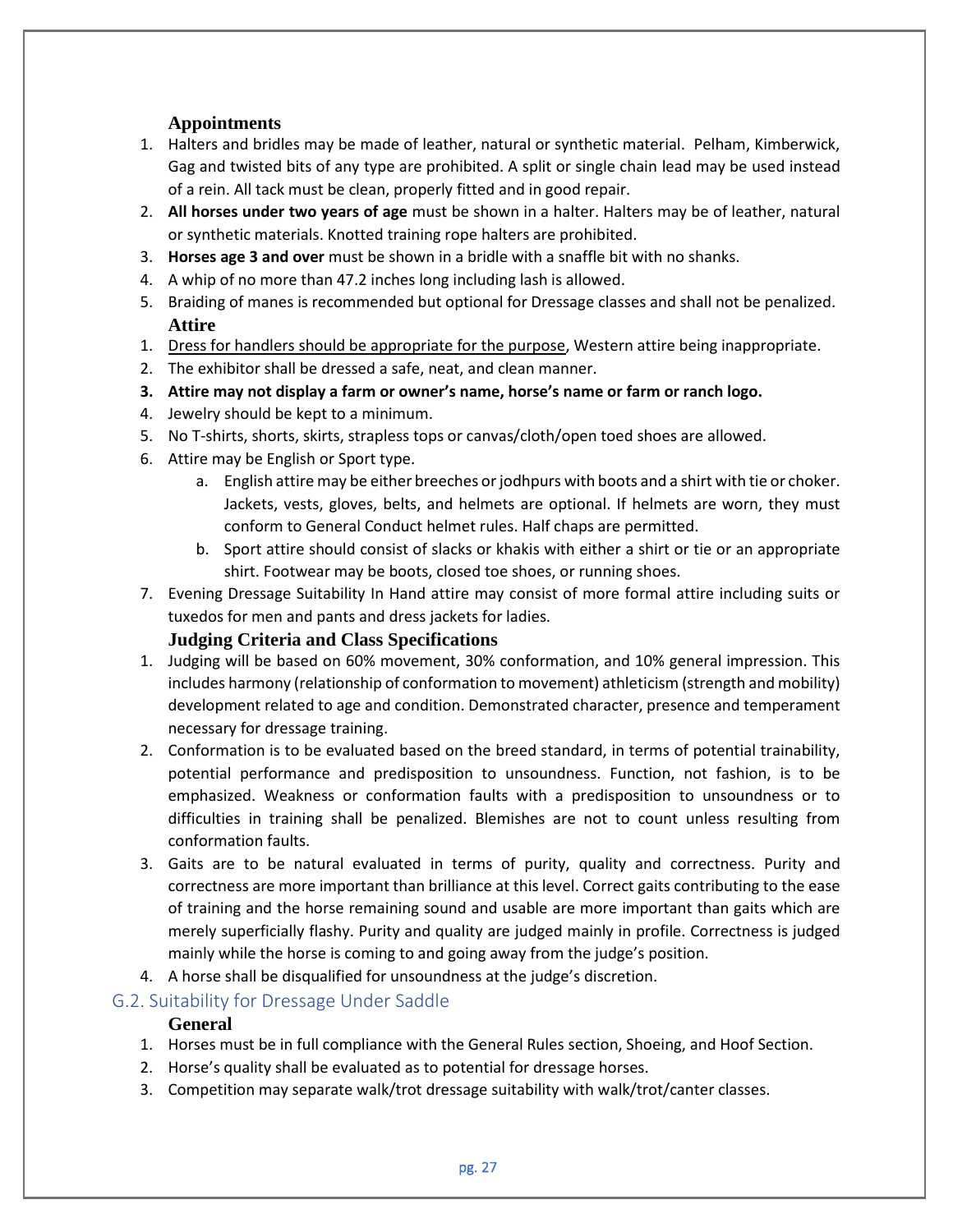- 4. The same horse/rider combination that competes in a walk/trot/canter class in this division may not compete in a walk/trot class in this division at the same Competition.
- 5. A lack of required tack, equipment, appointments or attire shall be grounds for elimination from the class.
- 6. YOUTH May Not Show a Stallion. No Exceptions.

## **Qualifying Gaits**

- 1. It is imperative that the horse's muscles are supple and loose. That it moves freely forward in a clear and steady rhythm, with purity of the gaits and accepting contact with the bit. The horse should show lightness of the forehand and engagement of the hindquarters. Resistance and tension of the horse is to be penalized. The horse's potential as a Dressage mount is to be considered. All gaits must be performed with willingness and obvious ease, cadence, balance, and smoothness.
- 2. Horses shall be worked at all gaits including walk, trot, and canter (if required) both ways in the ring. At the judge's discretion horses may be asked to free walk and to extend any gait.

#### **Appointments**

- 1. An English type saddle or Dressage type saddle with stirrups is compulsory. An English type saddle may be constructed with or without a tree but cannot have a horn, swell, gallerie, or open gullet. Australian, Baroque, Endurance, McClellan, Spanish, Stock, or Western saddles are not permitted nor are modified versions of these saddles. A Dressage saddle must be close to the horse and have long, near- vertical flaps and stirrups.
- 2. Saddle pads are optional, but should be white, or of conservative color.
- 3. Bridles may be made of leather, natural or synthetic material. A plain snaffle bit and bridle is required with a regular caveson, a dropped noseband, a flash noseband (a combination of a caveson and a dropped noseband attachment) or a crossed noseband. A padded noseband is allowed. A caveson noseband may never be so tightly fixed that it causes severe irritation to the skin. Caveson nosebands may be used with a chin pad. At any level of competition, a brow band may be multicolored and may be decorated with metal, beads, gemstones and crystals.
- 4. Martingales, bit guards, any kind of gadgets (such as bearing, side, running, balancing reins, nasal strips, tongue tied down, etc.), any kind of boots (including "easy-boots") or bandages (including tail bandages) and any form of blinkers, earmuffs or plugs, nose covers, seat covers, hoods are, are not permitted. Fly hoods (ear covers) will only be permitted in order to protect horses from insects. The fly hoods should be discreet and should not cover the horse's eyes and will only be permitted in extreme cases at the discretion of the presiding judge(s).
- 5. All bits must be smooth and with a solid surface. Twisted, wire and roller bits, pelham and kimberwicks are prohibited. A bushing or coupling is permitted as the center link in a doublejointed snaffle; however, the surface of the center piece must be solid with no moveable parts. The mouthpiece of a snaffle may be shaped in a slight curve, but ported snaffles are prohibited. A bridoon is defined as a snaffle bit used together with a curb bit to form a double bridle. Bits (including curb and/or bridoon bits of a double bridle) must be made of metal or rigid plastic and may be covered with rubber; flexible rubber bits are not permitted. The diameter of the snaffle or bridoon mouthpiece must be minimum 3/8-inch diameter at rings or cheeks of the mouthpiece.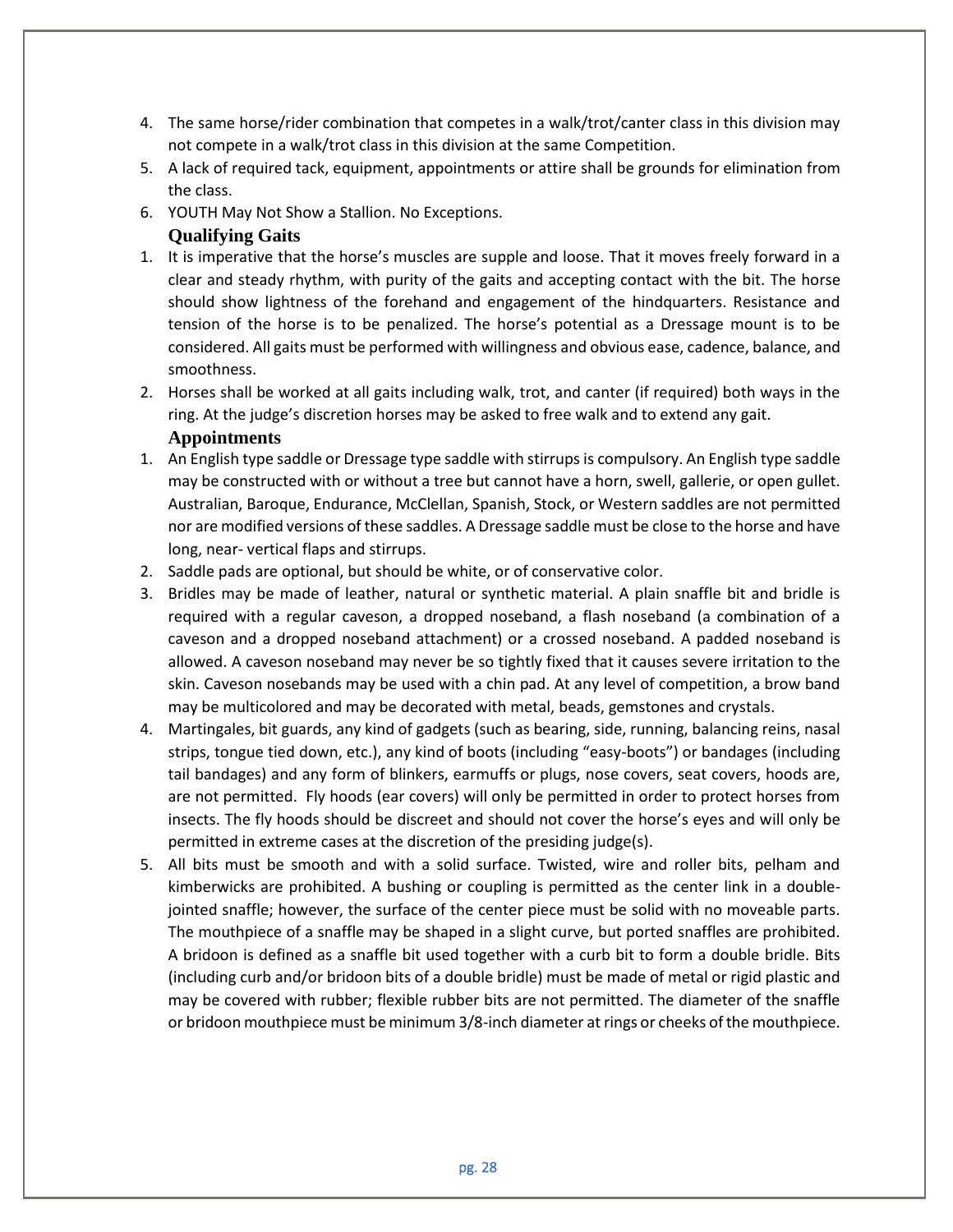#### **Attire**

- 1. A short riding coat of conservative color, with tie, choker or stock tie, white or light-colored breeches or jodhpurs, boots or jodhpur boots. Half chaps, gaiters and/or leggings are not allowed. Gloves of conservative color are recommended.
- 2. One whip no longer than 47.2 including lash may be carried.
- **3.** All riders must wear equestrian safety helmets. All riders in all English, Hunter, Jumper and Dressage classes, or in other classes where exhibitor rides in those disciplines, rider must wear an equestrian safety riding helmet which meets or exceeds ASTM (American Society for Testing and Materials)/SEI (Safety Equipment Institute) standards for equestrian use and carries the SEI tag. The headgear and harness must be secured and properly fitted. Any rider violating this rule must be immediately be prohibited from further riding until such headgear is properly in place. **Any exhibitor may wear protective headgear at any level of competition without penalty from the judge.**
- 4. Any **Youth exhibitor** anywhere on the show grounds while riding a horse is **required to wear an equestrian safety helmet that is ATSM/SEI approved**.
- 5. Spurs are allowed. If used spurs must be made of metal. Only English-style spurs are permitted. The shank must be either curved or straight pointing directly back from the center of the spur when on the rider's boot. If the shank is curved, the spurs must be worn only with the shank directed downwards. However, swan necked spurs are allowed. The inside arm of the spur must be smooth and one or both arms may have rubber covers. If rowels are used, they must be blunt/smooth and free to rotate. The maximum length for spurs used is 2 inches including rowels.
- 6. In extreme heat and/or humidity in all classes Competition management can allow competitors to show without jackets. However, competitors must wear a solid white or very pale colored long or short sleeved shirt, without neckwear. T-shirts are not permitted.
- 7. Competitors will be allowed to wear a hat cover and a transparent or conservative color raincoat in inclement weather.
- 8. Attire may not display a farm or owner's name, horse's name or farm or ranch logo.
- 9. Jewelry should be kept to a minimum.
- 10. No T-shirts, shorts, skirts, strapless tops or canvas/cloth/opened toed shoes are allowed. **Judging Criteria and Class Specifications**
- 1. Judging will be based on movement, conformation, and general impression. This includes harmony (relationship of conformation to movement) athleticism (strength and mobility) development related to age and condition. Demonstrated character, presence and temperament.
- 2. Conformation is to be evaluated in terms of potential trainability, potential performance and predisposition to unsoundness. Function, not fashion, is to be emphasized. Weakness or conformation faults with a predisposition to unsoundness or to difficulties in training shall be penalized. Blemishes are not to count unless resulting from conformation faults.
- 3. Gaits are to be evaluated in terms of purity, quality and correctness. Purity and correctness are more important than brilliance at this level. Correct gaits contributing to the ease of training and the horse remaining sound and usable are more important than gaits which are merely superficially flashy. Purity and quality are judged mainly in profile. Correctness is judged mainly while the horse is coming to and going away from the judge's position.
- 4. A horse shall be disqualified for unsoundness at the judge's discretion.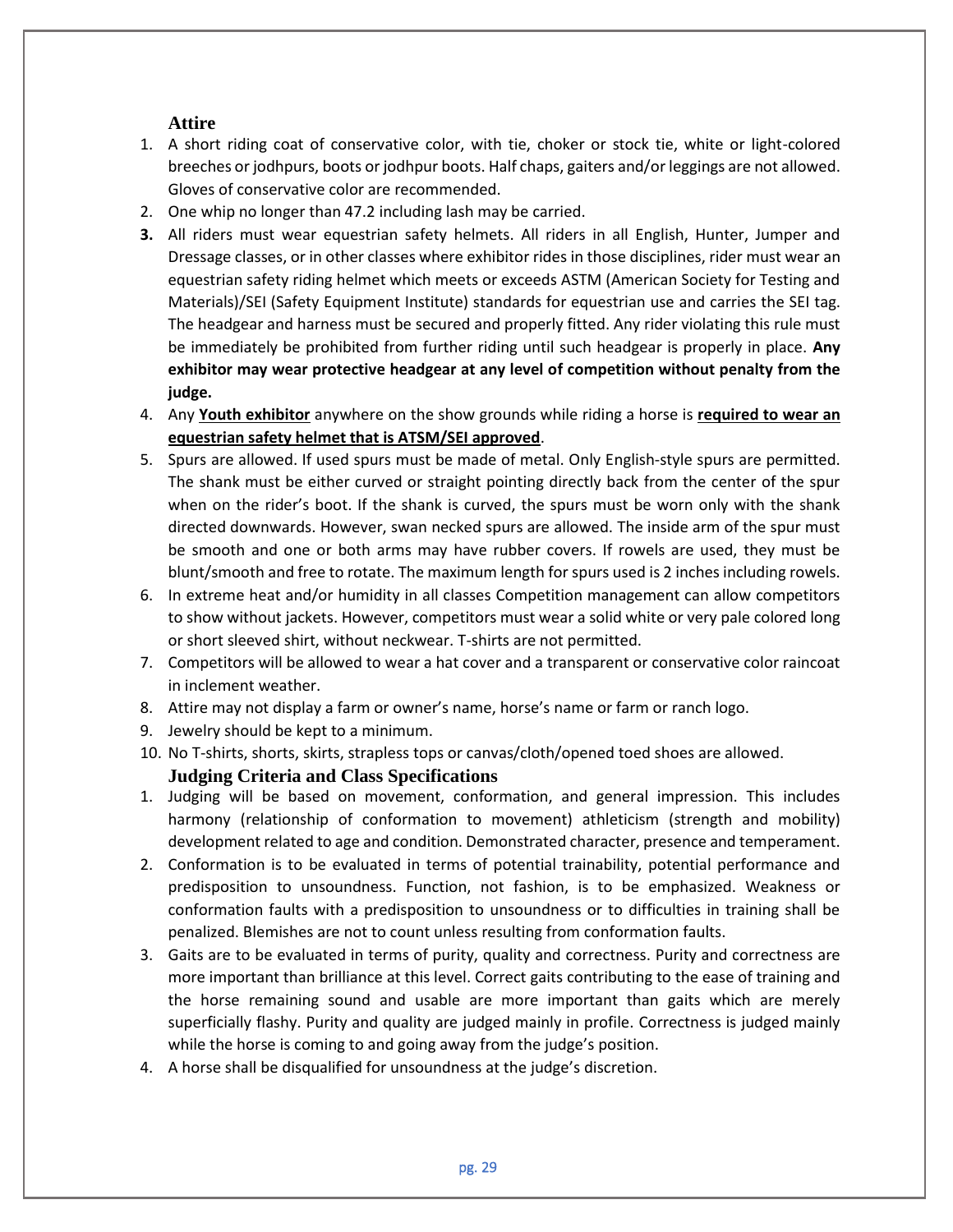# H. HUNTER DIVISION

# H.1.Hunter Under Saddle (on the flat)

#### **General**

- 1. Horses must be in full compliance with the General Rules section, Shoeing, and Hoof Section.
- 2. The purpose of the hunter under saddle horse is to present or exhibit a horse that is obedient and responsive, who has a bright, alert expression, and whose gaits show a potential of being a working hunter. Hunters under saddle should be suitable to purpose.
- 3. A lack of required tack, equipment, appointments or attire shall be grounds for elimination from the class.
- 4. YOUTH May Not Show a Stallion, No Exceptions.

## **Qualifying Gaits**

- 1. The horse should move freely forward with even, ground covering strides. The horse should exhibit a comfortable, balanced, consistent way of going while maintaining a frame suitable for a hunter.
- 2. Horse should be able to lengthen stride and cover ground with relaxed, free-flowing movement, while exhibiting correct gaits that are of the proper cadence.
- 3. The quality of the movement and the consistency of the gaits is a major consideration.
- 4. Horse should respond willingly to the rider with light leg and hand contact.
- 5. Horses should be responsive and smooth in transitions.
- 6. Horses shall be worked at all gaits including walk, trot, and canter both ways in the ring. Exception: no canter will be required in a Walk Trot Class.
- 7. Walk a four beat forward working walk. To be true, flat footed and ground covering.
- 8. Trot a definite two beat diagonal gait. Overall balanced, relaxed, easy going trot with elasticity and freedom of movement. Posting is required.
- 9. Canter a three beat gait. To be smooth, free moving, relaxed and correct on both leads.
- 10 Hand Gallop to be a faster three beat gait. Lengthened stride and controlled, straight and correct on both leads. Extreme speed must be penalized. Number of horses in the hand gallop at the same time, at the discretion of the judge.
- 11 Back Horses should back, on command, quietly, willingly, and easily in a straight line without resistance. In the lineup horses may be asked to back individually or as a group.
- 12 The head position should be slightly in front of, or on, the vertical. The poll should be level with, or slightly above, the wither to allow proper impulsion behind. **Appointments**
- 1. Bridles shall be the light show Hunter type. Either Snaffle, Pelham, or Kimberwick bits are acceptable. Gag and twisted bits of any type are prohibited. Figure eight nose bands, drop or flash nosebands are not permitted.
- 2. Brow bands and cavesons other than Hunter type are not permitted. Colored brow bands and cavesons are not permitted.
- 3. Hunting style breastplates are allowed. However, martingales of any type are prohibited.
- 4. Draw reins, artificial appliances, boot, and bandages are prohibited.
- 5. A judge may penalize a horse with a non-conventional type of bit or noseband.
- 6. English Hunt, all purpose or side saddles made of leather or synthetic materials are permitted. Saddle pads are required.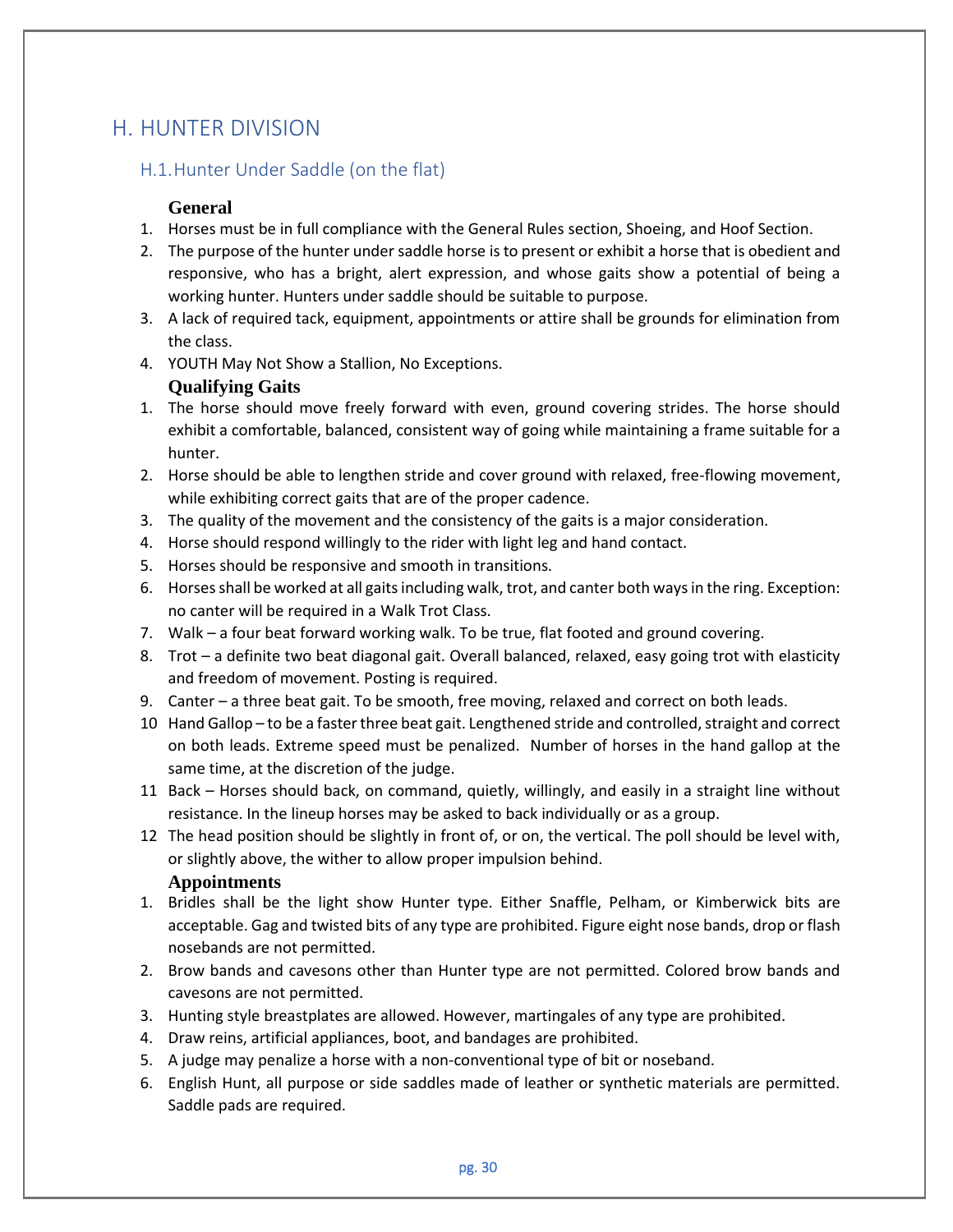- 7. All tack should be clean, properly fitting, and in good repair.
- 8. Manes and tails may be braided. Unbraided manes and tails are not to be penalized.

# **Attire**

- 1. Riders should wear traditional Hunt style coats made in a conservative color, i.e. black, navy, tweed, melton, or plaid, or other dark customary color and of a material appropriate for the area and season.
- 2. Shadbellys are not allowed.
- 3. Traditional breeches or jodhpurs in buff, grey, rust, or canary worn with black or brown hunt or field boots should be worn.
- 4. Half chaps are permitted.
- **3.** Equestrian riding safety helmets must be worn in blue, black, or brown. All riders in all English, Hunter, Jumper and Dressage classes, or in other classes where exhibitor rides in those disciplines, rider must wear an equestrian safety riding helmet which meets or exceeds ASTM (American Society for Testing and Materials)/SEI (Safety Equipment Institute) standards for equestrian use and carries the SEI tag. The headgear and harness must be secured and properly fitted. Any rider violating this rule must be immediately be prohibited from further riding until such headgear is properly in place. **Any exhibitor may wear protective headgear at any level of competition without penalty from the judge.**
- 5. Any **Youth exhibitor** anywhere on the show grounds while riding a horse is **required to wear an equestrian safety helmet that is ATSM/SEI approved**.
- 6. Gloves, crops, bats, and spurs are optional. **Judging Criteria and Class Specifications**
- 1. This class will be judged on performance and condition with the maximum consideration given to the flowing, balanced willing horse.
- 2. The quality of the movement and the consistency of the gaits is a major consideration.
- 3. Excessive speed, excessive slowness or loss of forward momentum will be penalized.
- 4. Unnatural low head position (poll below the withers) or over flexing or straining neck in head carriage so the nose is carried behind the vertical consistently will be penalized.

# H.2. Hunter Hack (Over Fences)

# **General**

- 1. Horses must be in full compliance with the General Rules section, Shoeing, and Hoof Section.
- 2. A lack of required tack, equipment, appointments or attire shall be grounds for elimination from the class.
- 3. YOUTH May Not Show a Stallion, No Exceptions.

# **Qualifying Gaits**

- 1. The horse should move freely forward with even, ground covering strides. The horse should exhibit a comfortable, balanced, consistent way of going while maintaining a frame suitable for a hunter.
- 2. Work over Fences will come first in the class. The horses shall be required to jump two fences, the first fence to be a minimum of 18 inches, and a maximum of 2'3" and the second fence to be a minimum of 2' and a maximum of 2'6". Fences should be set at the minimum heights if the judge feels the exhibitors are at an entry level. Fences should be set at least 48' (3 strides) apart, using increments of 12 feet. Ground lines at the take-off side of the jumps are required. Horses are to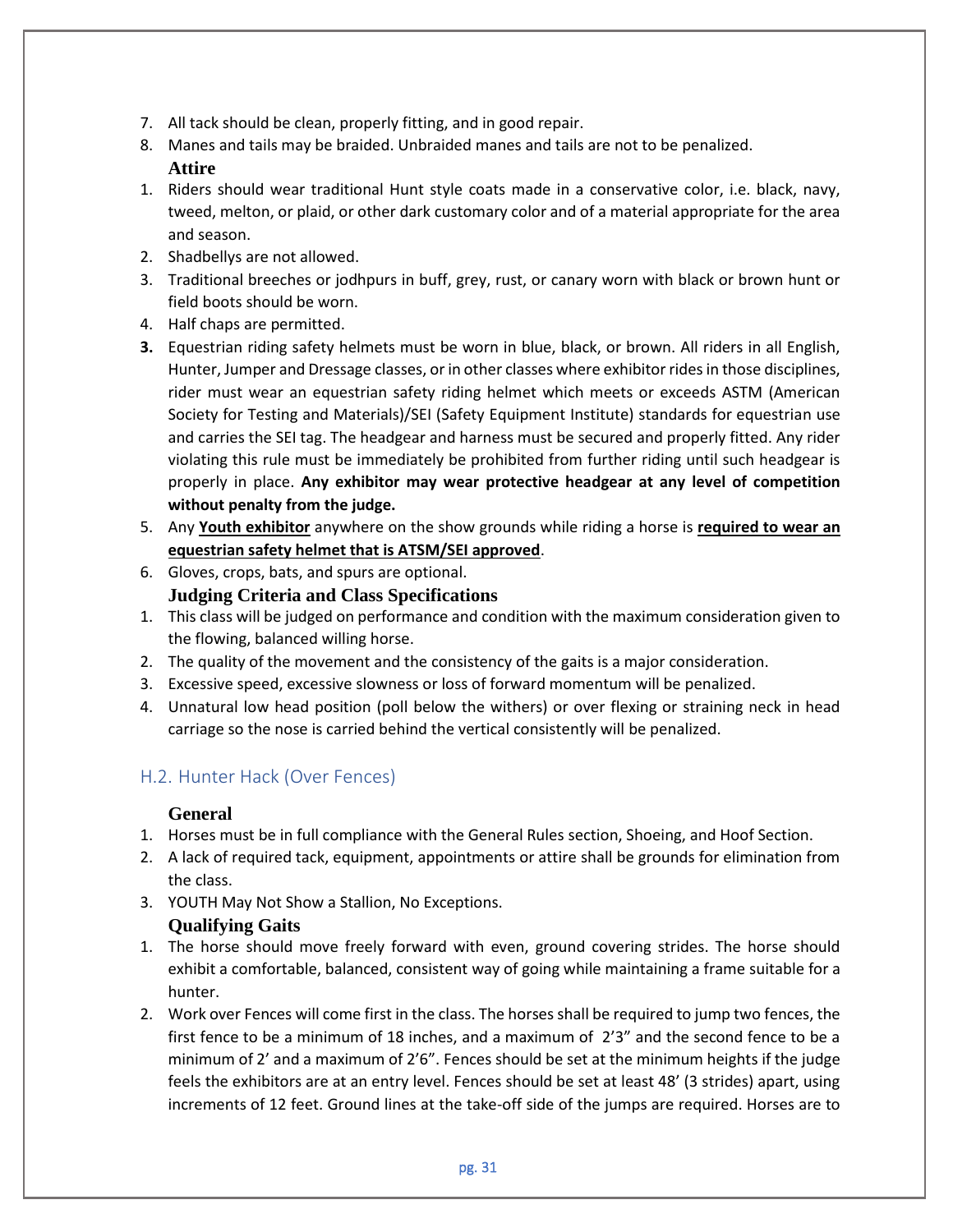perform a hand gallop one way of the ring after the second fence, halt, and stand quietly on a loose rein.

- 3. Horses shall be worked at all gaits including walk, trot, and canter both ways in the ring.
- 4. **Walk** a four beat forward working walk. To be true, flat footed and ground covering.
- 5. **Trot** a definite two beat diagonal gait. Overall balanced, relaxed, easy going trot with elasticity and freedom of movement. Posting is required.
- 6. **Canter** a three beat gait. To be smooth, free moving, relaxed and correct on both leads.
- 7. **Hand Gallop**  to be a faster three beat gait. Lengthened stride and controlled, straight and correct on both leads. Extreme speed must be penalized. Number of horses in the hand gallop at the same time, at the discretion of the judge.
- 8. **Back**  Horses should back, on command, quietly, willingly, and easily in a straight line without resistance. In the lineup horses may be asked to back individually or as a group.
- 9. The pattern or course for the jumping section shall be determined by the Competition management or the judge and will be posted at least one hour prior to the class. An entry level course should have jumps set at the minimum heights.
- 10. A warmup jump must be provided.

#### **Appointments**

- 1. Bridles shall be the light show Hunter type. Either Snaffle, Pelham, or Kimberwick bits are acceptable. Gag and twisted bits of any type are prohibited. Figure eight nose bands, drop or flash nosebands are not permitted.
- 2. Brow bands and cavesons other than Hunter type are not permitted. Colored brow bands and cavesons are not permitted.
- 3. Hunting style breastplates are allowed. However, martingales of any type are prohibited.
- 4. Draw reins, artificial appliances, boot, and bandages are prohibited.
- 5. A judge may penalize a horse with a non-conventional type of bit or noseband.
- 6. English Hunt, all purpose or side-saddles made of leather or synthetic materials are permitted. Saddle pads are required.
- 7. All tack should be clean, properly fitting, and in good repair.
- 8. Manes and tails may be braided. Unbraided manes and tails are not to be penalized. **Attire**
- 1. Riders should wear traditional Hunt style coats made in a conservative color, i.e. black, navy, tweed, melton, or plaid, or other dark customary color and of a material appropriate for the area and season.
- 2. Shadbellys are not allowed.
- 3. Traditional breeches or jodhpurs in buff, grey, rust, or canary worn with black or brown hunt or field boots should be worn.
- 4. Half chaps are permitted.
- **5.** ASTM/SEI approved protective equestrian safety riding helmets are required during the class and while jumping anywhere on the Competition grounds. Helmets must be worn in blue, black, or brown. All riders in all English, Hunter, Jumper and Dressage classes, or in other classes where exhibitor rides in those disciplines, rider must wear an equestrian safety riding helmet which meets or exceeds ASTM (American Society for Testing and Materials)/SEI (Safety Equipment Institute) standards for equestrian use and carries the SEI tag. The headgear and harness must be secured and properly fitted. Any rider violating this rule must be immediately be prohibited from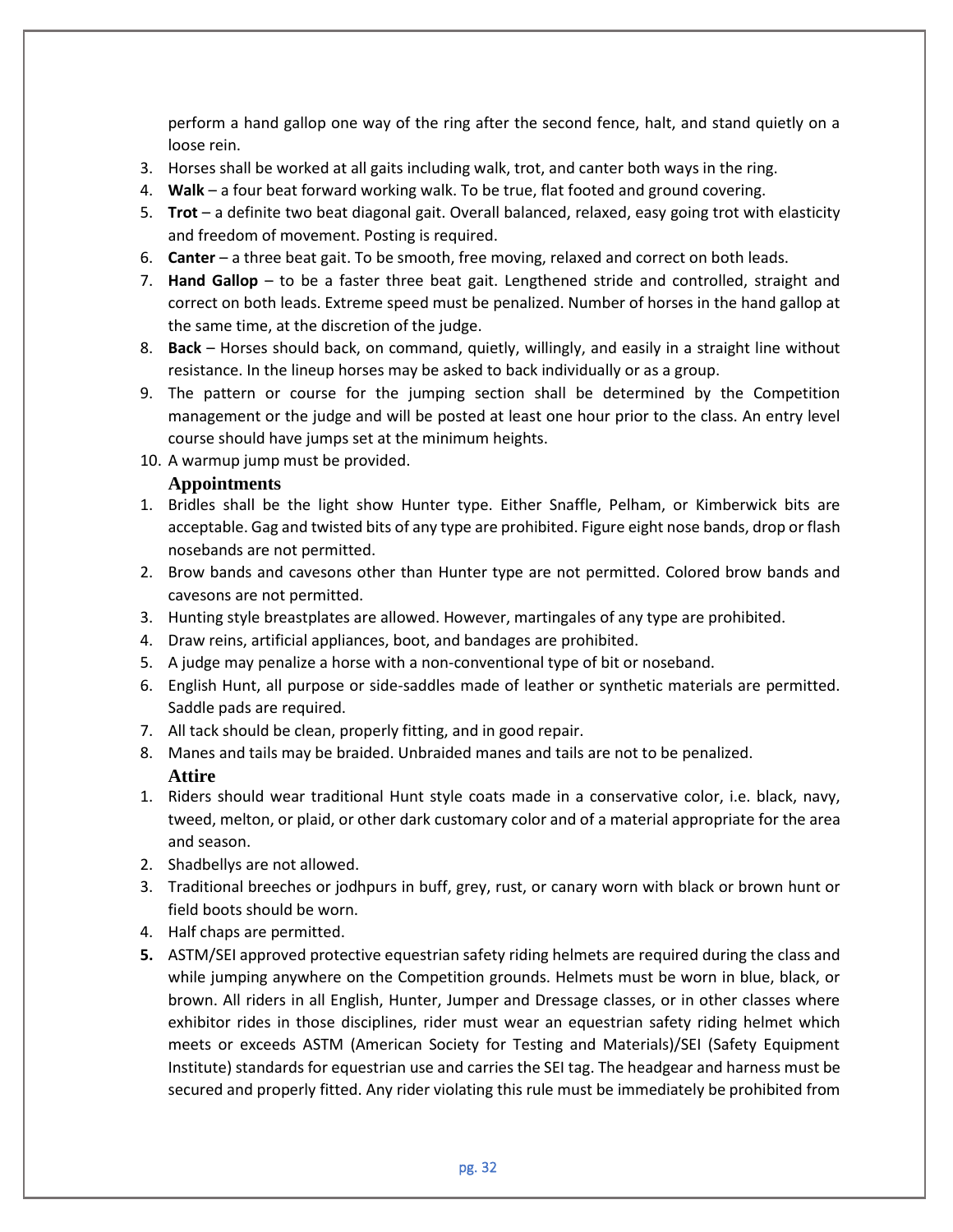further riding until such headgear is properly in place. **Any exhibitor may wear protective headgear at any level of competition without penalty from the judge.** 

- 6. Any **Youth exhibitor** anywhere on the show grounds while riding a horse is **required to wear an equestrian safety helmet that is ATSM/SEI approved**.
- 7. Gloves, crops, bats, and spurs are optional.

#### **Judging Criteria and Class Specifications**

Horses will be judged 70% on the work over fences and 30% for flat work on the rail. If the horse is unable to complete the jumping section of the class, he will be excused from the rail work and excused from the class.

#### H.3.Working Hunter (Over Fences)

#### **Course Work**

- 1. Course Work -Judges are responsible for correctness of each course after it has been set and shall call the Competition management's attention to any errors that would tend to result in unfair or inappropriate courses.
- 2. There will be a minimum of four obstacles with the horses required to jump a minimum of eight fences with one change of direction.
- 3. Fences shall simulate obstacles found in the hunting field such as natural looking post and rail, brush, wall, coops, and ascending oxers (but not square oxers)
- 4. Triple bar and hogs back obstacles are prohibited.
- 5. Striped poles are not recommended
- 6. The top element of all fences must be securely placed in jump cups so that a slight rub will not cause a knockdown.
- 7. The distance between fences is recommended to be in 12-foot increments except for some combinations; one stride in and out, 24-26 feet; two strides in and out, 36 feet; three strides, 48 feet.
- 8. Height of the obstacle must be a minimum of 2'6".
- 9. A variation of 3 inches in fence height, lower than official heights listed, may be instituted if Competition management and judges feel circumstances warrant, e.g. footing, weather, etc.
- 10. The use of wings on obstacles in hunter classes is recommended.
- 11. Jump standards with heights at 3-inch intervals with jump cups are recommended.

#### **Appointments**

- 1. Bridles shall be the light show Hunter type. Either Snaffle, Pelham, or Kimberwick bits are acceptable. Gag and twisted bits of any type are prohibited. Figure eight nose bands drop, or flash nosebands are not permitted.
- 2. Brow bands and cavesons other than Hunter type are not permitted. Colored brow bands and cavesons are not permitted.
- 3. Running or standing martingales, leg wraps, and/or boots are NOT permitted
- 4. Draw reins, artificial appliances, and bandages are prohibited.
- 5. A judge may penalize a horse with a non-conventional type of bit or noseband.
- 6. English Hunt, all purpose or side-saddles made of leather or synthetic materials are permitted. Saddle pads are required.
- 7. All tack should be clean, properly fitting, and in good repair.
- 8. Manes and tails may be braided. Unbraided manes and tails are not to be penalized.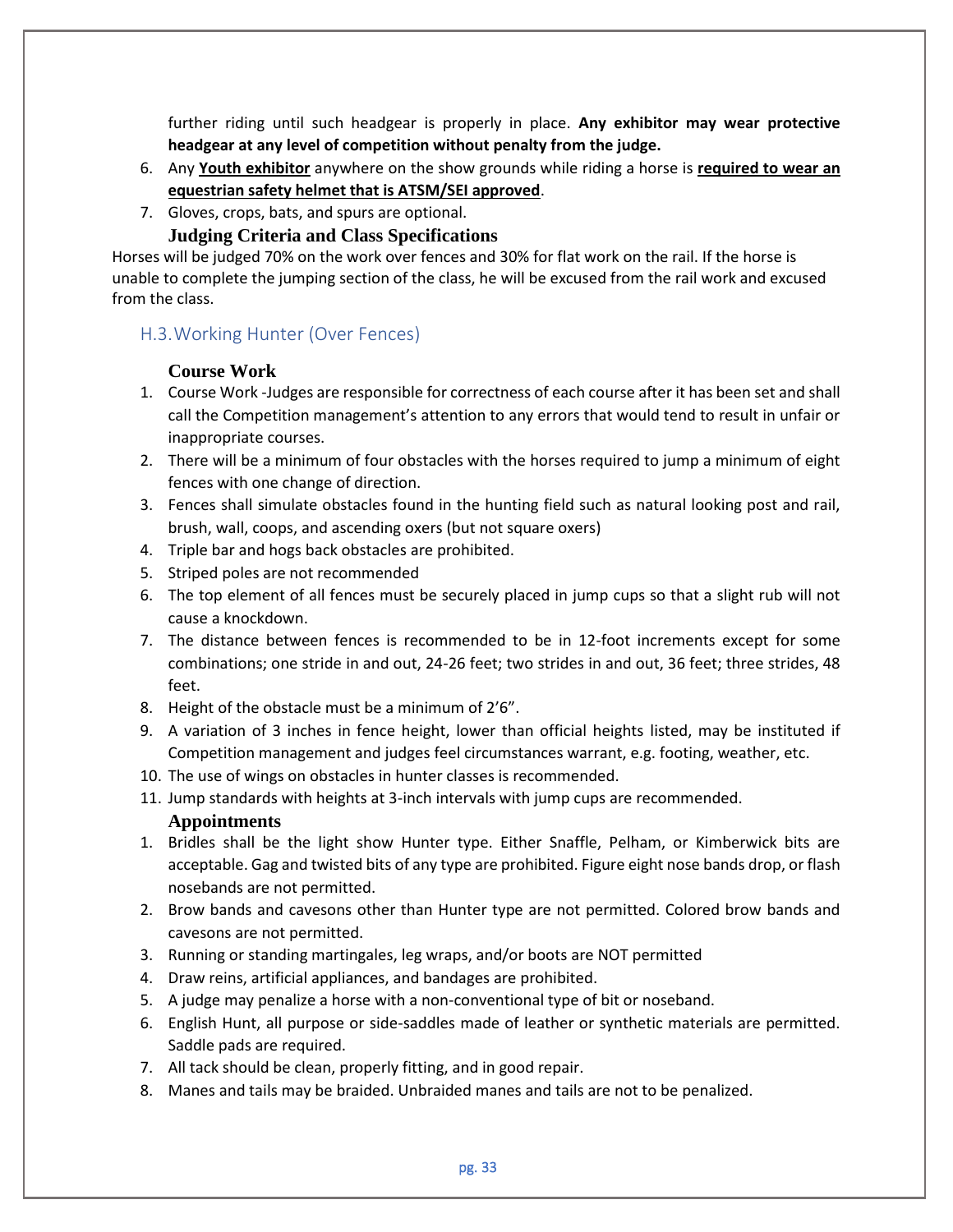## **Attire**

- 1. Riders should wear traditional Hunt style coats made in a conservative color, i.e. black, navy, tweed, melton, or plaid, or other dark customary color and of a material appropriate for the area and season.
- 2. Shadbellys are not allowed, except for formal evening performances or championship classes
- 3. Traditional breeches or jodhpurs in buff, grey, rust, or canary worn with black or brown hunt or field boots should be worn. Half chaps are permitted.
- **4.** ASTM/SEI approved protective equestrian safety helmets are required during the class and while jumping anywhere on the Competition grounds. Helmets must be worn in blue, black, or brown. All riders in all English, Hunter, Jumper and Dressage classes, or in other classes where exhibitor rides in those disciplines, rider must wear an equestrian safety riding helmet which meets or exceeds ASTM (American Society for Testing and Materials)/SEI (Safety Equipment Institute) standards for equestrian use and carries the SEI tag. The headgear and harness must be secured and properly fitted. Any rider violating this rule must be immediately be prohibited from further riding until such headgear is properly in place. **Any exhibitor may wear protective headgear at any level of competition without penalty from the judge.**
- 5. Any **Youth exhibitor** anywhere on the show grounds while riding a horse is **required to wear an equestrian safety helmet that is ATSM/SEI approved**
- 6. Gloves, crops, bats, and spurs are optional.

## **Judging Criteria and Class Specifications**

- 1. Scoring is to be judged on manners, way of going and style of jumping. Maintaining an even hunting pace that covers the course with free-flowing strides.
	- a. Preference will be given to horses with correct jumping style that meet fences squarely, jumping at the center of the fence
	- b. Judges will penalize the following:
		- i. Unsafe jumping and bad form over fences whether touched or untouched, including twisting
		- ii. Incorrect leads around the ends of the course or cross cantering
		- iii. Excessive use of a crop
		- iv. Incorrect number of strides taken on an In and Out
		- v. Any error which endangers the horse and/or rider.
		- vi. Refusals or knockdowns.
- 2. Scoring shall be on a basis of 0-100, with an approximate breakdown as follows;
	- a. 90-100; an excellent performer and good mover that jumps the entire course with cadence, balance, and style
	- b. 80-89; a good performer that jumps all fences reasonably well, an excellent performer that commits one or two minor faults.
	- c. 70-79; the average, fair mover than makes no serious faults, but lacks the style, cadence and good balance, the good performer that makes a few minor faults.
	- d. 60-69; poor movers that make minor mistakes, fair to average movers that have one or two poor fences but no major faults or disobediences.
	- e. 50-59; a horse that commits one major fault such as a hind knockdown, refusal, trot, cross canter or drops a leg.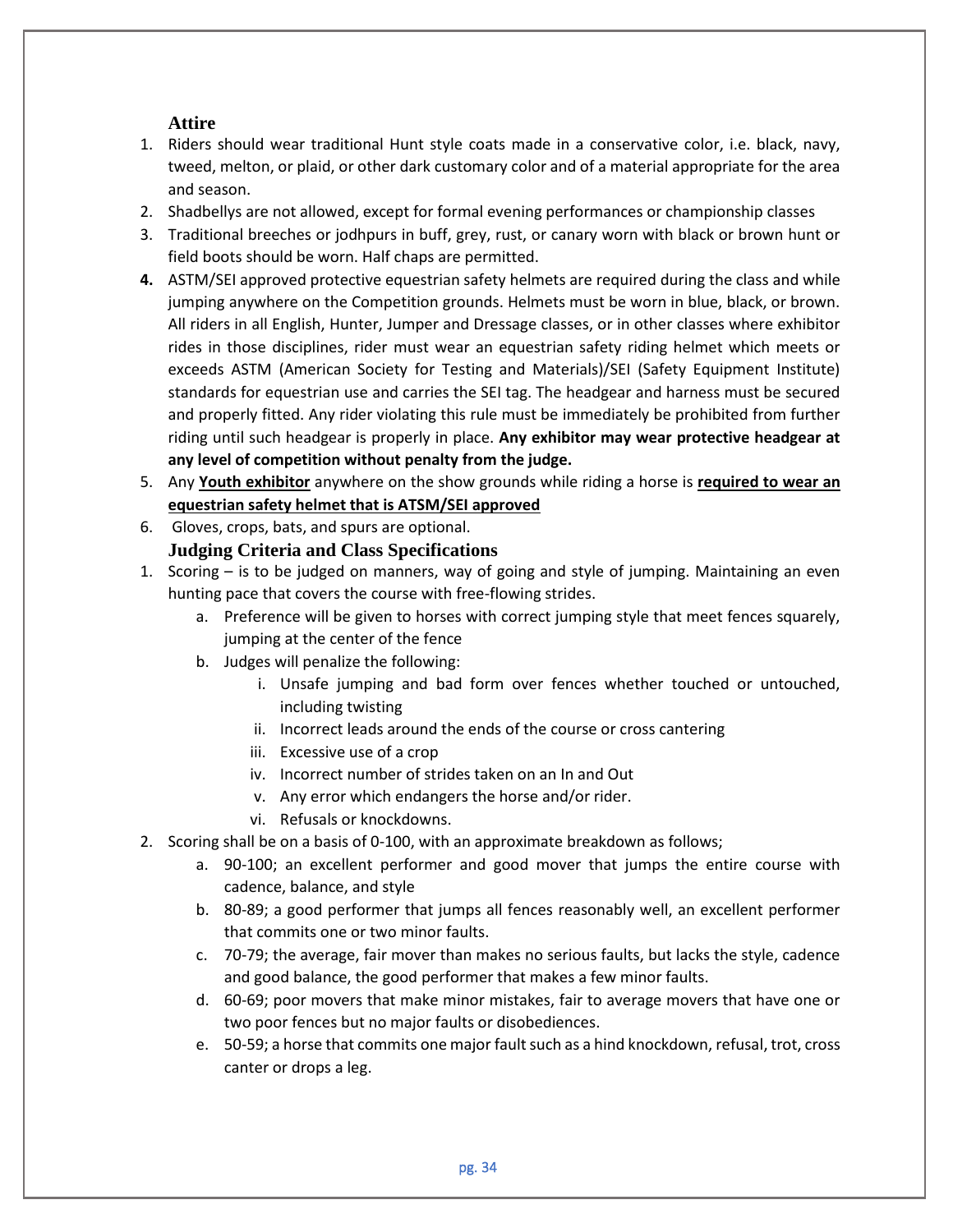- f. 40-49; a horse that commits two or more major faults, including front knockdowns and refusals, or jumps in a manner that otherwise endangers the horse and/or rider.
- g. 30-39; a horse that avoids elimination but jumps in an unsafe and dangerous manner.
- 3. Elimination: is a total of three disobediences which can include any of the following in any combination;
	- a. Refusal, stop, run-out, or extra circle
	- b. Jumping an obstacle before it is reset
	- c. Bolting from an area
	- d. Off-course
	- e. Deliberately addressing an obstacle
	- f. Horse and/or rider falling. A horse is considered to have fallen when shoulder and haunch on the same side touch the ground, or the obstacle and the ground.
	- g. Failure to trot the horse in a small circle on a loose rein for soundness, after completing the course while still mounted and prior to leaving the area.
- 4. General
	- a. Circling once upon entering the ring in permissible
	- b. Circling once after all obstacles are complete is required
	- c. Horses shall not be requested to re-jump the course
	- d. When an obstacle is composed of several elements, any disturbance of these elements will be penalized; however, only a reduction in height of the top element shall be considered a knockdown.
	- e. In cases of broken equipment, the rider may either continue without penalty or stop and correct the difficulty and be penalized the same as any loss of forward impulsion.
	- f. When an obstacle requires two or more fences (an In and Out), faults committed at each obstacle are considered separately. In the case of a refusal or run out at one element, entry must re-jump the previous element(s).

# I. JUMPING

## **General**

- 1. Horses must be in full compliance with the General Rules section, Shoeing, and Hoof Section.
- 2. Wherever possible a schooling area should be set up with at least one practice jump
- 3. Schooling over obstacles in the ring or over any part of an outside course is permitted only at the time designated by Competition management.
- 4. A lack of required tack, equipment, appointments or attire shall be grounds for elimination from the class
- 5. YOUTH May Not Show a Stallion, No Exceptions.

## **Course Work**

- 1. There will be a minimum of four obstacles; horses are to make a minimum of eight jumps.
- 2. A spread fence consisting of two or more elements will be mandatory.
- 3. It is recommended that the first obstacle be no more than minimum height.
- 4. Optional Obstacles may include any of the following:
	- a. Post and rail (at least two rails)
	- b. Coop
	- c. Stone Wall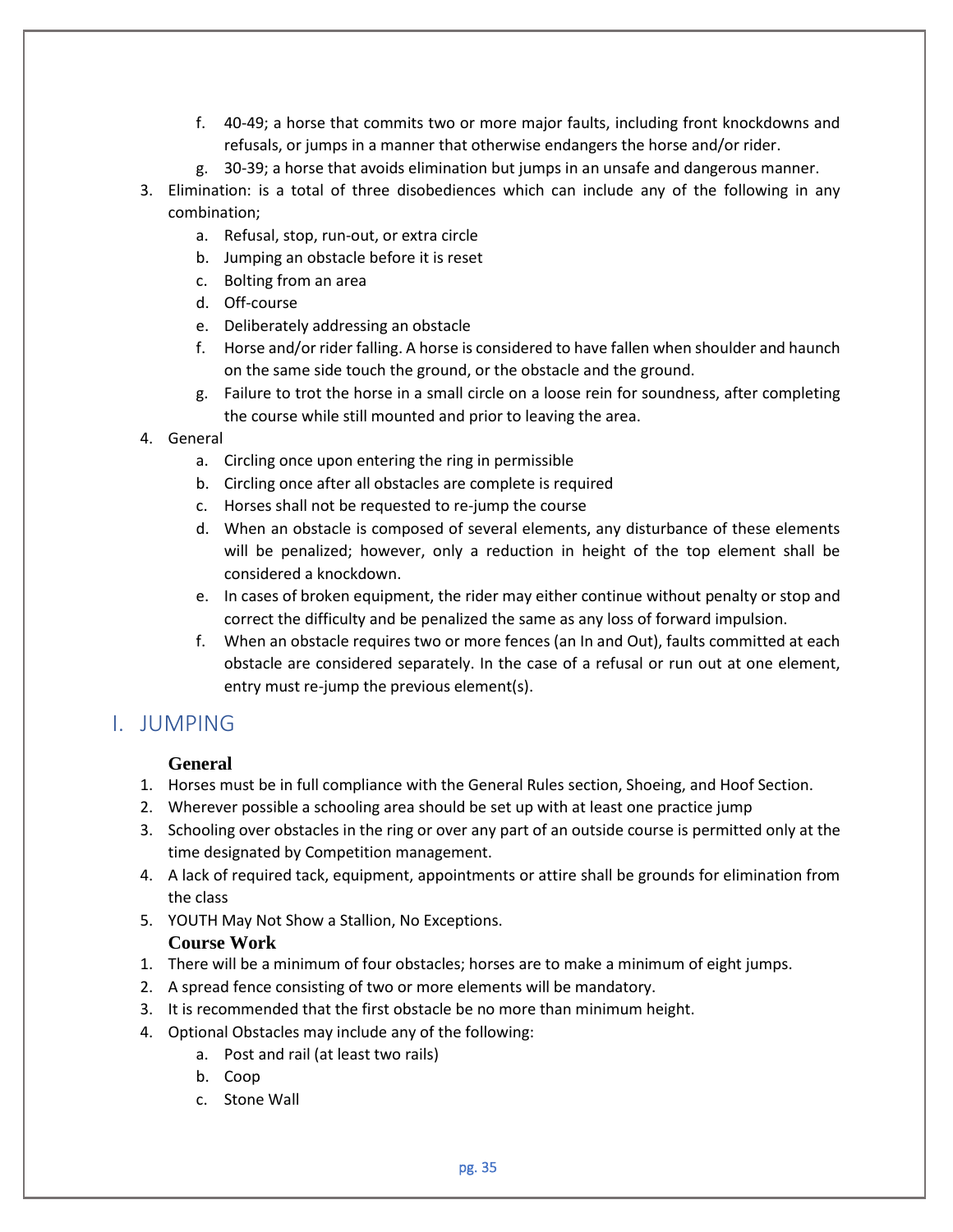- d. Triple Bar
- e. Brush Jump
- 5. Both a starting line at least 12 feet in front of the first obstacle and a finish line at least 24 feet beyond the last obstacle must be indicated by markers (at least 12 feet apart) at each end of the lines. Horses mush start and finish by passing between markers.
- 6. Obstacles, except within combination, should be located a minimum distance of 48 feet apart, if the size of the arena permits it.
- 7. Height of the obstacle must be a minimum of 30 inches.
- 8. Jump-offs will be held over the original course altered as outlined.
	- a. In a jump-off, the sequence of obstacles may be in any order as long as the original direction is maintained.
	- b. Only in the case of clean round ties for first place or when points are involved, the height and spread of at least 50% of the obstacles shall be increased not less than three inches and not more than six inches in height and a maximum spread of six feet.
	- c. In the case of ties involving faults rails shall not be raised, but courses may be shortened to less than 50% of the original obstacles and must include at least one vertical and one spread jump.
	- d. When a jump-off is required, the winner will be decided on the time only if faults are equal. If two or more horses are disqualified in the timed jump-off and tied for a point, they are not to be re-jumped. A coin toss will break the tie.
- 9. Time shall begin from the instant the horse's chest reaches the starting line until it reaches the finish line. Time shall be stopped while a knocked down jump is being replaced, this from the moment the rider gets his mount in a position to retake the jump, until the proper authority signals that the jump has been replaced. It shall be the rider's responsibility to be ready to continue the course when the signal is given.

## **Appointments**

- 1. Bridles shall be the light show Hunter type. Either Snaffle, Pelham, or Kimberwick bits are acceptable. Figure eight nose bands, drop or flash nosebands are not permitted.
- 2. Brow bands and cavesons other than Hunter type are not permitted. Colored brow bands and cavesons are not permitted.
- 3. Running or standing martingales, leg wraps, and/or boots are permitted
- 4. Draw reins, artificial appliances, and bandages are prohibited.
- 5. A judge may penalize a horse with a non-conventional type of bit or noseband.
- 6. English Hunt, all purpose or sidesaddles made of leather or synthetic material are permitted. Saddle pads are required.
- 7. All tack should be clean, properly fitting, and in good repair.
- 8. Manes and tails may be braided. Unbraided manes and tails are not to be penalized. **Attire**
- 1. Riders should wear traditional Hunt style coats made in a conservative color, i.e. black, navy, tweed, melton, or plaid, or other dark customary color and of a material appropriate for the area and season.
- 2. Shadbellys and top hats are not allowed.
- 3. Traditional breeches or jodhpurs in buff, grey, rust, or canary worn with black or brown hunt or field boots should be worn. Half chaps are permitted.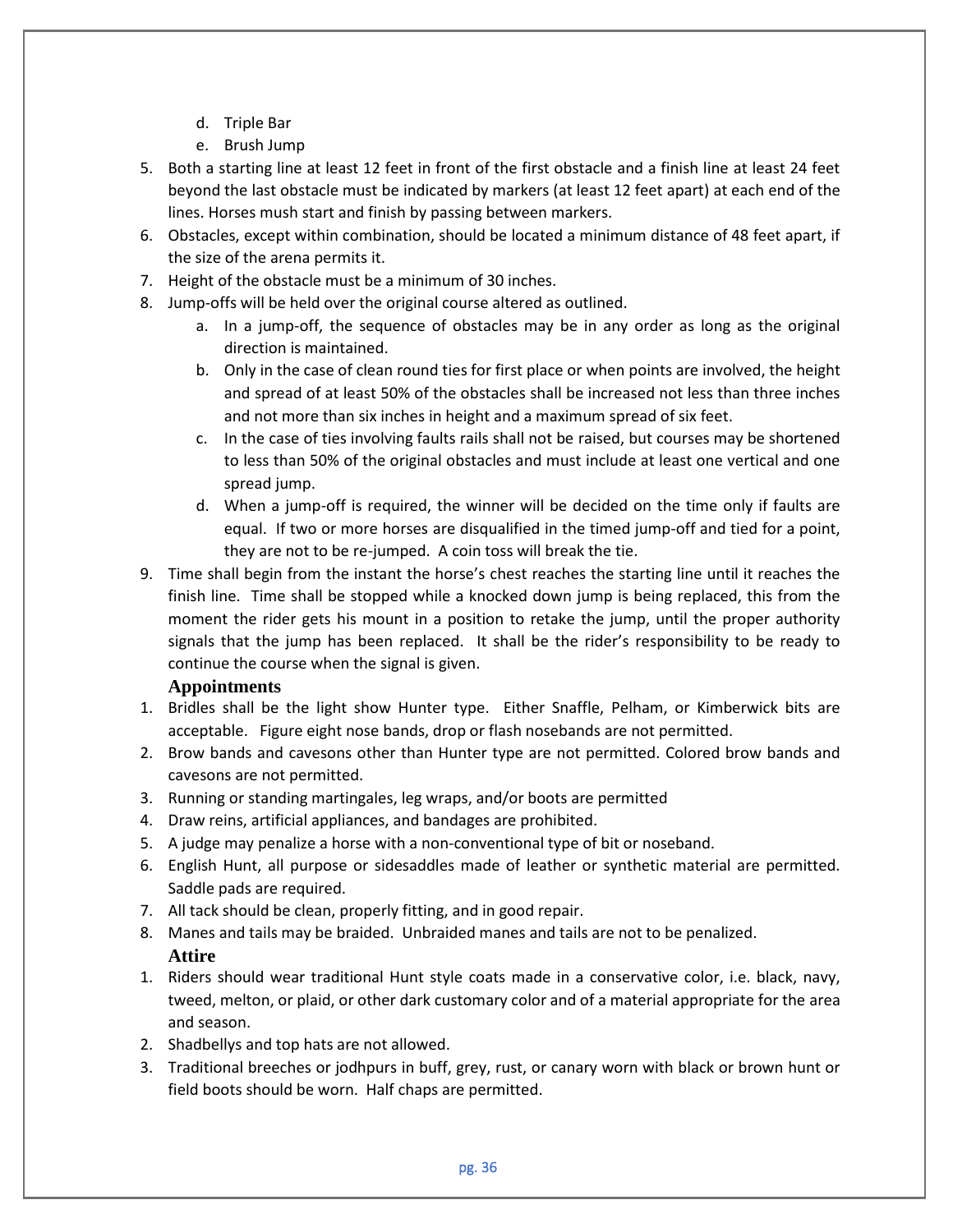- **4.** ASTM/SEI Protective equestrian helmets are required during the class and while jumping anywhere on the Competition grounds. Helmets must be worn in blue, black, or brown. All riders in all English, Hunter, Jumper and Dressage classes, or in other classes where exhibitor rides in those disciplines, rider must wear an equestrian safety riding helmet which meets or exceeds ASTM (American Society for Testing and Materials)/SEI (Safety Equipment Institute) standards for equestrian use and carries the SEI tag. The headgear and harness must be secured and properly fitted. Any rider violating this rule must be immediately be prohibited from further riding until such headgear is properly in place. **Any exhibitor may wear protective headgear at any level of competition without penalty from the judge.**
- 5. Any **Youth exhibitor** anywhere on the show grounds while riding a horse is **required to wear an equestrian safety helmet that is ATSM/SEI approved**.
- 6. Gloves, crops, bats, and spurs are optional.

#### **Judging Criteria and Class Specifications**

- 1. Scoring Jumpers are scored on a mathematical basis and penalty faults, which include knockdowns, disobediences, and falls.
- 2. Knockdowns An obstacle is considered knocked down and four faults will be assessed, when a horse or rider, by contact
	- a. Lowers any part which established the height of the obstacle or the height of any element of a spread obstacle even when the falling part is arrested in its fall by any portion of the obstacle.
	- b. Moves any part which establishes the height of the obstacle so it rests on a different support from the one on which it was originally placed
	- c. Knocks down an obstacle, standard wing, automatic timing equipment or other designated markers on the start or finish lines.
	- d. If an obstacle falls after the horse leaves the ring it shall not be considered a knockdown.
- 3. Disobediences
	- a. Refusal is when a horse stops in front of an obstacle (whether or not the obstacle is knocked down or altered) It is a refusal unless the horse then immediately jumps the obstacle.
	- b. If a horse takes one step backwards or to the side, it is a refusal.
	- c. After the refusal, if a horse is moved toward the obstacle but does not attempt to jump, it is considered another refusal.
	- d. In the case of a refusal on an In-and-Out jump, the horse must return to the start of the In-and-Out sequence and re-jump the previous elements as well as following elements.
	- e. Run out occurs when the horse evades or passes the obstacle to be jumped, jumps an obstacle outside its limiting markers, or when the horse and rider knocks down a flag, stand, wing or another element limiting the obstacle (all without the obstacle being jumped).
	- f. Loss of Forward Movement is failure to maintain a trot, canter, or gallop after crossing the starting line, except when it is a refusal, a run-out or when due to uncontrollable circumstances, such as when an obstacle is being reset.
	- g. Unnecessary Circling on Course is any form of circle or circles whereby the horse crosses its original track between two consecutive obstacles anywhere on course, except to retake an obstacle after a refusal or a run-out.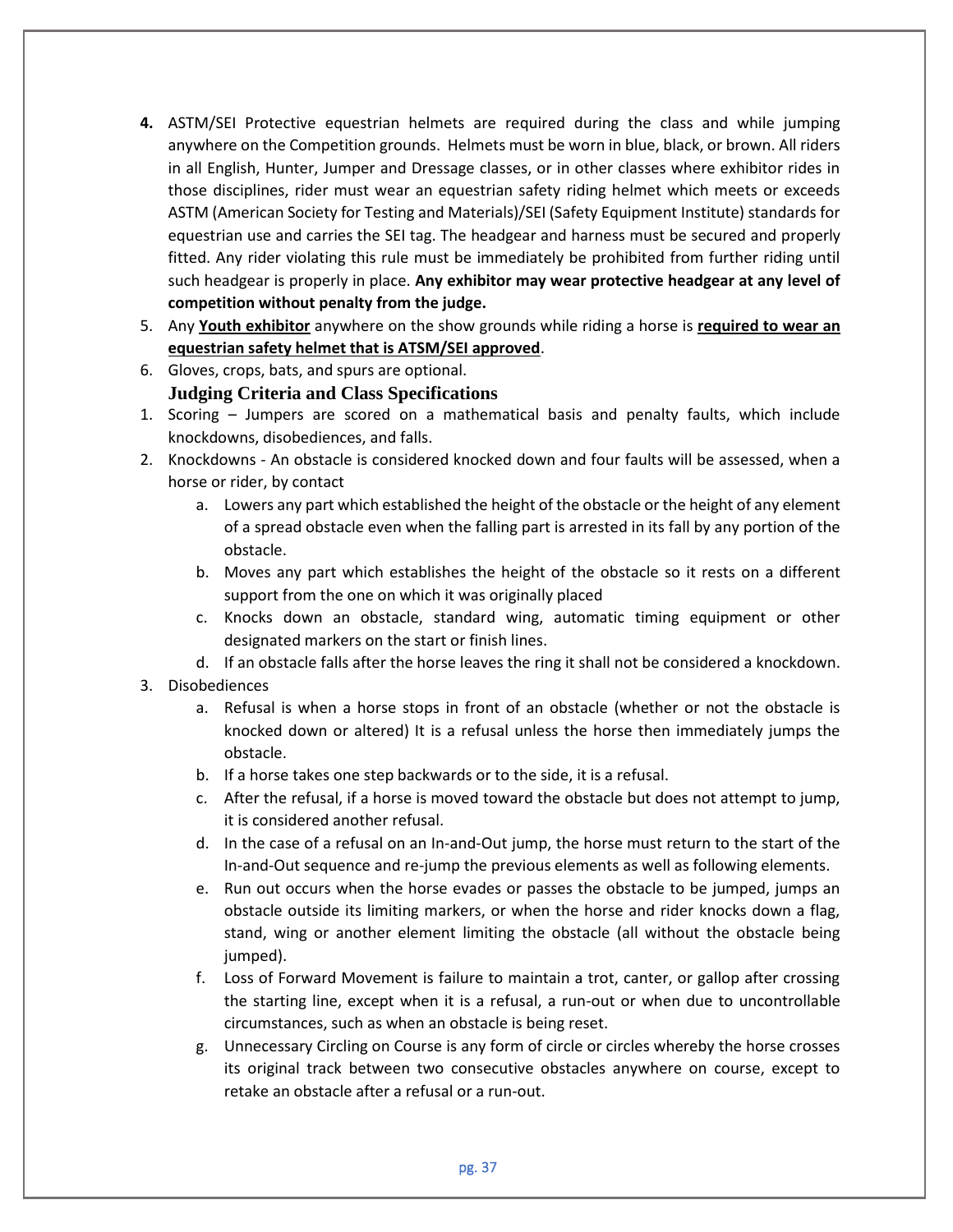- h. First Disobedience anywhere on the course = 3 faults
- i. Second cumulative disobedience anywhere on the course 6 faults
- 4. Eliminations
	- a. Third cumulative disobedience anywhere on the course.
	- b. Fall of horse and/or rider after the starting line and before the finish line.
	- c. Jumping an obstacle before it is reset, or without waiting for a signal to proceed.
	- d. Starting before the judge's signal to proceed.
	- e. Failure to cross the starting line within one minute after an audible or visible signal from an official to proceed.
	- f. Jumping an obstacle before crossing starting line unless said obstacle is designed as a practice obstacle or after crossing the finish line, whether forming part of the course or not.
	- g. Deliberately addressing an obstacle penalized at anytime the horse is in the ring.
	- h. Rider and/or horse leaving the arena before finishing the course penalized at any time the horse is in the ring.
	- i. In cases of broken equipment, the rider may either continue without penalty or stop and correct difficulty, in which case he will be penalized 3 faults.
	- j. In the case of a loss of shoe the rider may either continue without penalty or be eliminated.

# J. WESTERN DIVISION

## J.1. Western Pleasure

## **General**

- 1. Horses must be in full compliance with the General Rules section, Shoeing, and Hoof Section.
- 2. A lack of required tack, equipment, appointments or attire shall be grounds for elimination from the class
- 3. YOUTH May Not Show a Stallion, No Exceptions.

## **Qualifying Gaits**

- 1. Exhibitors shall enter the ring at the jog. Horses are to be shown at a walk, jog, and lope with forward impulsion both ways of the ring.
- 2. At the judge's discretion, horses may be asked to extend any gait.
- 3. Horses are to be reversed to the inside (away from the rail) and will not be asked to reverse at a lope.
- 4. Light hand contact with the horse's mouth must be maintained at all gaits without undue restraint.
- 5. Only one hand must be used around the reins with a horse being shown in a standard Western bit, and hands must not be changed during class. Two hands must be used with a horse is being shown in a snaffle bit or hackamore. See appointments for bits that are permitted.
- 6. The **Walk** a natural, flat–footed, four–beat gait. The horse must move straight and true at the walk. The walk must be alert, with a stride of reasonable length in keeping with the size of the horse.
- 7. The **Jog**  a smooth, ground–covering two–beat diagonal gait. The horse works from one pair of diagonals to the other pair. The jog should be square, balanced and with straight, forward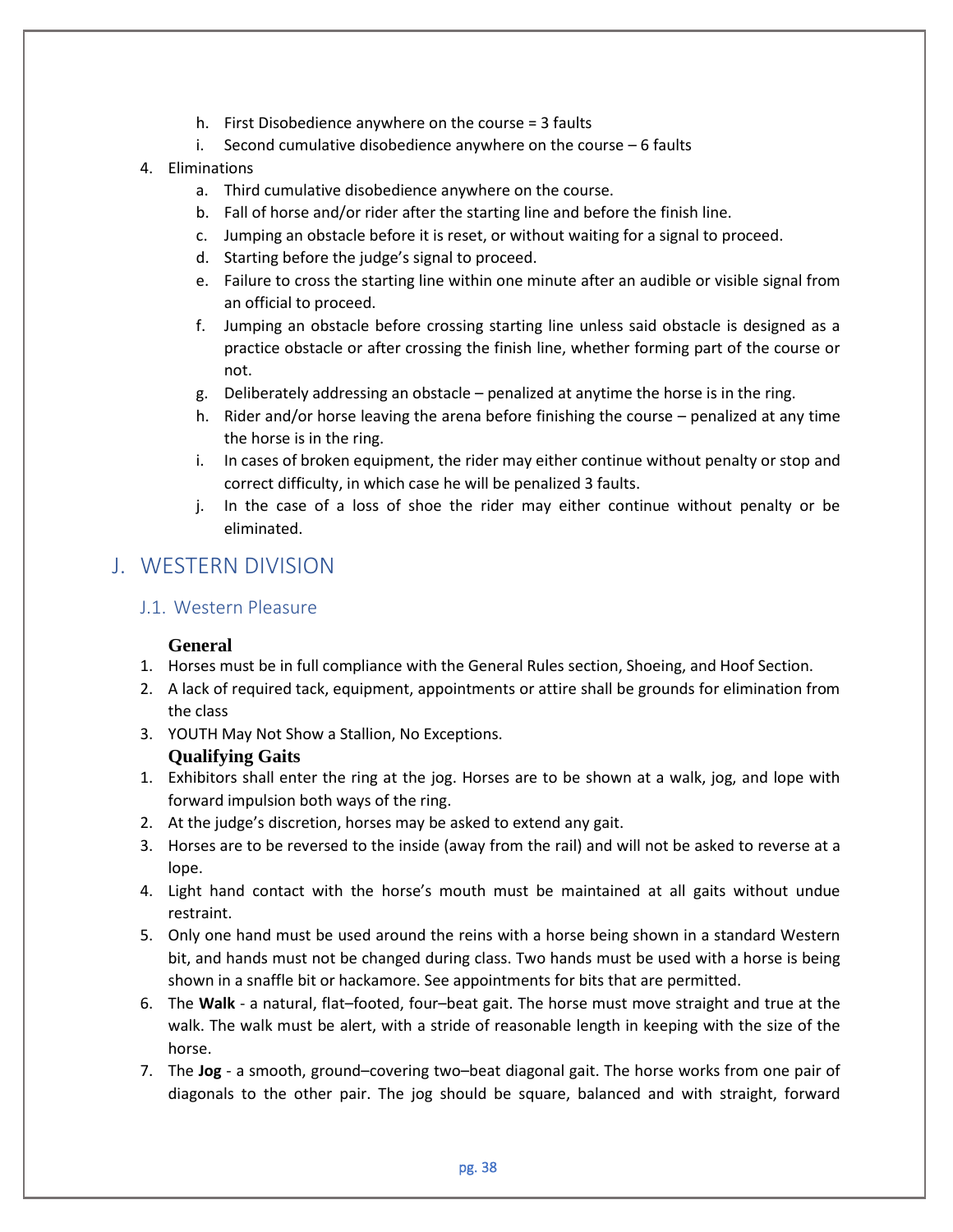movement of the feet. Horses walking with their back feet and trotting in the front are not considered performing the required gait. When asked to extend the jog, it moves out with the same smooth way of going.

- 8. The **Lope** an easy, rhythmical three–beat gait. Horses moving to the left should lope on the left lead. Horses moving to the right should lope on the right lead. Horses traveling at a four–beat gait are not considered to be performing at a proper lope. The horse should lope with a natural stride and appear relaxed and smooth. It should be ridden at a speed that is a natural way of going.
- 9. **Back** Horses should back, on command, quietly, willingly, and easily in a straight line without resistance. In the lineup horses may be asked to back individually or as a group.
- 10. A natural head position is desired. A vertical head carriage is not to be penalized. Over flexing or straining neck in head carriage so the nose is carried behind the vertical consistently will be penalized.
- 11. Unnatural low head position (poll below the withers) will be penalized.

#### **Appointments**

- 1. Western style saddles, including side saddles (with proper attire), with either square or round skirt with the appropriate Western saddle pad. Western style bridle with split reins. Breast collars are optional.
- 2. Stallions must be shown in a bitted bridle with either smooth snaffle or a Western curb bit. Hackamores and Mechanical Hackamores are not permitted
- 3. All tack should be clean, properly fitted and in good repair. Either leather or synthetic is permissible.
- 4. Hackamore means the use of a flexible, braided rawhide, leather or rope bosal, the core of which must be flexible. A hackamore must use a complete mecate rein, which must include a tie-rein. Absolutely no rigid material will be permitted under the jaws, regardless of how padded or covered. Horsehair bosals are prohibited. This rule does not refer to a mechanical hackamore. Riders are required to ride with two hands.
- 5. Snaffle bits mean the conventional O-Ring, egg but or D ring with a ring no larger than 4" in diameter. The inside circumference of the ring must be free of rein, curb or headstall attachments which would provide leverage. The mouthpiece should be round, oval or egg shaped, smooth and unwrapped metal. It may be inlaid, but smooth or latex wrapped. The bars must be a minimum or 5/16" in diameter, measured one inch in from the cheek with a gradual decrease to the center of the snaffle. The mouthpiece may be two or three pieces. A three piece, connecting ring of  $1\frac{u''}{v}$ or less in diameter, or a connecting flat bar of 3/8" to 3/4'" measured top to bottom, with a maximum length of 2" which lies flat in the horse's mouth, is acceptable. Optional leather strap attached below the reins on a snaffle bit is acceptable. Riders are required with ride with two hands.
- 6. A standard Western bit is one that has a shank with a maximum overall length of 8  $\frac{1}{2}$  inches. The mouthpiece shall consist of a metal bar which is from 3/8" to 3/4" in diameter, varying from the straight bar to a full spade. Jointed mouthpieces are permitted. Flat leather chinstrap, other than the buckle(s), must be at least  $\frac{y''}{x}$  in width. Any device made of wire, metal, or rawhide used in conjunction with or as part of leather chinstrap is prohibited. Curb chains are allowed and must be at least ½" in width and lie flat against the jaw. Riders are required to ride with one hand and hands must not be changed during class.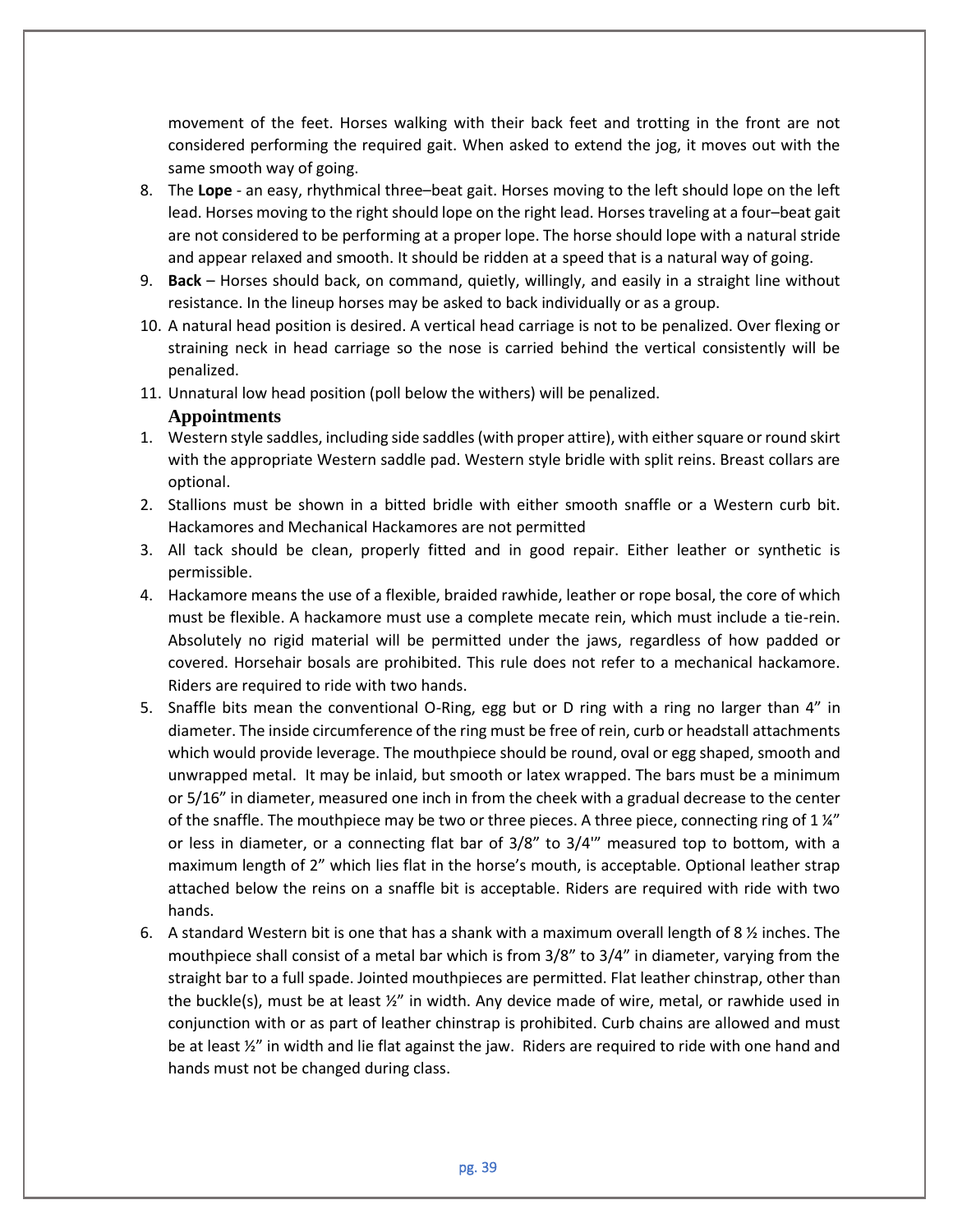- 7. Split reins or closed reins with romal are equally acceptable. When split reins are used and the ends fall on the side of the reining hand, one finger between the reins is permitted. If the split reins fall on the opposite side of the reining hand, no finger is allowed in between the reins, and the ends must be held at least 16 inches from the reining hand. When closed reins with romal are use, the end may be held by the rider provided it is held at least 16 inches from the reining hand. When a hackamore is used, attached reins may be of hair, rope, or leather.
- 8. Martingales or tie downs are prohibited.
- 9. Whips are not allowed; exception for a side saddle. **Attire**
- 1. Rider's attire must include a long-sleeved shirt with collar, jeans or long pants, boots and hat. Optional attire to include tie, scarf, belt, gloves vest, jacket, and chaps and spurs.
- 2. **Protective headgear may be worn by any exhibitor without penalty**. **Judging Criteria and Class Specifications**
- 1. Horses should display a pleasant and natural way of going with an emphasis placed on a pleasurable ride and purity of gaits.
- 2. Excessive speed or slowness to be severely penalized.
- 3. The class will be judged on performance, manners, and quality.
- 4. Either an unnatural low head position (poll below the withers) or over flexing or straining neck in head carriage so the nose is carried behind the vertical consistently will be penalized.

# J.2. Western Equitation (Horsemanship)

## **General**

- 1. Horses must be in full compliance with the General Rules section, Shoeing, and Hoof Section.
- 2. The rider's position, seat, hands, and the correct use of the aids are to be judged.
- 3. A lack of required tack, equipment, appointments or attire shall be grounds for elimination from the class.
- 4. YOUTH May **Not** Show a Stallion, No Exceptions.

# **Western Walk/Jog Equitation (Horsemanship)**

- 1. Position and appointments as appropriate to Western Seat
- 2. Riders showing with a snaffle bit must use two hands on the reins.
- 3. Exhibitors shall enter the ring in a counter clockwise direction at the jog trot.
- 4. At the judge's discretion, individual work may be required.
- 5. If a pattern is used, it must be posted at least 1 hour before the class.
- 6. Tests from which a judge may choose may include the following:
	- a. Back
	- b. Figure eight at the jog
	- c. Jog and stop, either on or off the rail.
	- d. Ride a serpentine at a job
	- e. Extend the walk or jog.
	- f. Execute a 360 degree turn on the haunches

## **Western Walk/Jog/Lope Equitation (Horsemanship)**

- 1. Position and appointments as appropriate to Western Seat
- 2. Riders showing with a snaffle bit must use two hands on the reins.
- 3. Exhibitors shall enter the ring in a counter clockwise direction at the jog.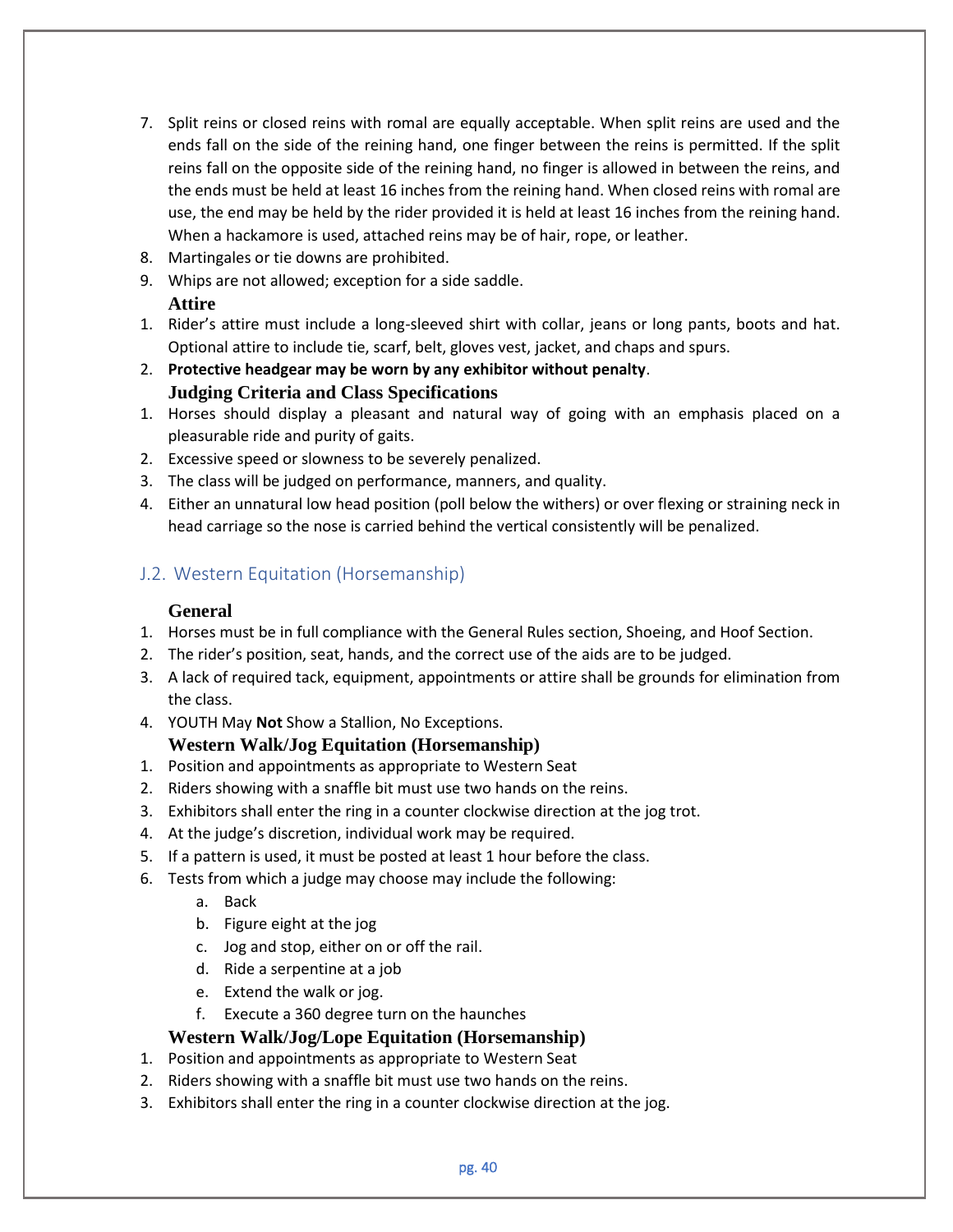- 4. At the judge's discretion, individual work may be required.
- 5. If a pattern is used, it must be posted at least 1 hour before the class and the scoring system below should be used. A pattern is defined as two or more tests to be ridden concurrently.
- 6. Tests from which a judge may choose may include the following:
	- a. Back
	- b. Figure eight at the jog trot
	- c. Figure eight at the lope, with a simple change of lead. This is a change whereby the horse is brought back into a walk or jog and restarted into a lope on the opposite lead. Figures to be commenced in center of two circles so that one change of lead is shown.
	- d. Jog and stop, either on or off the rail.
	- e. Lope and stop, either on or off the rail, the judge must specify which lead to start on.
	- f. Change leads down center of ring, demonstrating simple change of lead.
	- g. Ride a serpentine, demonstrating a simple change of leads at a lope.
	- h. Execute a 360 degree turn on the haunches.

#### **Judging Criteria**

- 1. Riders will be judged on seat, hands, performance of horse, appointments of horse and rider and suitability of horse to rider. Results as shown by the performance of the horse are NOT to be considered more important than the method used in obtaining them.
- 2. Equitation is also judged on the ability of the rider to perform on the rail and/or individual pattern work with correct riding position and gaits. Although the horse is only considered a prop in equitation, soundness is a consideration. Obvious lameness will be cause for disqualification.
- 3. In the case of a posted pattern being utilized the scoring system below should be used.

#### **SCORING**:

Exhibitors are to be scored from 0 to 100. One-half point increments are acceptable. Run content scores will be indicated as follows:

+ = Above Average

√ = Average

- = Below Average

An additional + (excellent) or - (well below average) may be given 1. Final Scoring shall be on a basis of 0-100, with an approximate breakdown as follows:

• 90-100 Excellent rider, including body position and use of aids. Completes pattern accurately, quickly, smoothly and precisely while demonstrating a high level of professionalism.

• 80-89 Very good performance in execution of the pattern as well as correct horsemanship and use of aid.

• 70-79 Good pattern execution and average horsemanship lacking adequate style and professional presentation to merit elevating to the next scoring range.

• 60-69 Fair pattern that lacks quickness or precision or rider has obvious position and/or appearance faults that prevents effective horsemanship.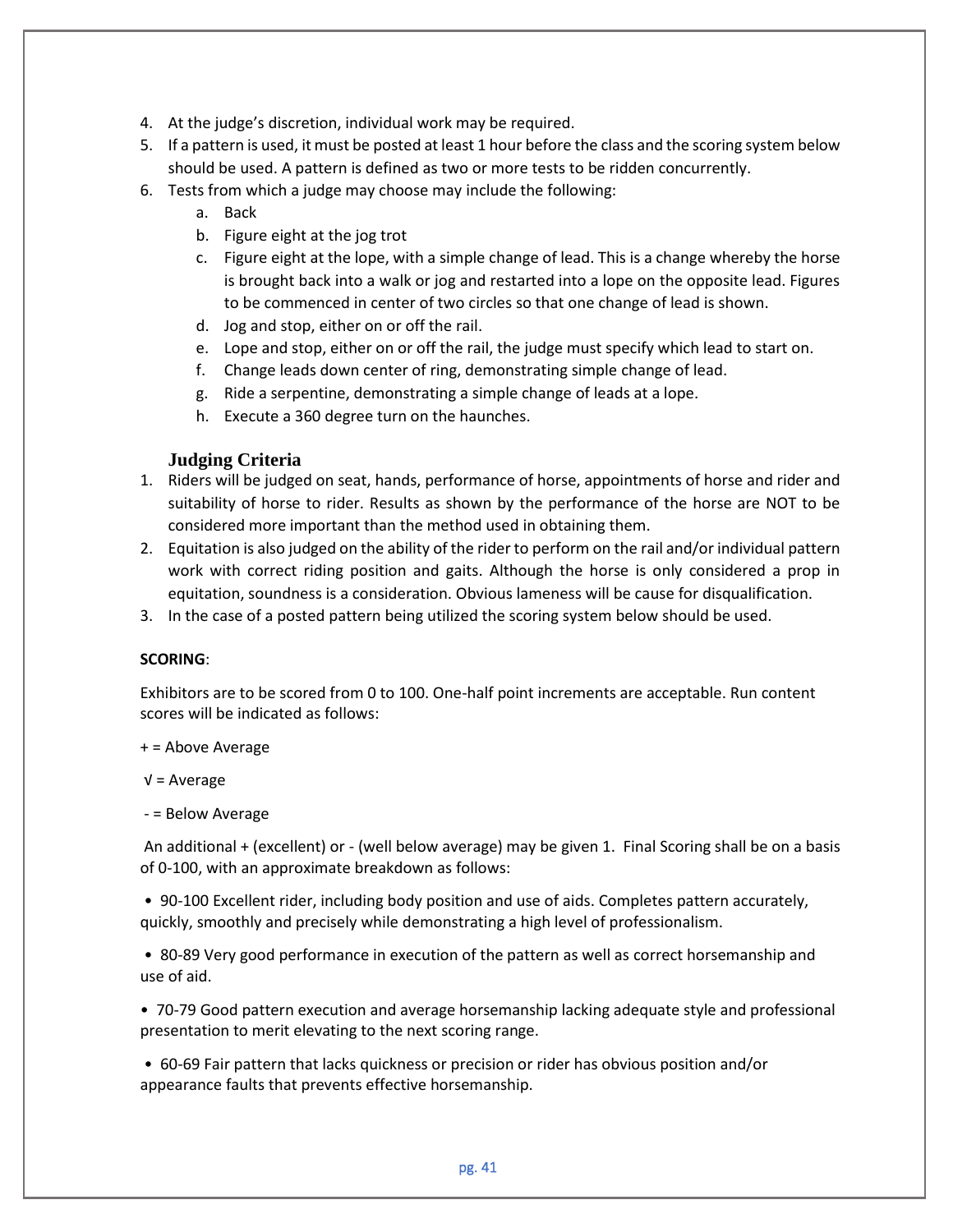• 40-59 A rider that demonstrates a lack of riding ability and knowledge of correct body position.

• 10-39 Rider that commits more than one severe fault of multiple major faults in performance or exhibits poor riding skills but completes the class and avoids disqualification.

#### **FAULTS.**

Faults can be classified as minor, major or severe. The judge will determine the appropriate classification of a fault based upon the degree and/or frequency of the infraction. An exhibitor that incurs a severe fault avoids elimination but should be placed below all other exhibitors that complete the pattern correctly. A minor fault can become a major fault and a major fault can be a severe fault when the degree and/or frequency of the infraction(s) merits.

- 1. Minor Faults (5 Point Deduction):
	- a. Tick or hit of cone.
	- b. Over or under turn from 1/8 to 1/4.
	- c. Break of gait from a walk, jog or trot up to two strides.
	- d. Obviously looking down to check leads.
- 2. Major Faults (10 Point Deduction):
	- a. Incorrect lead or break of gait (except when correcting an incorrect lead) at the lope.

b. Not performing the specific gait or not stopping when called for in the pattern within 10 feet (3 meters) of the designated location

- c. Break of gait at walk, jog or trot for more than 2 strides
- d. Loss of stirrup

e. Head carried too low and/or clearly behind the vertical while the horse is in motion, showing the appearance of intimidation

- 3. Severe Faults (20 Point Deduction):
	- a. Loss of rein
	- b. Use of either hand to instill fear or praise while on pattern or during rail work.
	- c. Grabbing the saddle horn or any other part of the saddle
	- d. Cueing with the end of the romal
	- e. Spurring in front of the cinch
	- f. Blatant disobedience including kicking, pawing, bucking and rearing
- 4. Faults Scored According to Severity include:

a. Head carried too low and/or clearly behind the vertical excessively and consistently while the horse is in motion, showing the appearance of intimidation

5. Disqualifications (must not be placed):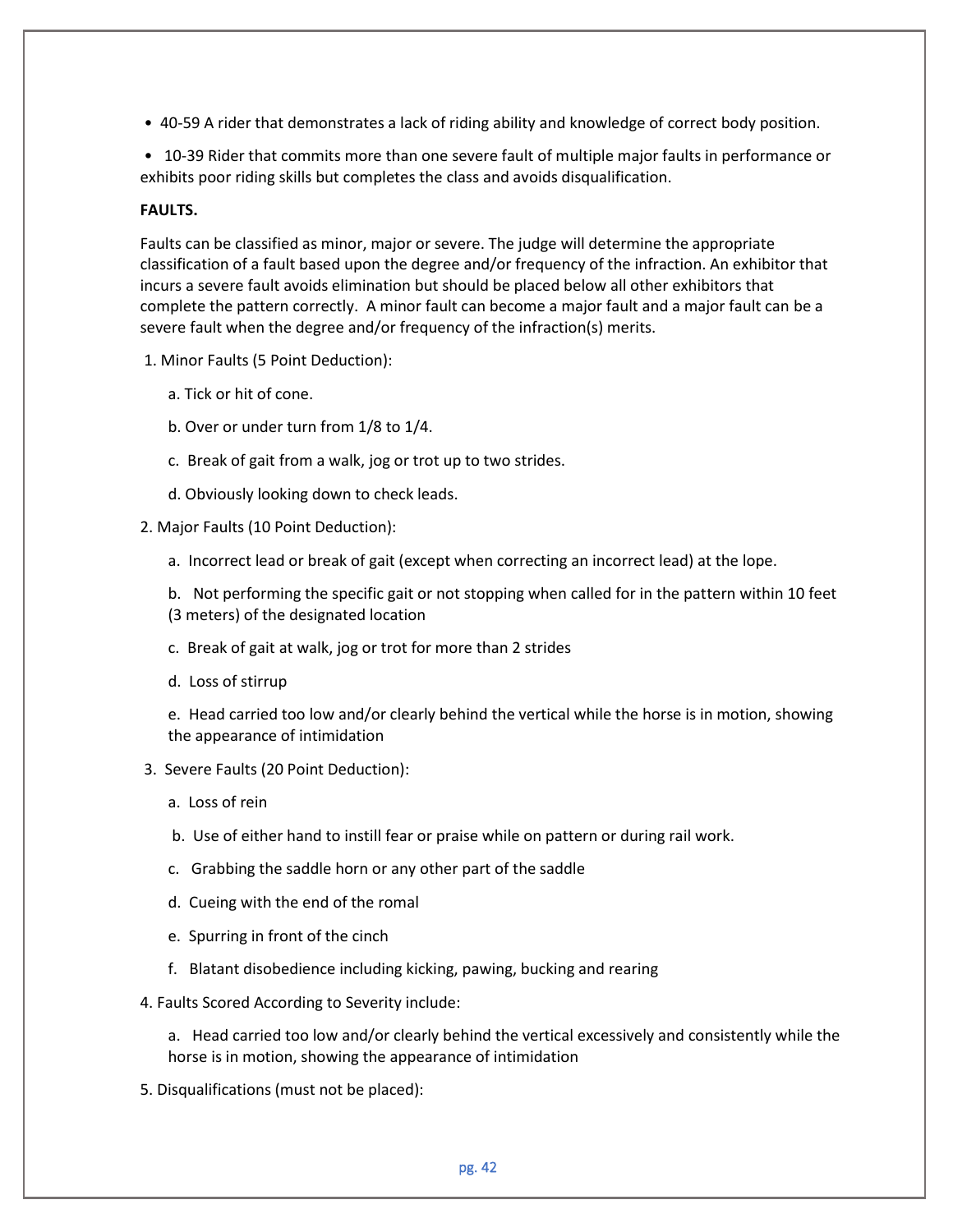- a. Failure by exhibitor to wear correct number in visible manner
- b. Inhumane treatment of horse
- c. Excessive schooling or training
- d. Fall of horse or rider
- e. Illegal use of hands on reins
- f. Use of prohibited equipment

g. Going off pattern, including knocking over or wrong side of cone or marker; never performing designated gait or lead; over or under turning more than ¼ turn

h. Walk-Trot Classes Only: Exhibitors going off pattern, knocking over or on wrong side of cone, never performing specified gait, or overturning more than ¼ turn than designated, shall not be disqualified, but must always place below exhibitors not incurring a disqualifying fault

## J.3. Ranch Riding

#### **General**

- 1. The purpose of the ranch riding class is to show a working horse's versatility, attitude and movement. The primary considerations are the horses' quality of movement and overall manners and responsiveness while performing the required maneuvers. The class should allow the horse to show its ability to work at a forward working speed while under the control of the rider. A horse being shown with light contact should be rewarded.
	- a. No horse younger than 3 years of age can compete in this class
	- b. Each horse will work individually, performing both required and optional maneuvers:
	- c. Required Maneuvers walk, jog, lope both directions and the extended jog and lope in at least one direction as well as stops, turn to change directions, and back. (Walk Jog classes disregard any Loping details)
	- d. Optional maneuvers: side pass, turns on 360 degree or more, change of lead (simple or flying), walk, jog or lope over a pole(s), or some reasonable combination for a ranch horse to perform.
	- e. The maneuvers may be arranged in various combinations with final approval by the judge.
	- f. The overall cadence and performance of the gaits should be hose described above with emphasis on forward, free-flowing, and ground-covering movements at all gaits. Transitions where designated should be smooth and responsive.
	- g. There is no time limit.
	- h. A horse that fails to perform a required maneuver will be placed below all other horses that perform all maneuvers.

#### **Scoring**

Scoring is on the basis of 0 to 100, with 0 demoting an average performance.

#### **Penalties**

**One point penalties:** Too slow/per gait, Over-bridled, Out of Frame, Break of gait at walk or jog for two strides or less, Split log at lope.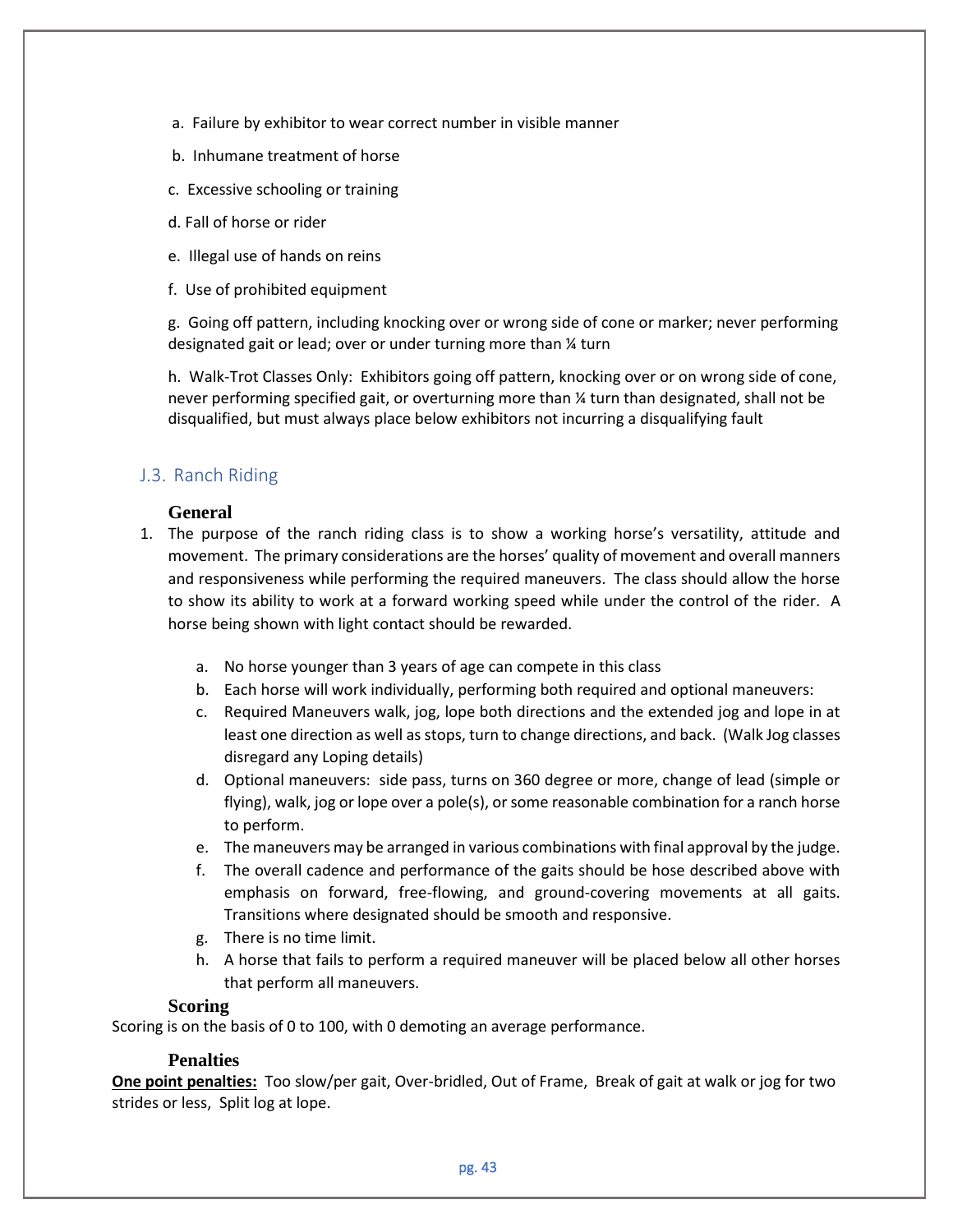**Three-point penalties**: Break of gait at walk or jog for more than 2 strides, break of gait at lope, wrong lead or out of lead, draped reins.

**Five-point penalties:** Blatant disobedience (kicking, biting, bucking, rearing etc.)

**Zero Score:** Illegal equipment: hoof black, tail extensions, willful abuse, major disobedience or schooling.

No specific penalties will be incurred for nicks/hits on logs or over/under spins, but deduction may be made in the maneuver score.

# K. TRAIL DIVISION

# K.1. Obstacles In Hand and Trail Under Saddle

## **General**

- 1. Horses must be in full compliance with the General Rules section, Shoeing, and Hoof Section.
- 2. The correct use of the aids are to be judged.
- 3. A lack of required tack, equipment, appointments or attire shall be grounds for elimination from the class.
- 4. YOUTH May **Not** Show a Stallion, No Exceptions.
- 5. Horses are required to work over and through obstacles on a reasonably light contact without undue restraint or force.
- 6. The judge must walk the course and has the right and duty to alter the course in any manner. The judge may remove or change any obstacle he/she deems unsafe or non-negotiable. If at any time a trail obstacle is deemed to be unsafe by the judge it shall be repaired or removed from the course. If it cannot be repaired and horses have completed the course, the score for that obstacle shall be deducted from all previous works for that class.
- 7. Patterns will be posted at least one hour prior to start of class.
- 8. Exhibitors will be allowed one course walk prior to the start of trail classes. (no horses will be allowed on trail course at this time.)
- 9. Care in preparing the course should be exercised to prevent a direct advantage to either a small or large horse.
- 10. Rail work is not required.
- 11. Two or more horses may be entered by the same exhibitor.
- 12. After enough horses have completed the course for the ribbons awarded, any horse with a major fault may be eliminated at the judge's discretion, without completing the course.
- 13. Obvious unsoundness must be disqualified with no prize awarded.
- 14. Show Management may decide to have either a Regular course or an Introductory course for either In Hand or Ridden or both depending on equipment at facility. The same horse and rider pair may not show in an introductory level Obstacle class and a regular class during the same Competition.

## **Qualifying Gaits and Obstacles**

1. Obstacles which may be encountered, include, but are not limited to; negotiation of a gate, carrying objects from one part of the arena to another, going through water, over logs or simulated brush, walking down into and up out of a ditch without lunging or jumping, crossing a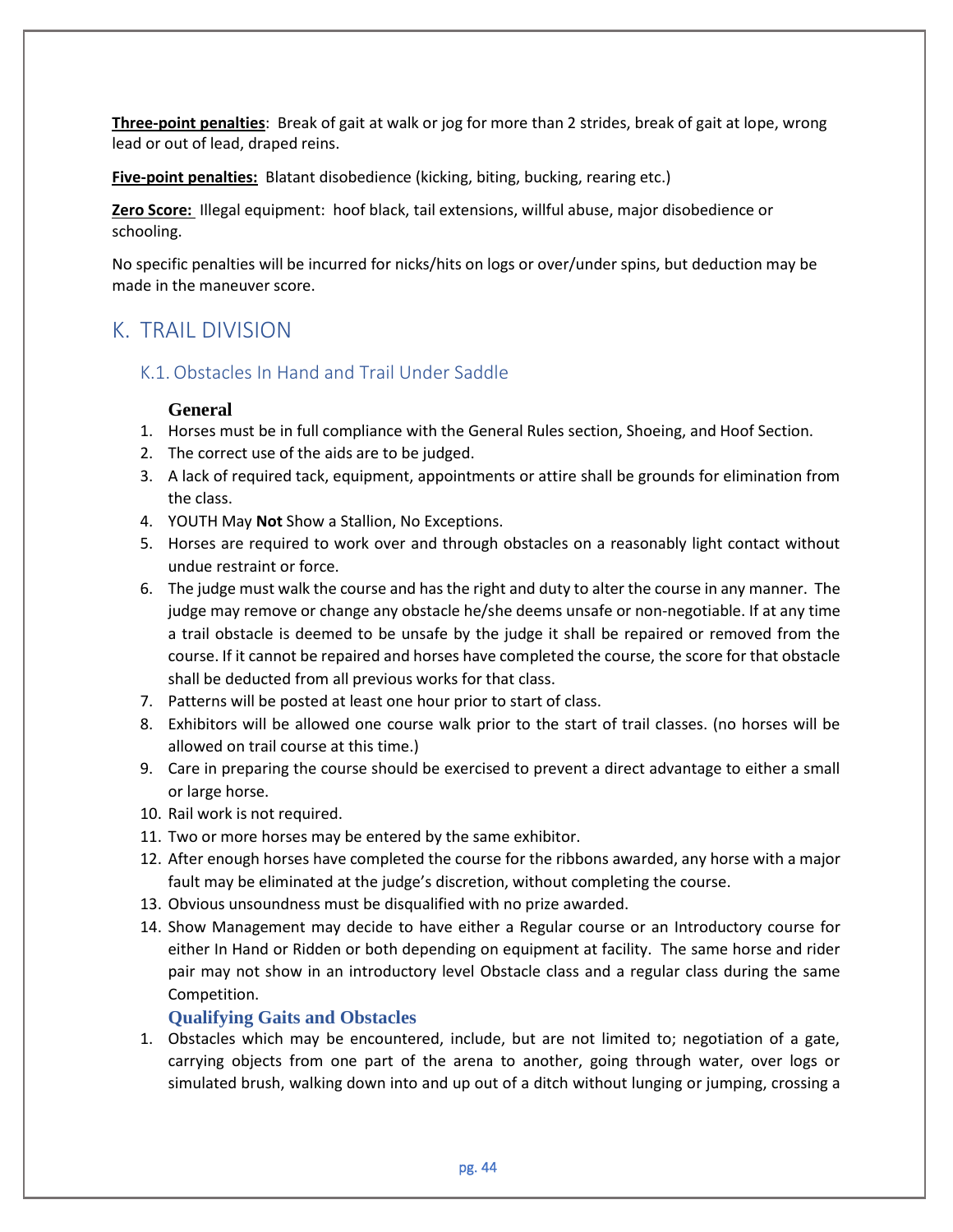bridge, backing through obstacles, side passing, or performing over any reasonable condition encountered along the trail.

- 2. However, unnatural obstacles, such as fire extinguishers, perforated plywood, water boxes, live animals or unsafe elements such as hay bales, should be avoided.
- 3. In any section requiring a trot, if riding posting to the trot is optional.
- 4. The regular course will include a minimum of six obstacles and a maximum of eight obstacles except in the case of damaged obstacles
- 5. An introductory course will include a minimum of four obstacles and a maximum of six obstacles except in the case of damaged obstacles.
	- a. Walk-Over An obstacle of at least four poles measuring 20 to 24 inches between poles either on the ground or raised with a maximum center height of 10 inches. These can be in a straight line, curved, or zigzag.
	- b. Trot-Over An obstacle of at least four poles measuring 36 to 42 inches between poles either on the ground or raised with a maximum center height of 10 inches. These can be in a straight line, curved, or zigzag.
	- c. Jump An obstacle designed for a horse to be ridden over, either a Single Jump whose center height is not less than 14 inches or not more than 24 inches or a Multiple Jump whose maximum center height is 18 inches. If riding, the saddle horn may be held during the execution of this obstacle only.
	- d. Side Pass an obstacle of such nature and length which is safe and may be used to demonstrate the responsiveness of the horse to leg signals. If raised, height may not exceed 12 inches. The obstacle may be designed to require the horse to side pass either or both ways or in a pattern. Objects such as bales of hay that may become entangled in the horse's feet or legs will not be permitted.
	- e. Lime Circle Requiring either a turn on the forehand with front feet inside and back feet on outside of a circle, or a turn on the haunches with hind feet inside and front feet outside of a circle.
	- f. Box is a minimum 6-foot sides. Enter into the square. While all four feet are confined in the square make a 360 degree turn and ride out.
	- g. Gate The gate must be set up so that it is a minimum of four feet in length and four feet in height and so that the exhibitor can open from his right or left side. It is permissible to change hands prior to opening the gate if the gate is in such a position as to justify the change of hands on the reins. Losing control of the gate while passing through shall be penalized and scored accordingly.
	- h. Back Through shall consist of Poles or a Straight L, double L, V, U or similar obstacles. On the ground 30 inches between minimum; elevated height not to exceed 12 inches. Back Through can also consist of Barrels or Cones – a minimum of three with at least 36 inches between. A Back Through can also be a triangle with 36 inches between, minimum, at entry and 40 inches between minimum for sides. If guardrails are used with barrels, cones, or triangle they shall be 3-4 feet from the sides of the obstacle.
	- i. Bridge- with a wooden floor not to exceed 12 inches in height and with or without side rails not less than 36 inches apart will be used. A log placed under the bridge to create teeter-tooter effect is not prohibited so long as it is secured to the bridge.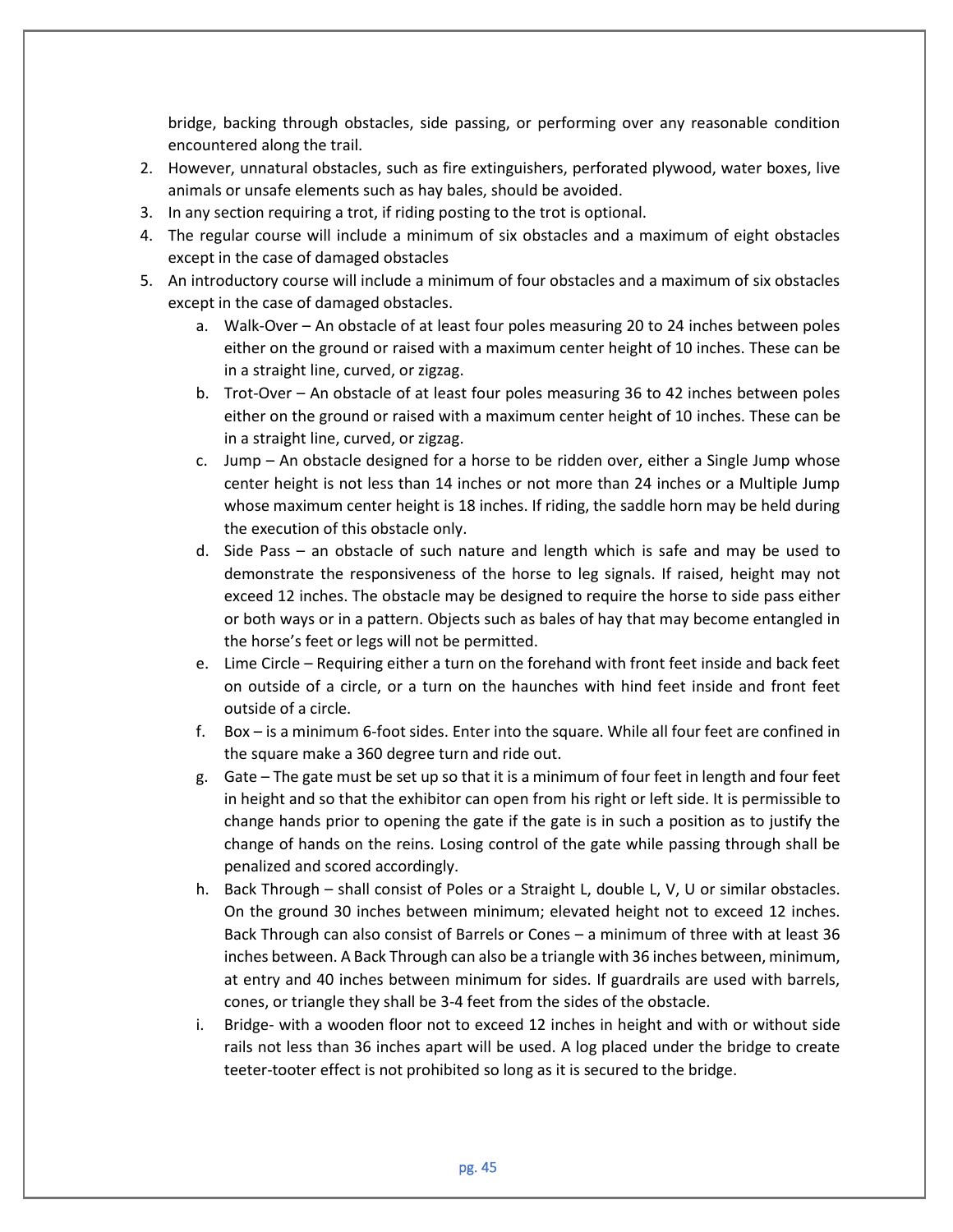- j. Water Hazard a ditch or shallow pond of water may be used. A horse must pass through this obstacle which must be large enough so that to properly complete the obstacle all four feet of the horse must step in the water. Management may not place any item in the water. If a box is used, simulated water is permissible. If a water box is used preceding and in combination with a bridge, simulated water must be used. Simulated water is a plastic sheet secured to the ground, so that it will not become affixed to the horse's foot when a horse passes over the simulated water.
- k. Carrying an Object Any object, other than animal or fowl, and of a reasonable size or weight, may be carried to a specific point.
- l. Drag or Pull Any object other than animal or fowl which can reasonable be pulled or dragged without the exhibitor having to dally may be used.
- m. Slicker When this obstacle is used it will be located so that the exhibitor can ride or proceed to the slicker, put it on and remove it and return it to a designated place. Reins may be held or dropped on the neck of the horse or over the saddle horn while doing so if riding.
- n. Mailbox Remove and/or replace items. Side pass is optional
- o. Ground Tie Ride or proceed to the designated place, dismount and drop reins on the withers in front of the saddle or ground tie the horse and move away from the horse a reasonable distance to clearly show the proper training of the horse. To ground tie the reins shall be as follows; Spilt – drop the reins. Romal – remove the reins over the head of horse, unclip off rein and drop; Hackamore – drop lead. A mounting box will be provided.
- p. Serpentine –An obstacle consisting of four pylons, guardrails optional, through which a horse will maneuver at a walk or jog. Guardrails shall consist of poles places parallel and a minimum of 3 feet from the side of pylons; walk pylons, minimum 3 feet apart, base to base. Jog pylons minimum 6 feet apart, base to base.
- q. Jog Around Square consisting of 4 poles, minimum 12 feet long, and a pylon placed in the center of the square. Exhibitor will enter over a designated pole, perform a minimum 90-degree jog around the pylon and exit over a designated pole.
- r. Jog Through Shall consist of poles L, double L, V, U or similar shaped obstacle. Placed on the ground at 3 feet minimum and 4 feet maximum; if elevated, between 39 inches minimum and 51 inches maximum. Elevated height shall not exceed 12 inches.
- 6. If at any time an obstacle is found to be unsafe, it shall be repaired or removed from the course. If it cannot be repaired and horses have completed the course, the score for that obstacle shall be deducted from all horses' scores. No horse shall be asked to repeat the course, except in the case of a tie.
- 7. The class is to be shown at a walk and trot only, at this time.
- 8. If an obstacle requires a dismount, a mounting block may be used to remount.
- 9. If a horse refuses to complete an obstacle three times it is considered a fault and the judge will ask the exhibitor to move to the next obstacle
- 10. Horses shall be disqualified if Off Course. Off Course is defined as;
	- a. Taking an obstacle in the wrong direction;
	- b. Negotiation of an obstacle from the wrong side;
	- c. Skipping an obstacle unless directed by the judge;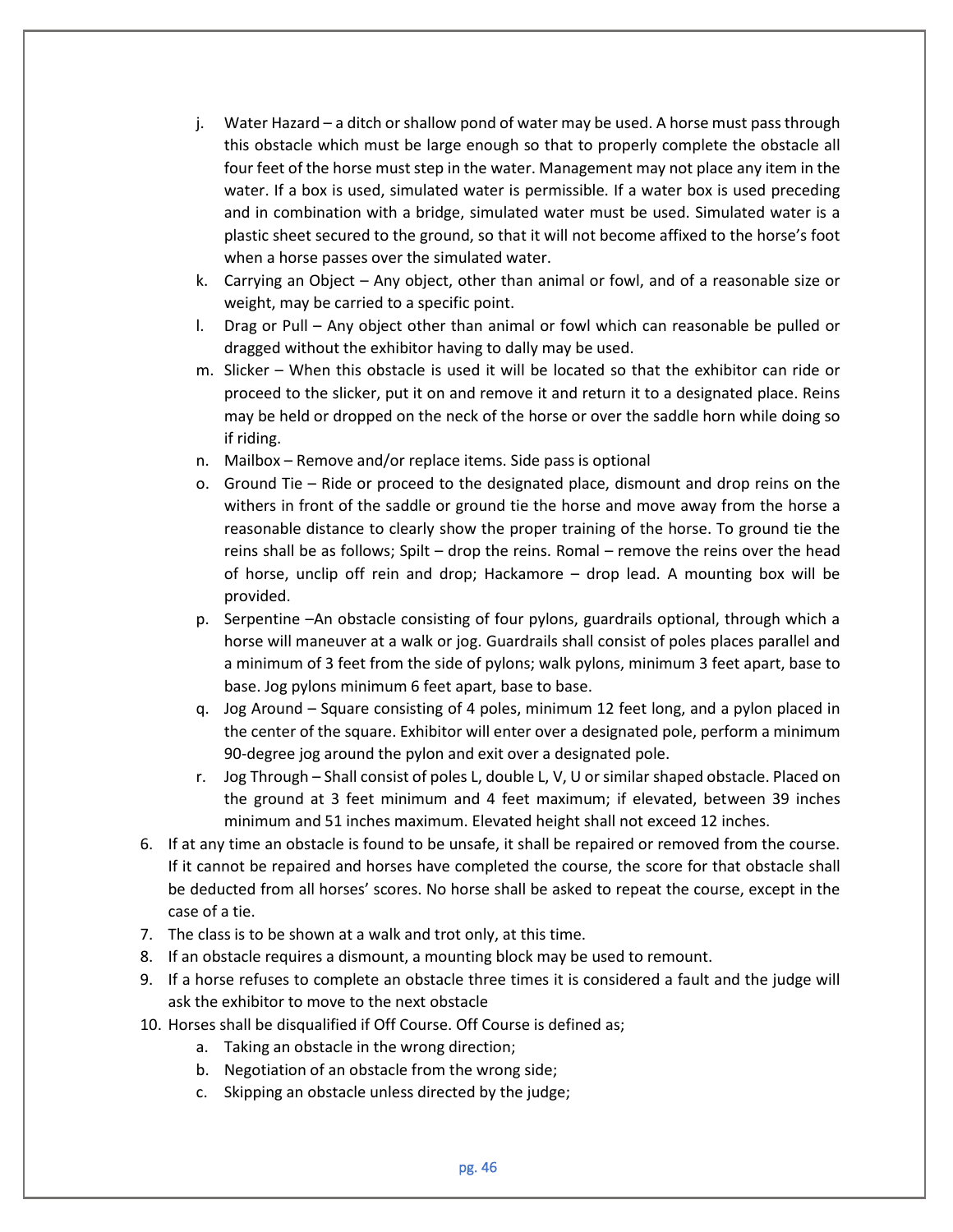- d. Negotiating the obstacles in the wrong sequence;
- e. Not following the correct line of travel;
- f. Failure to open and shut the gate or failure to complete gate.

#### **Appointments**

- 1. Horses may be shown in any discipline and appointments should reflect the chosen discipline.
- 2. No whips are allowed.
- 3. Knotted training type rope halters are not allowed.

#### **Attire**

- 1. Dress for handlers and riders should be appropriate for the purpose and chosen discipline.
- 2. The exhibitor shall be dressed safe, neat, and clean.
- 3. Attire may not display a farm or owner's name, horse's name or logo.
- 4. Jewelry should be kept to a minimum.
- 5. No T-shirts, shorts, skirts, strapless tops or canvas/cloth/opened toed shoes are allowed.
- 6. Handler's attire may be Western, English, or Sport type.
- 7. Rider's attire may be Western or English type.
- 8. Western attire should consist of a sleeved shirt with collar, jeans or long pants with suitable boots and hat. Belts, gloves, ties, scarves, vests and jackets are optional.
- 9. English attire may be either breeches or jodhpurs with boots and a shirt with tie or choker. Jackets, vests, gloves, belts, For In Hand hats are optional. If hats are worn, they must conform to General Conduct helmet rules. Half chaps are permitted.
- 10. Sport attire should consist of slacks or khakis with either a shirt or tie or an appropriate shirt. Footwear may be boots, closed toe shoes, or leather running shoes.

#### **Judging Criteria and Class Specifications**

- 1. The In Hand exhibitor should attempt to move the horse through the course with a minimal amount of touching for guidance. The horse that completes the obstacles with less physical manipulation should be rewarded over one that uses more physical force.
- 2. Speed will not be rewarded.
- 3. Entries will be evaluated on skill, responsiveness, willingness and general attitude.
- 4. Horses are to be judged on performance, obedience, willingness and manners.
- 5. Horses are to be penalized for any unnecessary delay while approaching an obstacle.
- 6. Judges are encouraged to ask any horse that is taking an excessive amount of time at an obstacle to advance on to the next obstacle.
- 7. Judges will assign a point value to each obstacle and points will be added to or subtracted from this score based on the horse's performance over that obstacle (see Scoring System below)

#### **SCORING SYSTEM**

#### **For riding and in-hand trail use**

Scoring will be on the basis of 0-infinity, with 70 denoting an average performance. Each obstacle will receive an obstacle score that should be added or subtracted from 70 and is subject to a penalty that should be subtracted. Each obstacle will be scored on the following basis, ranging from plus  $1\frac{1}{2}$ to minus 1½:

-1½ extremely poor,

-1 very poor,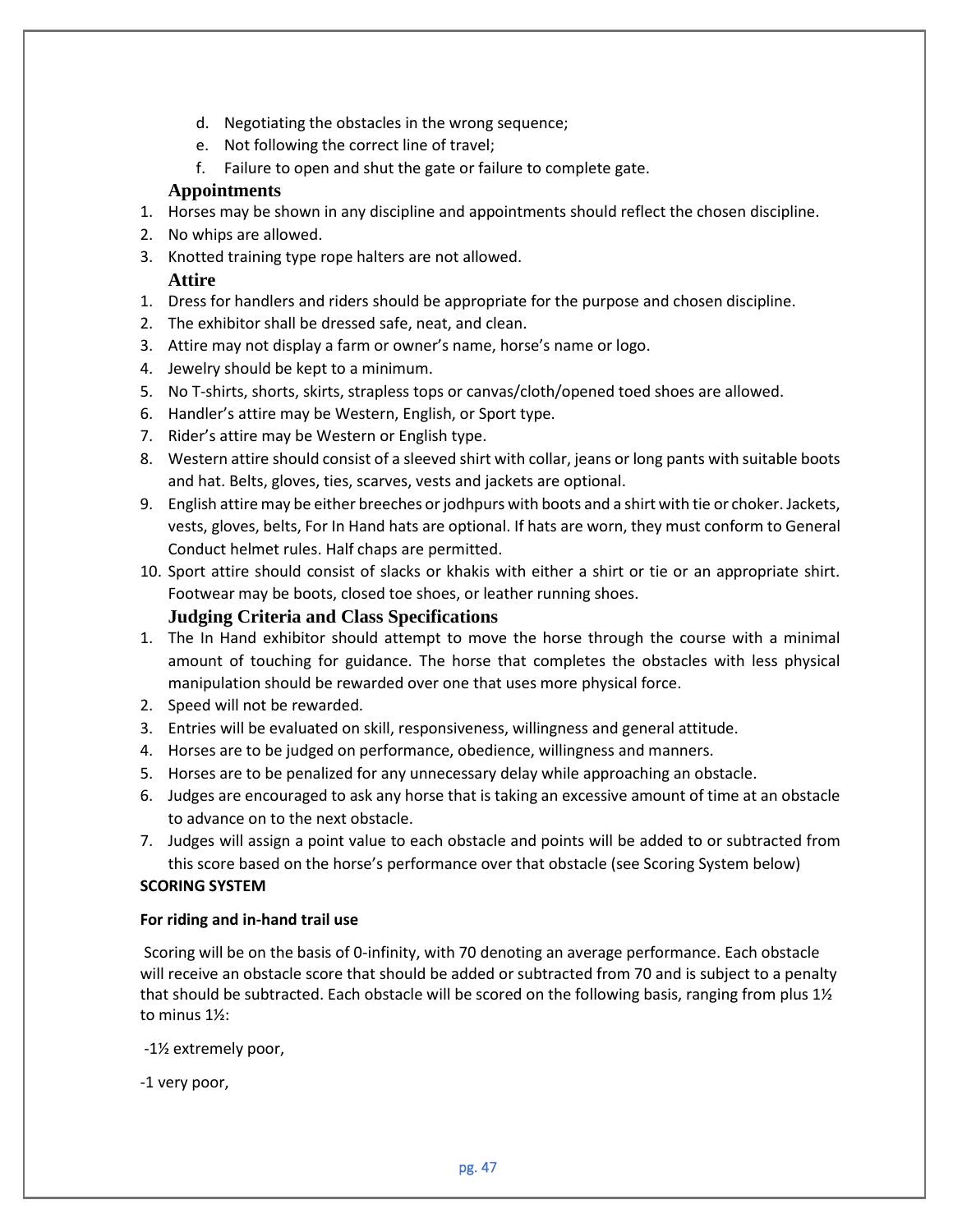$-$ <sup> $\frac{1}{2}$ </sup> poor,

0 correct,

- $+$ <sup> $\frac{1}{2}$ </sup> good,
- +1 very good,
- +1½ excellent.

Obstacle scores are to be determined and assessed independently of penalty points. Credit will be given to those horses negotiating the obstacles cleanly, smoothly, and alertly with style in prompt response to the rider's cues.

The In Hand exhibitor should attempt to move the horse through the course with a minimal amount of touching for guidance. The horse that completes the obstacles with less physical manipulation should be rewarded over one that uses more physical force.

Penalties should be assessed per occurrence as follows:

- 1. One half (½) POINT
	- a. Each tick of log, pole, cone, plant or obstacle
- 2. One (1) POINT
	- a. Each hit, bite or stepping on a log, pole, cone, plant or any component of the obstacle
	- b. Incorrect or break of gait at walk or jog for two strides or less
	- c. Both front or hind feet in a single-stride slot or space at a walk or jog
	- d. Skipping over or failing to step into required space
	- e. Split pole in lope-over
	- f. Failure to meet the correct strides on trot over and lope over log obstacles

#### 3. Three (3) POINT

- a. Incorrect or break of gait at walk or jog for more than 2 strides
- b. Out of lead or break of gait at lope (except when correcting an incorrect lead)

c. Knocking down an elevated pole, cone, barrel, plant, obstacle, or severely disturbing an obstacle

d. Stepping outside the confines of, falling or jumping off or out of an obstacle with designated boundaries with one foot once the foot has entered obstacle; including missing one element of an obstacle on a line of travel with one foot

#### 4. Five (5) POINT

- a. Dropping slicker or object required to be carried on course
- b. First or second cumulative refusal, balk, or evading an obstacle by shying or backing
- c. Letting go of or dropping gate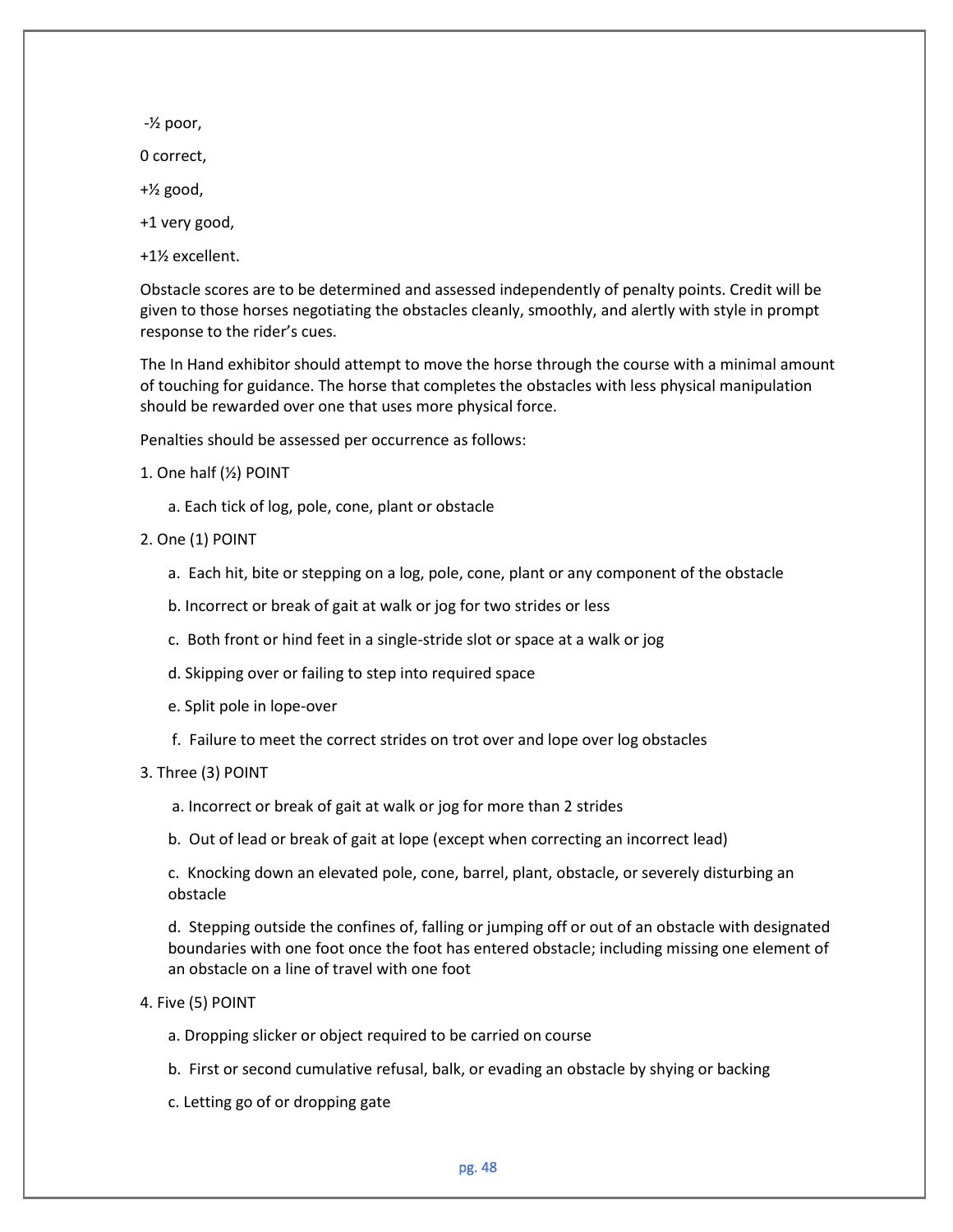d. Use of either hand to instill fear or praise

e. Stepping outside the confines of, falling or jumping off or out of an obstacle with designated boundaries with more than one foot once the foot has entered obstacle; including missing one element of an obstacle on a line of travel with more than one foot

f. Blatant disobedience (including kicking out, bucking, rearing, striking)

- g. Holding the saddle horn
- 5. Zero (0) total score for course (disqualification)

a. Use of two hands (except in Snaffle Bit or Hackamore classes designated for two hands) or changing hands on reins; except for junior horses shown with hackamore or snaffle bit, only one hand may be used on the reins, except that it is permissible to change hands to work an obstacle, or to straighten reins when stopped. Any hold on the reins is legal while working an obstacle that requires changing hands as long as not more than one finger is between the reins. b. Use of romal other than as outlined

c. Performing the obstacles other than in specified order

d. No attempt to perform an obstacle

e. Equipment failure that delays completion of pattern

f. Excessively or repeatedly touching the horse on the neck to lower the head

g. Failure to enter, exit or work obstacle in any manner other than how it's described, including overturns of more than ¼ turn

h. Failure to follow the correct line of travel between obstacles

i. Riding outside designated boundary marker of the arena or course area

- j. Third cumulative refusal, balk or evading an obstacle by shying or backing over entire course
- k. Failure to ever demonstrate correct lead and/or gait as designated
- l. Failure to complete obstacle, i.e. dropping rope gate and not picking it up
- m. Fall of horse or rider.
- n. Excessive schooling, pulling, turning, or backing anywhere on course.

6. Walk-Trot Classes Only. Exhibitors going off pattern, knocking over or on wrong side of cone, never performing specified gait, or overturning more than 1/4 turn than designated, shall not be disqualified, but must always place below exhibitors not incurring a disqualifying fault. F. Faults which occur on the line of travel between obstacles and should be scored according to severity, in maneuver scores: 1. Head carried too high 2. Head carried too low (tip of ear below the withers) 3. Over-flexing or straining neck in head carriage so the nose is carried behind the vertical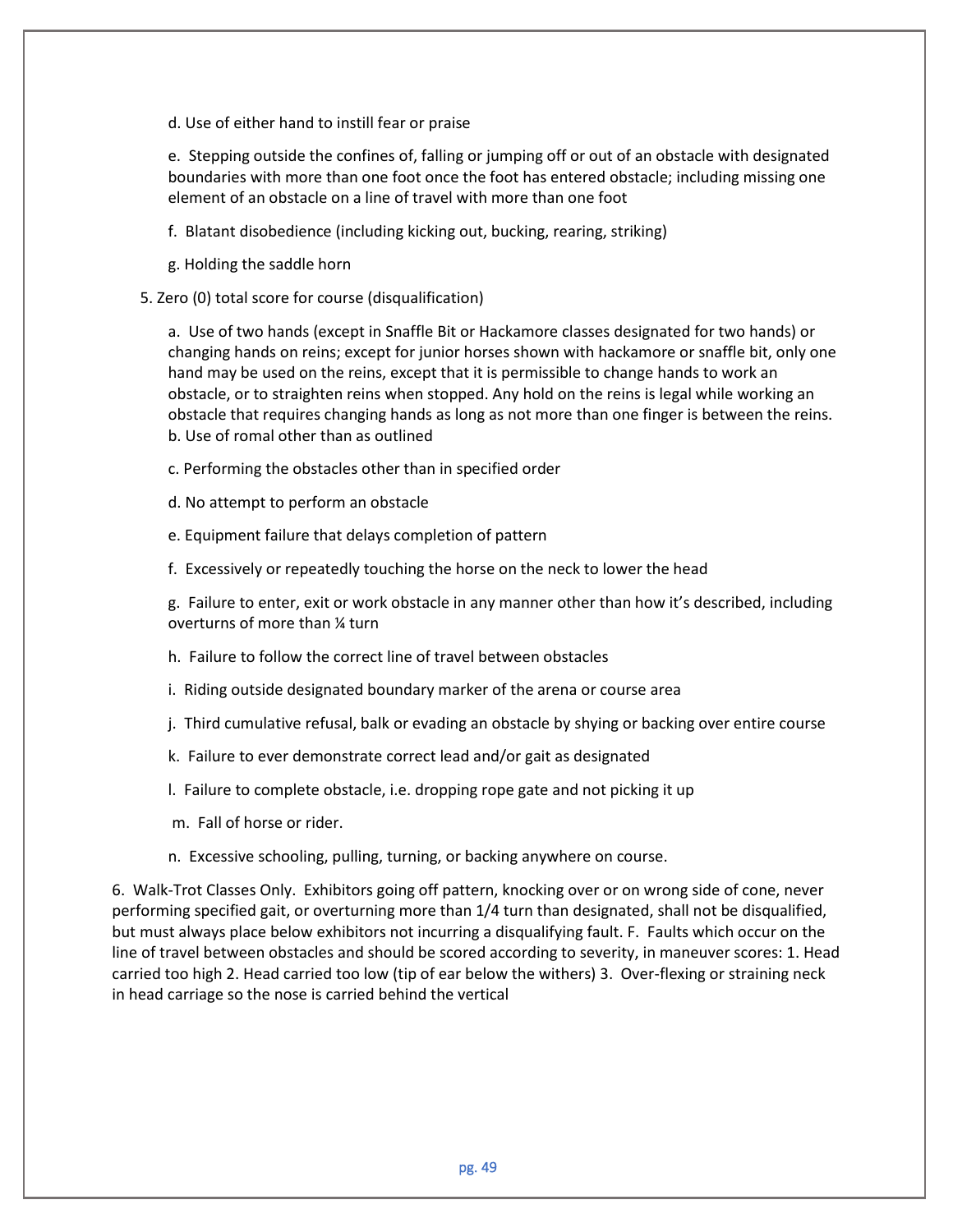# L. DRIVING DIVISION:

# L.1. Pleasure Driving

## **General**

- 1. Horses must be in full compliance with the General Rules section, Shoeing, and Hoof Sections.
- 2. A lack of required tack, equipment, appointments or attire shall be grounds for elimination from the class.
- 3. Driving rules are derived from and used with the permission of the American Driving Society. In the case of conflicts, the current Rules of the American Driving Society shall be applied. **Definitions**
- 1. Driver is the person controlling the reins and whip and brake.
- 2. Groom is the person capable of assisting in the event of difficulty.
- 3. Turnout refers to the combination of driver, horse(s), groom(s) and vehicle exhibiting in classes. **Responsibilities**
- 1. It is the responsibility of each driver to ensure that harness and vehicle are in good repair and structurally sound.
- 2. The driver should always be the first person to enter the vehicle and the last to leave. Passengers must never be left on the vehicle while the driver is dismounted unless the passenger has taken control of the reins.
- 3. Drivers should maintain a safe distance from other vehicles during the competition and in the warm-up and parking areas.
- 4. All Juniors in all competitions, whether driver, groom, or passenger, must wear property fastened protective headgear which meets or exceeds current ASTM/SEI standards for equestrian use. It must be properly fitted with harness secured. Failure to comply will result in elimination. All competitors are strongly encouraged to wear ASTM/SEI approved protective headgear, and no participant will be penalized for wearing protective headgear.
- 5. Whenever fully harnessed to a vehicle and while being harnessed to a vehicle, a horse must wear a bridle with reins attached and passed through the saddle terrets. Exceptions: Once a horse is fully harnessed to a vehicle, one rein at a time may be adjusted and Horses in multiple hitches must have at least one rein attached to the bridle while being harnessed to a vehicle.
- 6. The horse must never be left unattended while put to a vehicle
- 7. No change of driver is permitted except where specified.
- 8. It is preferred the driver sit on the right-hand side of the vehicle.
- 9. The driver should be seated comfortably on the box so as to be relaxed and effective. Either the one- or two-handed method of driving is acceptable. Common to methods, the elbows and arms should be close to the body with an allowing but steady hand enabling a consistent "feel" of the horse's mouth. Drivers should not be penalized or rewarded for using one style over another.
- 10. An appropriate whip must be carried in hand at all times while driving. The thong on the whip must be long enough to reach the shoulder of the farthest horse. A driver not in compliance will severely penalized.
- 11. The driver should perform whip salute in one of two ways:
	- a. By moving the whip, held in the right hand, to a vertical position, the butt end even with the face.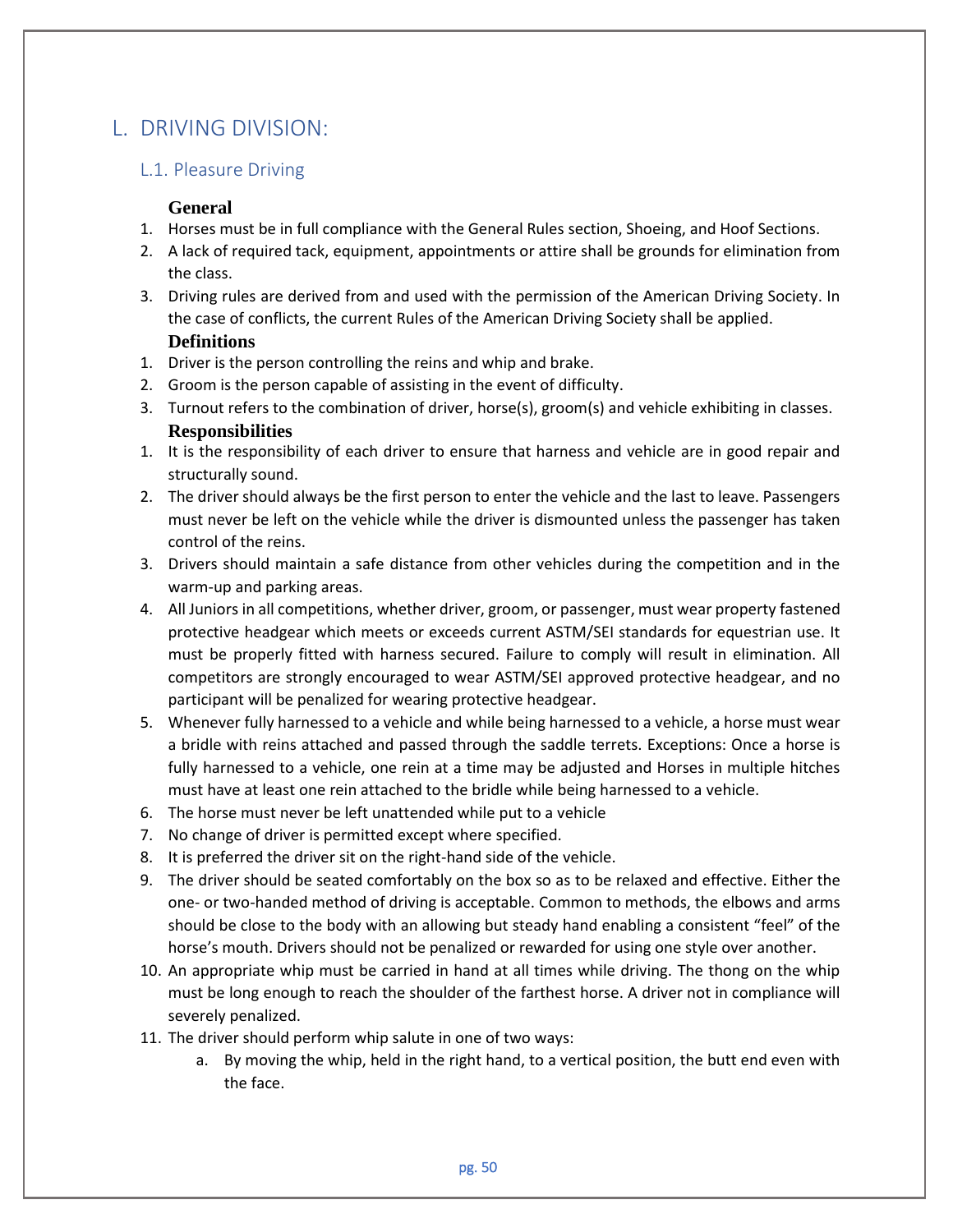- b. By moving the whip, held in the right hand, to a position parallel with the ground, the handle before the face.
- 12. The whip salute is appropriate at the start and finish of an individual test, or at the beginning and end of a dressage test.
- 13. A gentleman may place the whip in his left hand and remove his hat.
- 14. A groom is optional for a single horse turnout.
- 15. One groom is required for a pair or tandem to assist in the event of difficulty.
- 16. Two grooms are required for four –in-hands or unicorns to assist in the event of difficulty
- 17. Passengers are permitted in vehicles but must be appropriately dressed and must wear a hat or protective headgear if a Junior.

#### **Attire-Drivers**

- 1. Drivers and passengers should be dressed conservatively according to the style of the present day. Exception: when showing traditional Gypsy vehicles, drivers and passengers may dress accordingly when there is a separate traditional vehicle class.
- 2. Gentlemen must wear a coat or jacket while appearing in any class unless excused from doing so by the judge or competition management.
- 3. Gentlemen are requested to remove hats while accepting awards.
- 4. Ladies must wear conservative dress, tailored suit, or slacks. Floppy hats are discouraged.
- 5. Drivers must wear a hat, and gloves. Apron or Knee rug is optional.
- 6. Protective head gear is acceptable in all classes.

#### **Attire-Grooms**

- 1. Grooms of either sex may wear stable livery in any but the more formal vehicles where full livery is appropriate. Where it is specifically allowed in the Prize List, less formal attire may be appropriate, but it should always be neat and clean. In all classes, grooms shall wear a hat or protective headgear.
- 2. Stable Livery consists of one of the following;
	- a. A conservative suit, white shirt, dark tie, derby, dark shoes and leather gloves.
	- b. A conservative jacket, jodhpurs or drill trousers, jodhpur or paddock boots, white shirt, stock or four-in-hand tie, leather gloves, derby or conservative cap.
	- c. Hunting attire with hunting derby or bowler.
- 3. Protective headgear is acceptable in all classes

#### **Turn Out for the Horse**

- 1. Braiding of the mane is optional.
- 2. Tails are not braided
- 3. It is prohibited to tie a tail to a vehicle or harness
- 4. The application of supplemental hair to mane or tail is prohibited.
- 5. Use of any foreign substance to induce a high tail carriage is prohibited.
- 6. Bridles should fit snugly.
- 7. Throatlatch and noseband are mandatory.
- 8. Both leather and synthetic harness are equally acceptable.
- 9. Black Harness is considered appropriate with painted vehicles, with the shafts or pole trimmed in black.
- 10. Black Harness is considered appropriate with natural wood vehicle with iron parts painted any color except brown, shaft and pole trimmings, dash and fenders are done in black.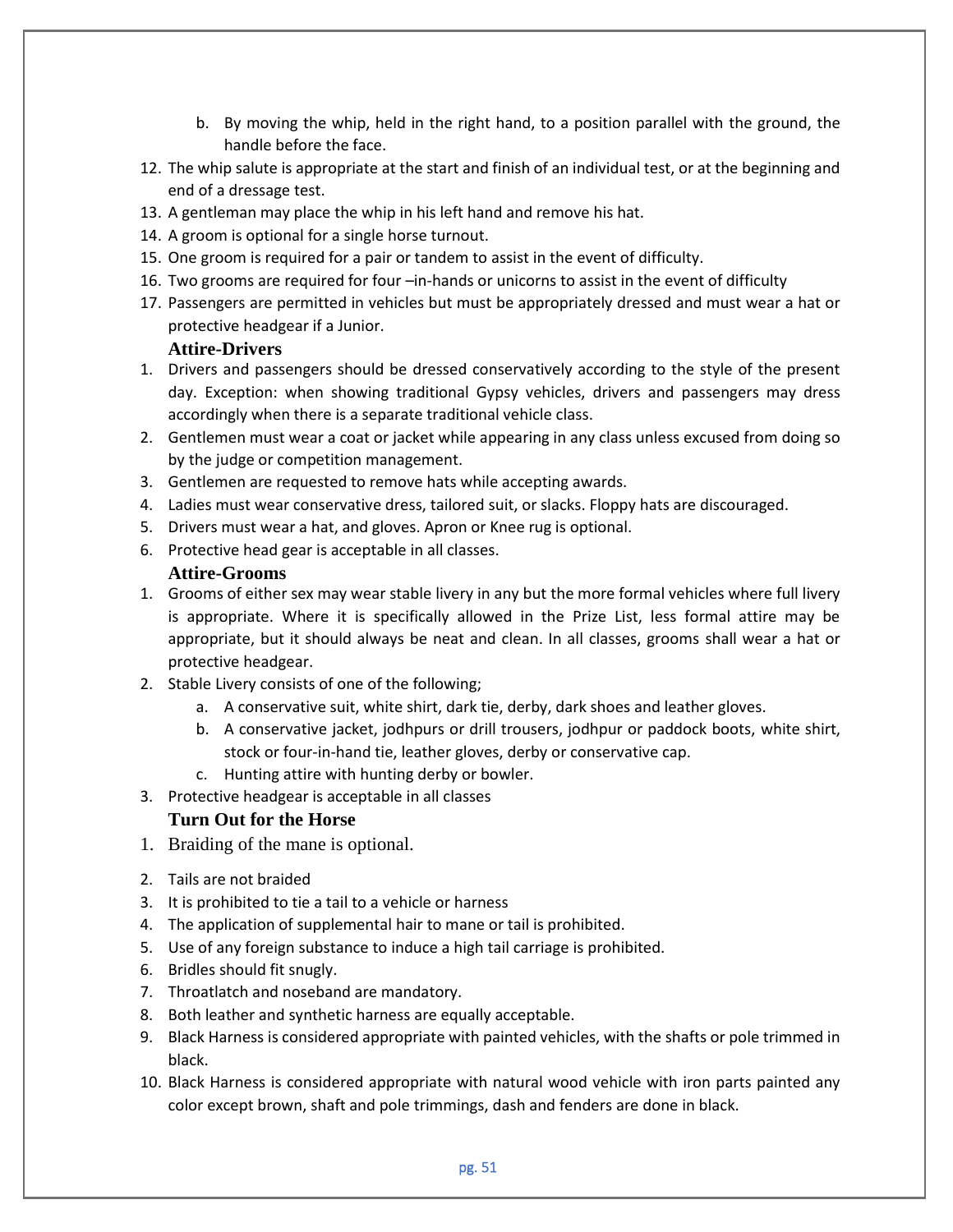- 11. Russet harness is considered appropriate with a natural wood vehicle with brown or black trim.
- 12. Russet harness is considered appropriate with a painted vehicle with natural wood panels with any color iron or with a vehicle painted brown with brown iron.
- 13. Shaft and pole trimmings should match the harness.
- 14. All metal furnishings should match, be secure, and polished.
- 15. Breast collars are appropriate with lightweight vehicles.
- 16. Full collars are suggested for heavy vehicles such as bow-tops, coaches, brakes, dog carts, etc.
- 17. A wide saddle is suggested for a two wheeled vehicle as more weight rests on the horse's back.
- 18. Narrower saddles are more appropriate for four wheeled vehicles.
- 19. Tying of tongues is prohibited.
- 20. Each horse requires a bridle with a bit. Burr, gag, and twisted wire bits of any type are not permitted in competition.
- 21. Drivers should strive to present an appropriate turnout. "Appropriate" indicates a balance and pleasing appearance of the combination of horse and vehicle.
- 22. Use of marathon vehicles is generally prohibited from participation in pleasure driving competitions. At the discretion of show management vehicles with wire wheels and/or pneumatic tires may be allowed, but this allowance must be stated in the Prize list.
- 23. False martingales are permitted in all classes. Standing martingales are allowed for Standhope type or Park Gate Gig vehicles.

**Gaits**

- 1. **Walk** is a free walk, regular and unconstrained walk of moderate extension is ideal. The horse should walk energetically, but calmly, with even and determined pace. The walk is a four-beat gait.
- 2. The **Trot** is a two-beat gait.
	- a. **Slow Trot**: the horse should maintain forward impulsion while showing submission to the bit. The trot is slower and more collected, but not to the degree required in the dressage collected trot. The horse should indicate willingness to be driven on the bit while maintaining a steady cadence.
	- b. **Working Trot**: this is the pace between strong and slow trot and more round than the strong trot. The horse goes forward freely and straight; engaging the hind legs with good hock action; on a taut, but light, rein; the position being balanced and unconstrained. The steps should be as even as possible. The hind feet should touch the ground in the footprints of the fore feet. The degree of energy and impulsion displayed at the working trot denotes clearly the degree of suppleness and balance of the horse.
	- c. **Strong Trot:** This is a clear, but not excessive, increase in pace and lengthening of stride while remaining well balanced and showing appropriate lateral flexion on turns. Light contact to be maintained. Excessive speed will be penalized.
- 3. **Halt**  Horses and vehicle should be brought to a complete and square stop without abruptness or veering. At the halt, the horses should stand attentive, motionless and straight with the weight evenly distributed over all four legs and be ready to move off at the slightest indication from the driver.
- 4. **Rein Back** is the backward movement in which the legs are raised and set down simultaneously in diagonal pairs with the hind legs remaining well in line. To be performed in two parts: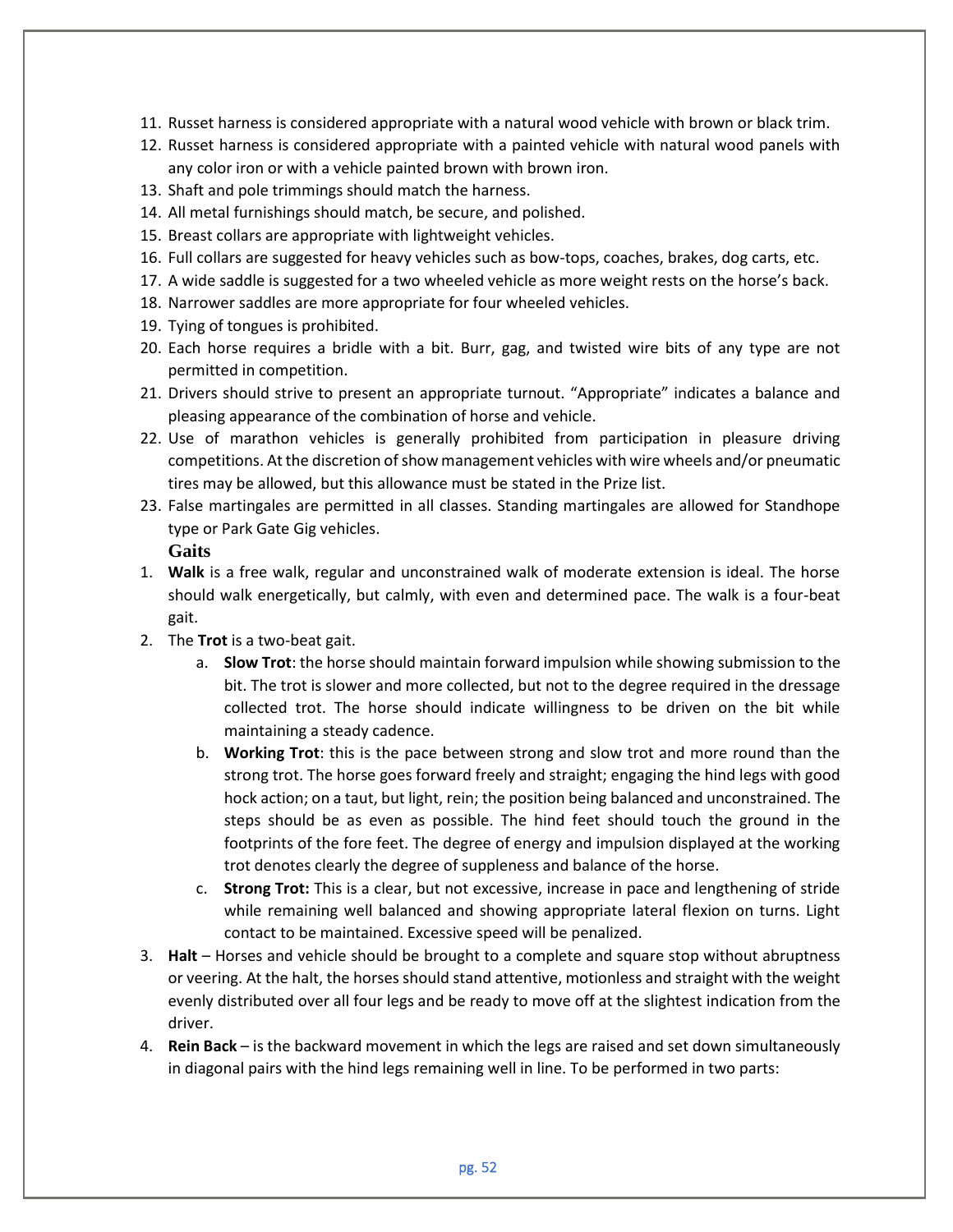- a. the horse must move backward at least four steps in an unhurried manner, with head flexed and straight, pushing the carriage back evenly in a straight line.
- b. move forward willingly to original position using the same quiet aids.

## **Judging Criteria and Class Specifications**

- 1. Large classes may be split by the judge or competition management into more manageable groups.
- 2. The judge or competition management has discretion as to how the division is made, keeping the following in mind, when applicable;
	- a. Separation of multiple and singe entries
	- b. Separation of 2 and 4 wheeled vehicles
	- c. Traditional gypsy vehicles to include Vardo (either wood sided or canvas bow- top), Dray, Pot Cart, Flat Cart, or Whoopi Cart can only be shown in a separate Traditional Vehicle class.
	- d. Ladies to Drive
	- e. Gentlemen to Drive
	- f. Junior to Drive (may not drive stallions and must be accompanied by a knowledgeable adult horseman at all times) and must wear an ASTM/SEI approved safety helmet.
	- g. Stallion/Gelding
	- h. Mares
- 3. Management has the option to have final placing determined by working off the leaders of each section or by awarding duplicate ribbons and/or awards for each section as if they were a separate class.
- 4. A pleasure driving competition is judged primarily on the performance and quality of each turnout.
- 5. To be shown both ways of the arena at a walk, slow trot, working trot and strong trot.
- 6. A break in gait shall incur a penalty.
- 7. Any outside assistance incurs elimination.
- 8. No entry may leave the ring after judging has begun without permission from the judge.
- 9. Entries chosen for a work off may be worked both ways of the arena at any gait requested by the judge and may be asked to execute a figure eight and/or perform other appropriate tests.
- 10. Management may restrict Combined Driving marathon vehicles from participation in Pleasure Driving competitions.
- 11. Wire-wheeled and pneumatic-tired vehicles may be permitted only at management's discretion and must be specified in the Prize List. Exception: antique vehicles with long wire spokes and hard rubber tires are allowed in all classes.

# L.2. Pleasure Driving – Turnout

- 1. A pleasure driving class in which entries are judged primarily on the performance and quality of each turnout. To be shown both ways of the arena at a walk, slow trot, working trot, and strong trot. To stand quietly and to rein back.
- 2. To be judged: 70% on the condition, fit and appropriateness of harness and vehicle, neatness and appropriateness of attire and overall impression; 30% on performance, manners and way of going.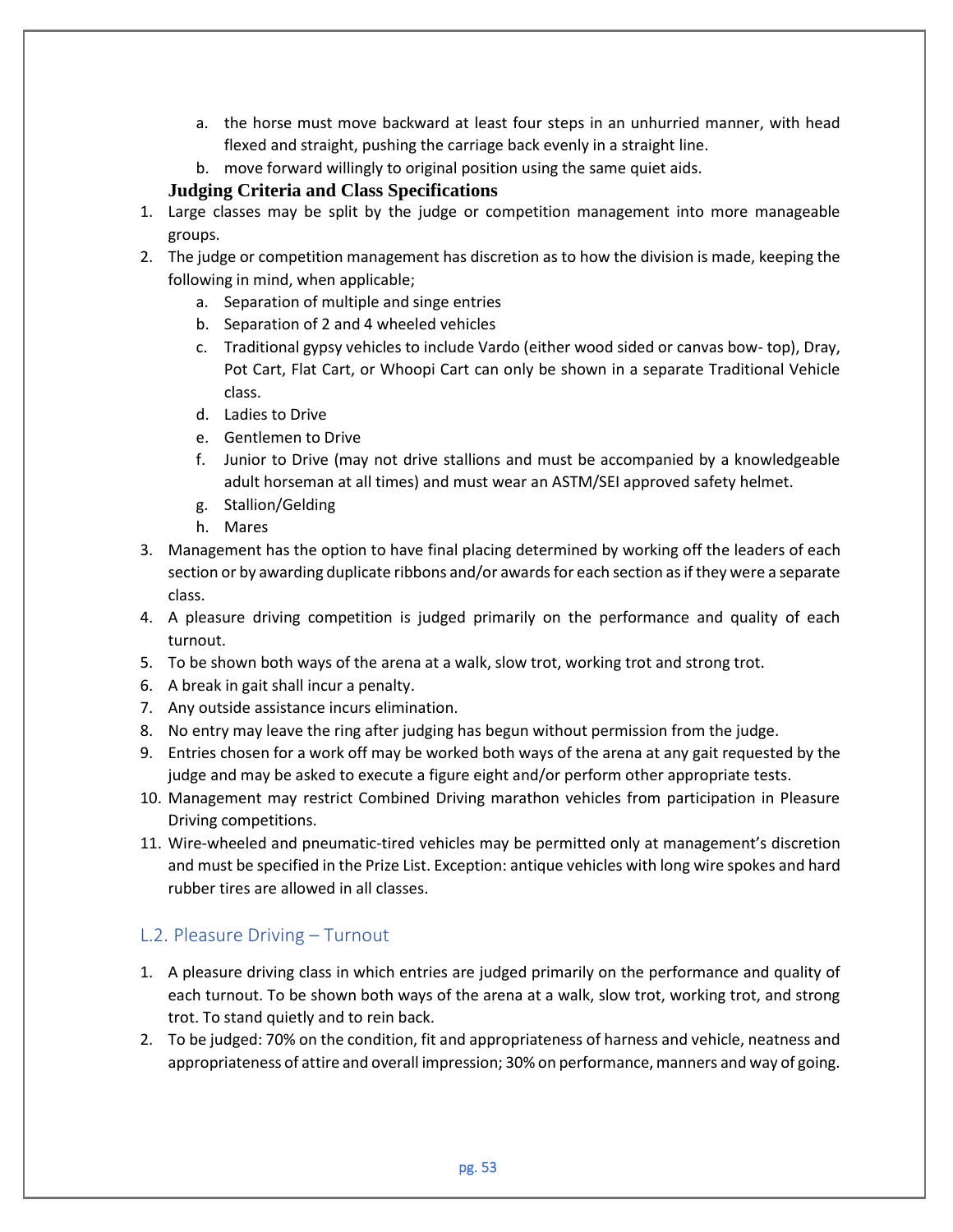# L.3. Pleasure Driving – Working

- 1. A pleasure driving class in which entries are judged primarily on the suitability of the horse to provide a pleasant drive. To be shown both ways of the arena at a walk, slow trot, working trot and strong trot. To stand quietly, both on the rail and while lined up, and to rein back.
- 2. All entries chosen for a workout may be worked both ways of the arena at any gait requested by the judge and/or may be asked to execute a figure of eight.
- 3. To be judged: 70% on performance, manners and way of going of the horse(s); 20% on the condition and fit of harness and vehicle; 10% on neatness of attire.

# L.4. Ladies' Driving

- 1. Entries are judged primarily on the suitability of the turnout for a lady with emphasis on manners. To be shown both ways of the arena at a walk, slow trot, working trot, and strong trot. Must rein back without resistance and must stand quietly at any location in the arena.
- 2. To be judged 50% on manners, performance, elegance and suitability of the turnout for a lady, 25% on skill of the driver, and 25% on overall impression.

# L.5. Gentlemen's Driving

- 1. Entries are judged primarily on the suitability of the turnout for a gentleman with emphasis on manners. To be shown both ways of the arena at a walk, slow trot, working trot and strong trot. May show a degree of boldness, but not excessive speed. Must rein back without resistance and must stand quietly at any location in the arena.
- 2. To be judged 50% on manners, performance and suitability of the turnout for a gentleman, 25% on skill of the driver, and 25% on overall impression.

# L.6. Reinsmanship

- 1. A pleasure driving class in which entries are judged primarily on the ability and skill of the driver.
- 2. To be shown at a walk, slow trot, working trot and strong trot. Drivers shall be required to rein back.
- 3. All drivers chosen for a workout may be worked at any gait requested by the judge and may be asked to execute a figure of eight and/or perform other appropriate tests.
- 4. The driver should be seated comfortably on the box so as to be relaxed and effective.
- 5. Either the one or two-handed method of driving is acceptable.
- 6. Common to both methods, the elbows and arms should be close to the body with an allowing but steady hand enabling a consistent "feel" with the horse's mouth.
- 7. Drivers should not be penalized or rewarded for using one general style over another.
- 8. In order to evaluate a driver's versatility, the judge may request a test involving driving with one hand.
- 9. To be judged: 75% on handling of reins and whip, control, posture, and overall appearance of driver; 25% on the condition of harness and vehicle and neatness of attire.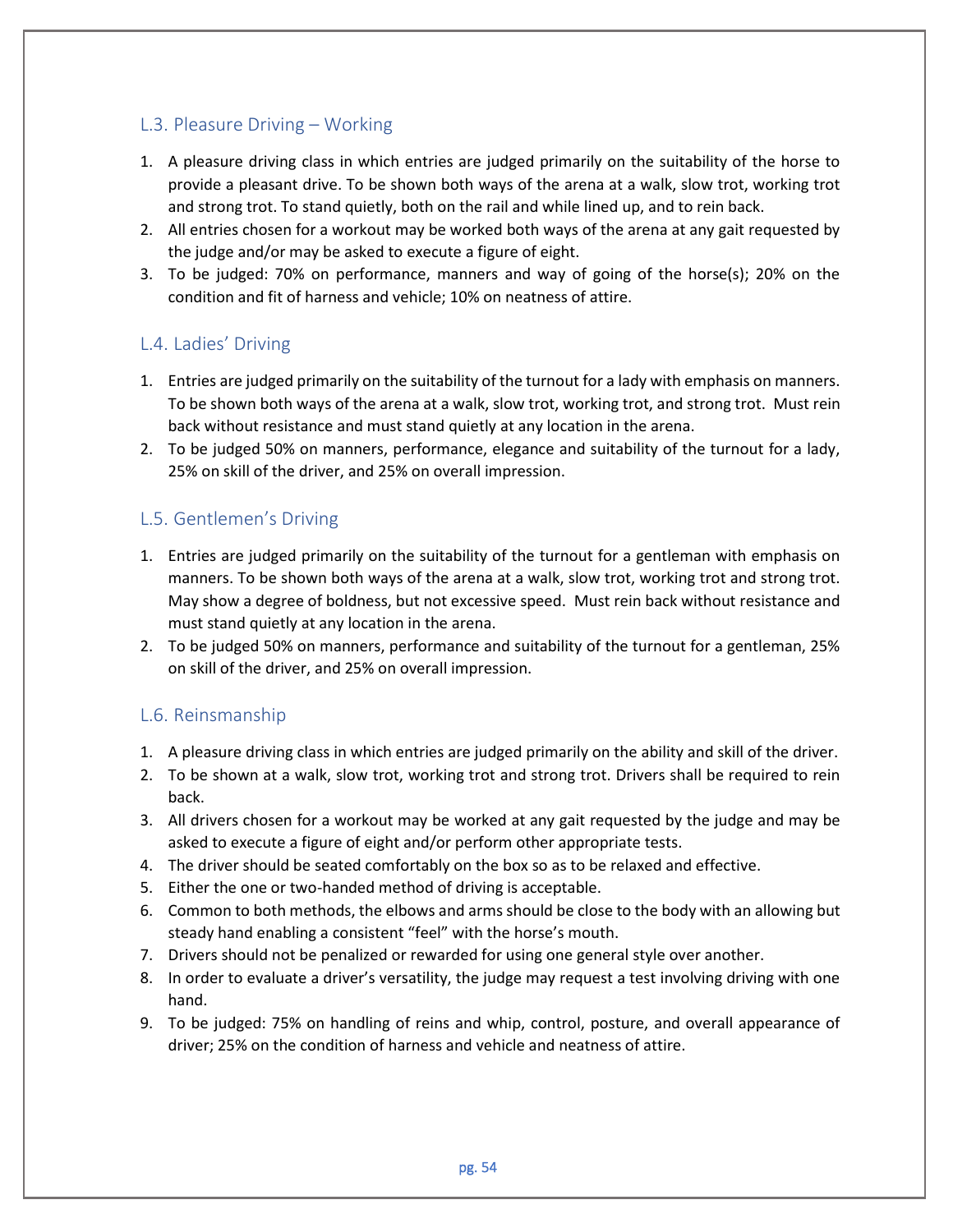# L.7. Ground Driving in Harness

## **Definitions**

- 1. Driver is the person controlling the reins and whip.
- 2. Turnout refers to the combination of driver and a horse exhibiting in the class **Responsibilities**
- 1. It is the responsibility of each driver to ensure that the harness is in good repair.
- 2. Drivers should maintain a safe distance from other vehicle and ground driven horses and drivers during the competition and in the warm-up and parking areas.
- 3. All Juniors in all Ground Driving competitions must wear property fastened protective headgear which meets or exceeds current ASTM/SEI standards for equestrian use. It must be properly fitted with harness secured. Failure to comply will result in elimination. All competitors are strongly encouraged to wear ASTM/SEI approved protective headgear, and no participant will be penalized for wearing protective headgear.
- 4. A horse must wear a bridle with reins attached and passed through the saddle terrets.
- 5. No change of driver is permitted except where specified.
- 6. An appropriate whip shall be carried in hand at all times while driving. The thong on the whip must be long enough to reach the shoulder of the farthest horse. A driver not in compliance will severely penalized.

## **Attire-Drivers**

- 1. Drivers should be dressed conservatively according to the style of the present day.
- 2. Gentlemen must wear a coat or jacket while appearing in any class unless excused from doing so by the judge or competition management.
- 3. Gloves are required.

# **Turn Out for the Horse**

- 1. Braiding of the mane is optional.
- 2. Tails are not braided.
- 3. It is prohibited to tie a tail to a harness
- 4. The application of supplemental hair to mane or tail is prohibited.
- 5. Use of any foreign substance to induce a high tail carriage is prohibited.
- 6. Bridles should fit snugly.
- 7. Throatlatch and caveson are mandatory.
- 8. Black Harness or russet harness is considered appropriate.
- 9. Tying of tongues is prohibited.
- 10. Each horse requires a bridle with a bit. Burr, gag, and twisted wire bits of any type are not permitted in competition.
- 11. Drivers should strive to present an appropriate turnout. "Appropriate" indicates a balance and pleasing appearance of the combination of horse and driver.
- 12. False martingales are permitted in all classes.

# **Gaits**

- 1. **Walk** is a free walk, regular and unconstrained walk of moderate extension is ideal. The horse should walk energetically, but calmly, with even and determined pace. The walk is a four beat gait.
- 2. The **Trot** is a two beat gait.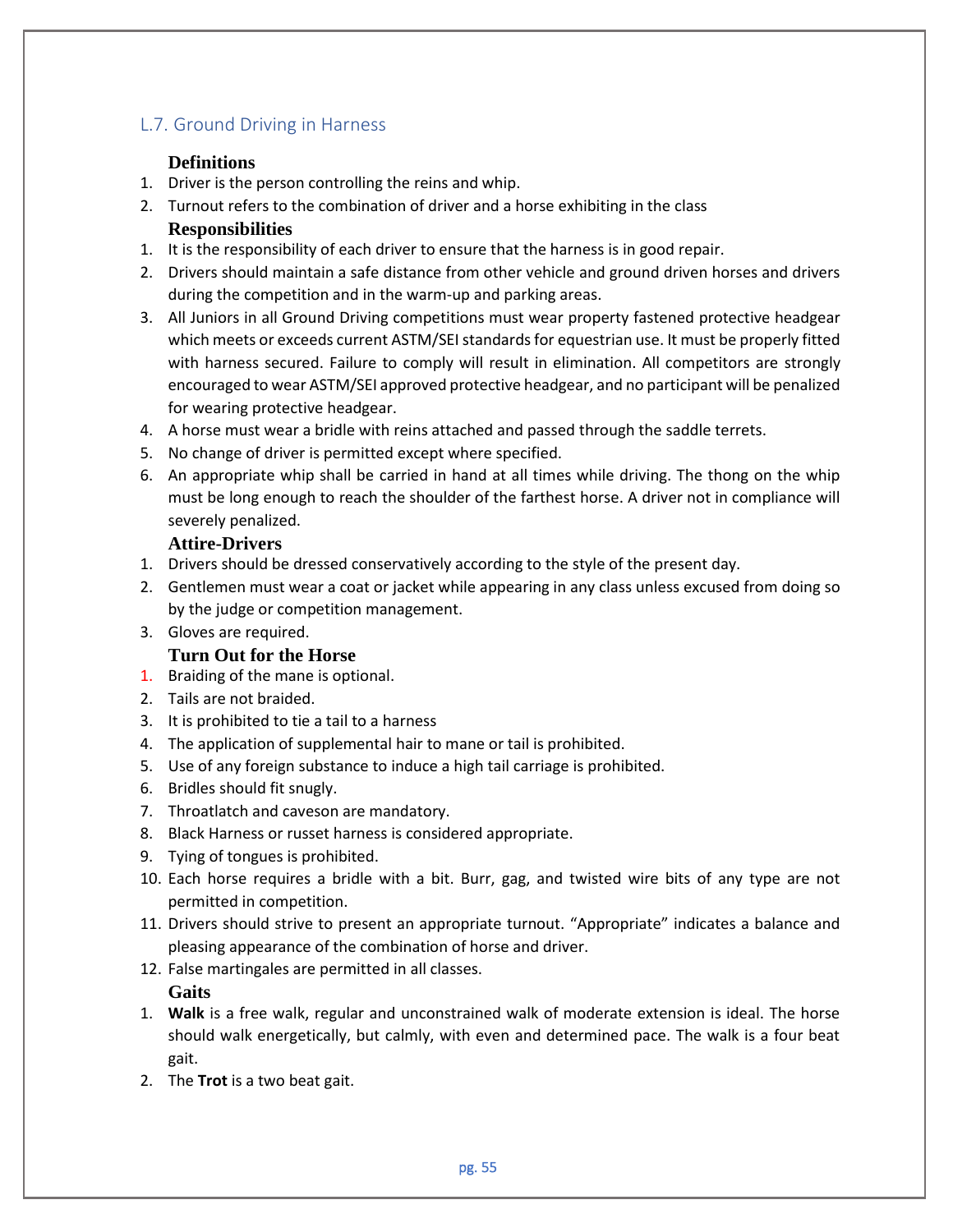- 3. **Slow Trot**: the horse should maintain forward impulsion while showing submission to the bit. The trot is slower and more collected, but not to the degree required in the dressage collected trot. The horse should indicate willingness to be driven on the bit while maintaining a steady cadence.
- 4. **Halt-** Horses and vehicle should be brought to a complete and square stop without abruptness or veering. At the halt, the horses should stand attentive, motionless and straight with the weight evenly distributed over all four legs and be ready to move off at the slightest indication from the driver.
- 5. **Rein Back** is the backward movement in which the legs are raised and set down simultaneously in diagonal pairs with the hind legs remaining well in line. To be performed in two parts:
	- a. The horse must move backward at least four steps in an unhurried manner, with head flexed and straight, pushing the carriage back evenly in a straight line.
	- b. The horse must then move forward willingly to original position using the same quiet aids.

## **Judging Criteria and Class Specifications**

- 1. To be shown both ways of the arena in the pattern posted at a walk and slow trot or jog
- 2. Entries chosen for a work off may be worked both ways of the arena at any gait requested by the judge and may be asked to execute a figure eight and/or perform other appropriate tests.
- 3. Scoring shall be on performance, manners; condition of the horse and fit of the harness and neatness of attire.

# L.8. Obstacle Ground Driving in Harness

1. A pleasure ground driving class in which each entry will work individually through an obstacle course while being judged primarily on the ability and skill of the

driver and the manners of the horse.

2. Either the one or two-handed method of driving is acceptable.

3. Common to both methods, the elbows and arms should be close to the body with an

allowing but steady hand enabling a consistent "feel" with the horse's mouth.

4. Drivers should not be penalized or rewarded for using one general style over another.

5.The course shall consist of at least four obstacles and a maximum of six obstacles except in the case of damaged obstacles.

a. Back through an obstacle

b. Water Hazard – a ditch or shallow pond of water may be used. A horse must pass through this obstacle which must be large enough so that to properly complete the obstacle all four feet of the horse must step in the water. Management may not place any item in the water. Simulated water is permissible. Simulated water is a plastic sheet secured to the ground, so that it will not become affixed to the horse's foot when a horse passes over the simulated water.

c. Carrying an Object – Any object, other than animal or fowl, and of a reasonable size or weight, may be carried to a specific point.

d. Drive between poles, bales of hay or other obstacles making a narrow passage,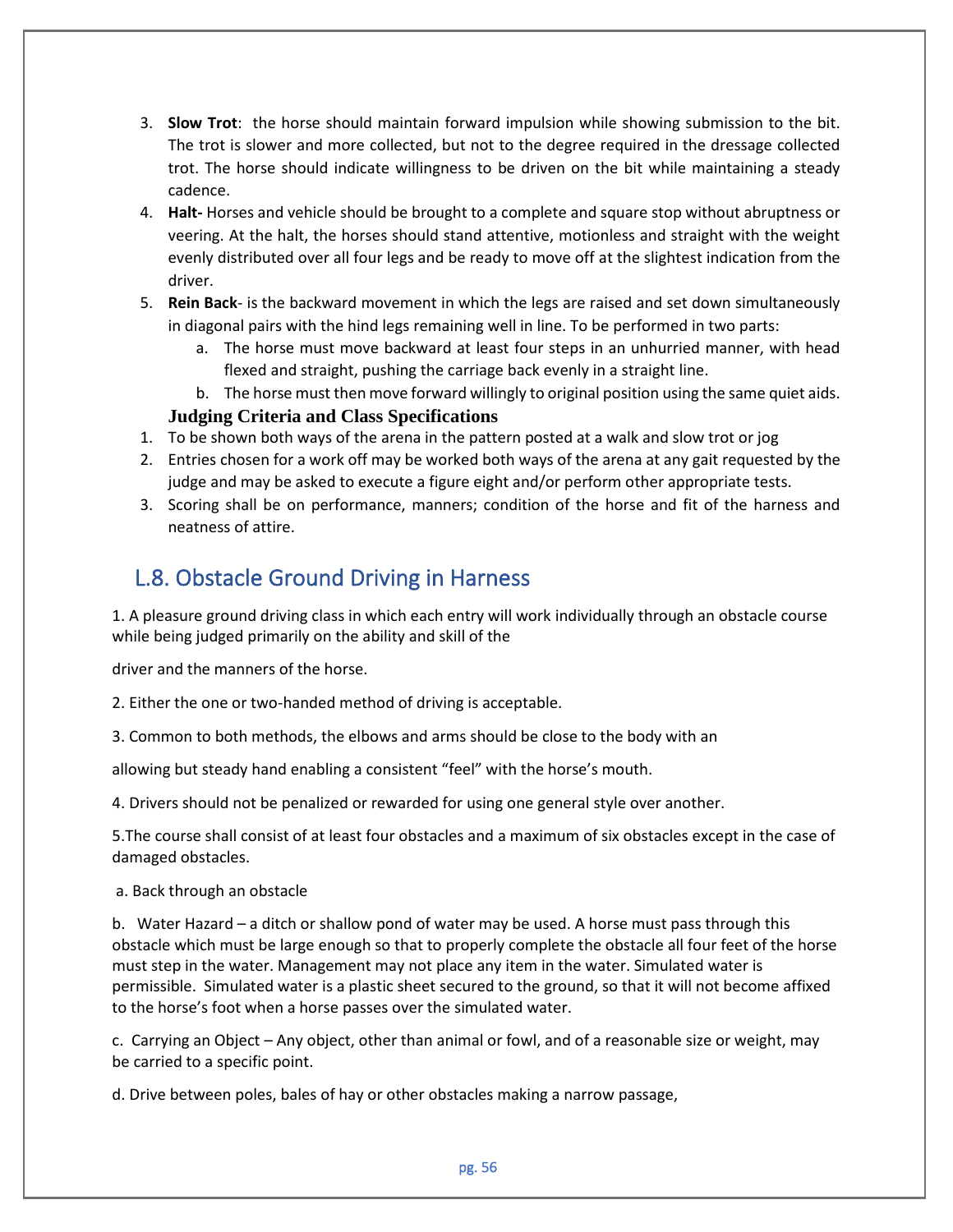e. Mailbox- Stop, open mailbox, remove mail, return mail to box, and close box,

f. Serpentine –An obstacle consisting of four pylons, guardrails optional, through which a horse will maneuver at a walk or jog. Guardrails shall consist of poles places parallel and a minimum of 3 feet from the side of pylons; walk pylons, minimum 3 feet apart, base to base.

g. Back up four steps

h. Walk-Over – An obstacle of at least four poles measuring 20 to 24 inches between poles on the ground. These can be in a straight line, curved, or zigzag.

6. If at any time an obstacle is found to be unsafe, it shall be repaired or removed from the

course. If it cannot be repaired and horses have completed the course, the score for that

obstacle shall be deducted from all horses' scores. No horse shall be asked to repeat the

course, except in the case of a tie.

7. The class is to be shown at a walk and trot only, at this time.

8. If a horse refuses to complete an obstacle three times it is considered a fault and the judge

will ask the exhibitor to move to the next obstacle

- 9. Horses shall be disqualified if Off Course. Off Course is defined as;
- a. Taking an obstacle in the wrong direction;
- b. Negotiation of an obstacle from the wrong side;
- c. Skipping an obstacle unless directed by the judge;
- d. Negotiating the obstacles in the wrong sequence;
- e. Not following the correct line of travel;

#### Judging Criteria and Class Specifications

1. Speed will not be rewarded. 3. Entries will be evaluated on skill, responsiveness, willingness and general attitude. 4. Horses are to be judged on performance, obedience, willingness and manners. 5. Horses are to be penalized for any unnecessary delay while approaching an obstacle. 6. Judges are encouraged to ask any horse that is taking an excessive amount of time at an obstacle to advance on to the next obstacle. 7. Judges will assign a point value to each obstacle and points will be added to or subtracted from this score based on the horse's performance over that obstacle.

# L.9. Obstacle Driving in Carriage

1. A driving class in which each entry will work individually through an obstacle course while being judged primarily on the ability and skill of the driver and the manners of the horse.

2. To be shown at a walk, working trot and strong trot.

3. The course shall consist of at least four obstacles and a maximum of six obstacles except in the case of damaged obstacles.

a. Back through an obstacle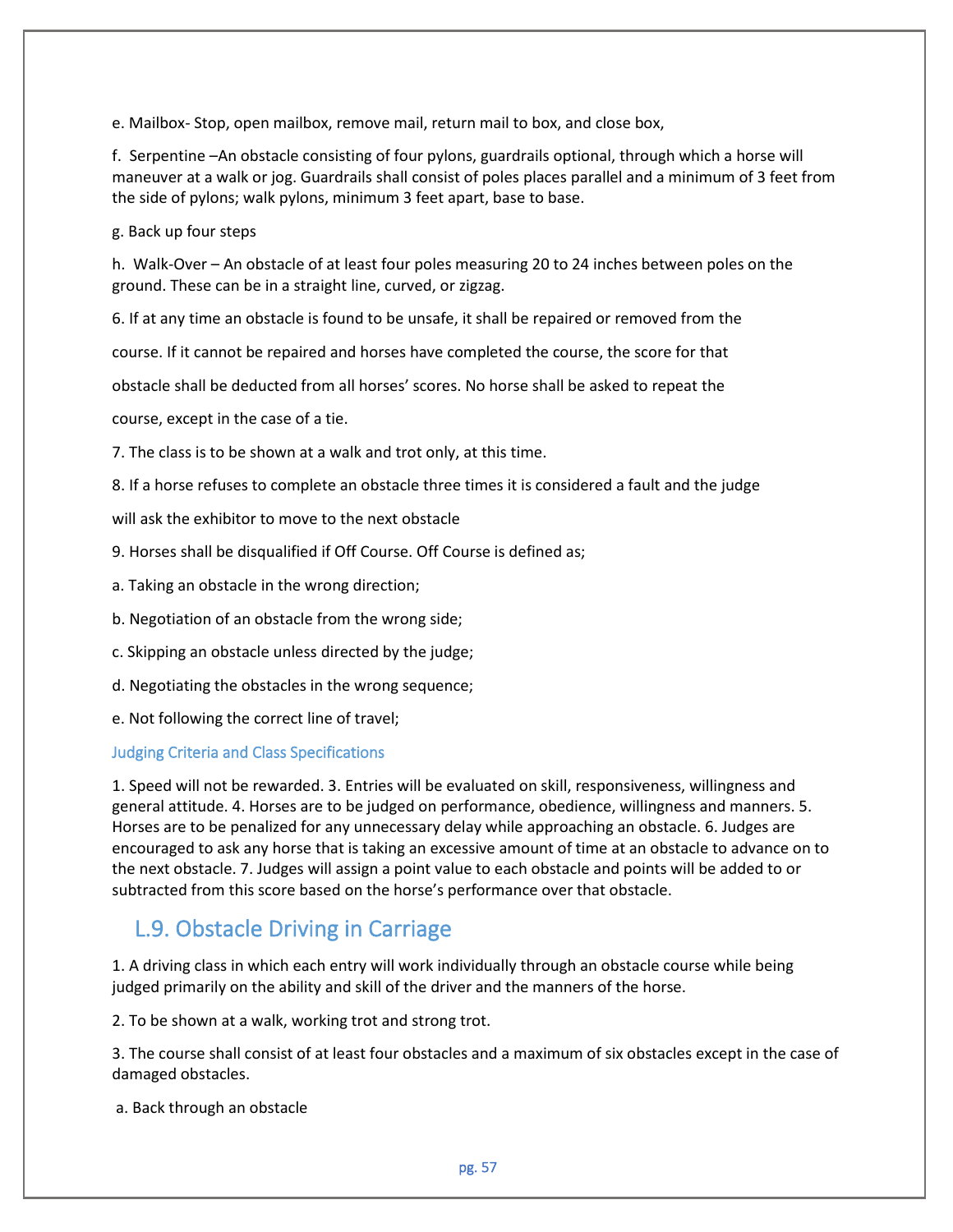b. Water Hazard – a ditch or shallow pond of water may be used. A horse must pass through this obstacle which must be large enough so that to properly complete the obstacle all four feet of the horse must step in the water. Management may not place any item in the water. Simulated water is permissible. Simulated water is a plastic sheet secured to the ground, so that it will not become affixed to the horse's foot when a horse passes over the simulated water.

c. Carrying an Object – Any object, other than animal or fowl, and of a reasonable size or weight, may be carried to a specific point.

d. Drive between poles, bales of hay or other obstacles making a narrow passage,

e. Serpentine –An obstacle consisting of four pylons, guardrails optional, through which a horse will maneuver at a walk or jog. Guardrails shall consist of poles places parallel and a minimum of 3 feet from the side of pylons; walk pylons, minimum 3 feet apart, base to base.

f. Back up four steps

7. If at any time an obstacle is found to be unsafe, it shall be repaired or removed from the

course. If it cannot be repaired and horses have completed the course, the score for that

obstacle shall be deducted from all horses' scores. No horse shall be asked to repeat the

course, except in the case of a tie.

8. If a horse refuses to complete an obstacle three times it is considered a fault and the judge

will ask the exhibitor to move to the next obstacle

9. Horses shall be disqualified if Off Course. Off Course is defined as;

a. Taking an obstacle in the wrong direction;

b. Negotiation of an obstacle from the wrong side;

c. Skipping an obstacle unless directed by the judge;

d. Negotiating the obstacles in the wrong sequence;

e. Not following the correct line of travel;

## Judging Criteria and Class Specifications

i. Speed will not be rewarded. 3. Entries will be evaluated on skill, responsiveness, willingness and general attitude. 4. Horses are to be judged on performance, obedience, willingness and manners. 5. Horses are to be penalized for any unnecessary delay while approaching an obstacle. 6. Judges are encouraged to ask any horse that is taking an excessive amount of time at an obstacle to advance on to the next obstacle. 7. Judges will assign a point value to each obstacle and points will be added to or subtracted from this score based on the horse's performance over that obstacle.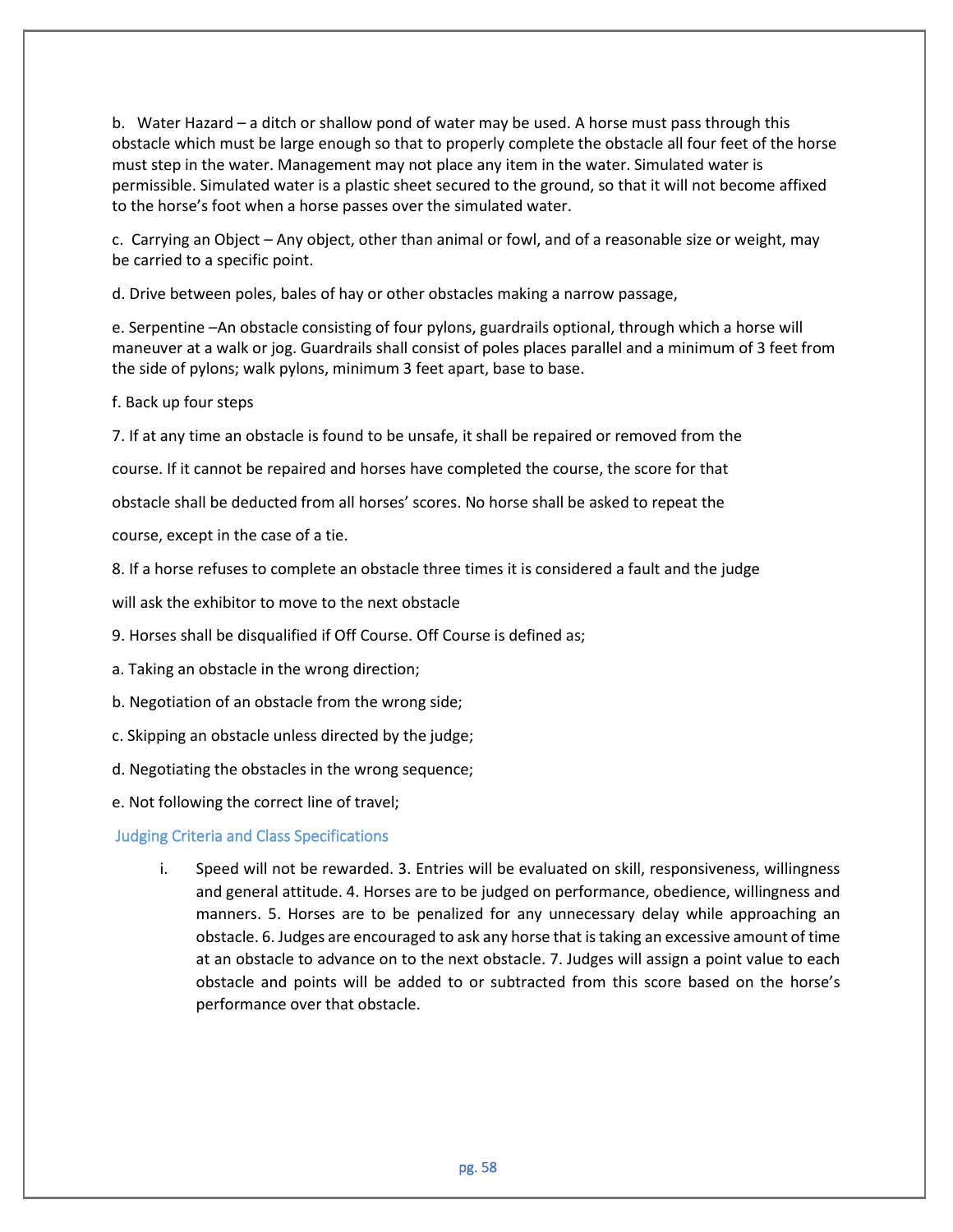# M. SPECIALTY CLASSES

## M.1. Costume

#### **General**

- 1. Horses must be in full compliance with the General Rules section, Shoeing, and Hoof Section.
- 2. Exhibitor is to give free expression to the imagination and creativity of the presentation
- 3. Exhibitors show individually or as a group.
- 4. Horses may be ridden or lead.
- 5. Ridden horses may have an assistant handler leading them if that attendant is also in costume in Youth Classes.
- 6. Youth may not show in classes with any authentic weaponry, only with "stunt props" made of rubber or other non-metal materials.
- 7. Youth may not ride, lead or otherwise handle a stallion in this class **Gaits**
- 1. Exhibitors shall enter in the ring at a walk in a counter clockwise direction.
- 2. Exhibitors may be asked to halt & stand quietly.
- 3. Light hand contact must be maintained.
- 4. Entries are to be shown at the walk both ways of the ring.
- 5. A ridden/driven division will be shown at a walk and trot in both directions. All gaits should be natural and in conformance with the costume.
- 6. Horses may not be asked to back.
- 7. Horses must be under control of the rider (or handler) at all times.
- 8. Line up position is at the discretion of the Judge.

## **Appointments and Attire**

- 1. It will be at the Judge's discretion to decide if a costume is unsafe or creates an unsafe atmosphere in which case it will be cause for elimination.
- 2. Costumes should be made of durable material and securely attached, such that no part of costume falls off during the class.
- 3. Regarding appointments, exhibitor safety should be the primary consideration.
- 4. Horses must be shown with an "approved" bit. Twisted, burr, wire gag bits of any type are not permitted. Curb chains are also allowed and must be at least 1/2 inch in width and lie flat against the jaw. Mechanical Hackamores are prohibited. Ornamental bridles are permitted. Running martingales are permitted. Military martingales are permitted on military presentations only. Standing martingales or tie downs are prohibited
- 5. All Saddles, Sidesaddles, and girths are permissible, as well as "period" or "fantasy" saddles that are deemed safe.
- 6. Swords and daggers are permitted provided they have a sheath with a secondary guard and remain sheathed at all times. Any other weaponry such as an ax or mace, must be sheathed to prevent injury to exhibitors.
- 7. Drawing or brandishing swords, daggers, or any other weaponry on Competition grounds is not permitted and will result in disqualification.
- 8. Lances may not exceed 6 feet in length and must have a blunted point and be carried in the upright position only.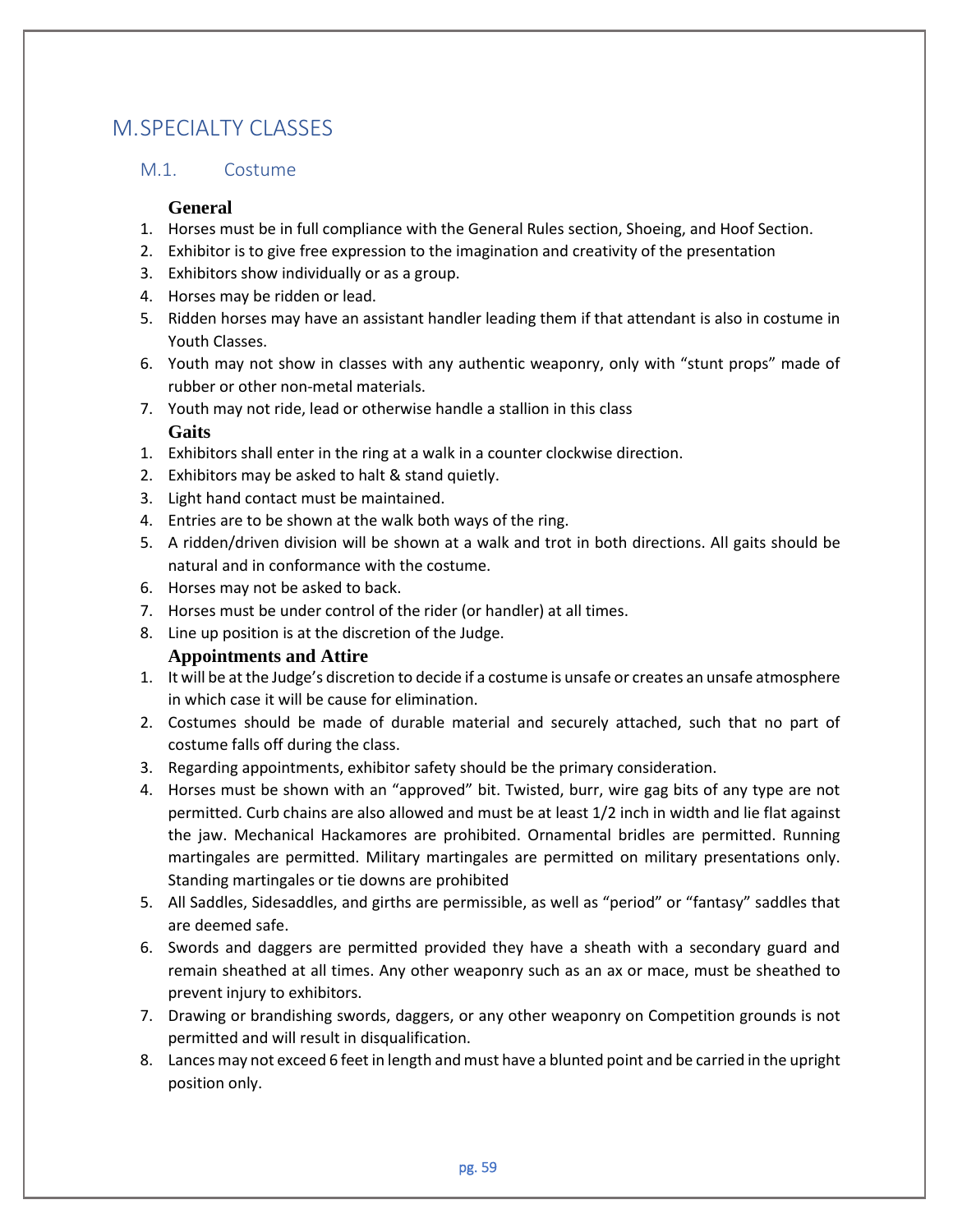- 9. Weaponry appointments that cannot be secured by sheath and a secondary guard are to be inspected during the warmup by a technical official prior to class commencement.
- 10. Articles that are perceived to be important to the overall presentation, which are not permitted due to safety issues, may be substituted with "stunt props" made of rubber or other non-metal materials.

#### **Judging Criteria and Class Specifications**

- 1. Classes are to be judged on creativity, originality, dramatic and or humorous value, and authenticity to period, suitability of costume to horse and handler and manners.
- 2. Competition management may split the costume class into divisions with one being a ridden/driven division and one being an in-hand division.
- 3. Manners are paramount.
- 4. Excessive speed or unsafe conduct is to be severely penalized or disqualified.

# M.2. Freestyle Riding

#### **General**

- 1. Horses must be in full compliance with the General Rules section, Shoeing, and Hoof Section.
- 2. Exhibitor is to give free expression to the imagination and creativity of the presentation
- 3. This is a riding class. Therefore, tack and attire should not interfere with the rider's ability to control the horse at all times. No Costumes in Freestyle which also includes props. Rider's hands may only touch the reins or mane at any time during the performance. (Moved up from below)
- 4. Youth exhibitors may not ride a stallion.
- 5. Exhibitors may show individually or as pairs.
- 6. The presentation is 3 to 5 minutes long.
- 7. The exhibitor is responsible for music and turning the music in to the competition management in a timely manner. It is the exhibitor's responsibility to have the music in an acceptable media.
- 8. If using a CD Mark CD Case With: Class #, Horse Name, Music Track # if applicable. Show Management is not responsible for CD's that do not play correctly or skip, malfunction. It is the Owner, Agent responsibility to test music prior to the presentation with the Announcer/Music Steward. No Cell Phone music or YouTube links will be accepted.
- 9. Competitors will compete individually and then leave the ring.
- 10. Before planning to perform a bridleless freestyle, the exhibitor must contact the show manager to be sure the arena is safe enough and permitted by management.
- 11. Competitors will compete individually and then leave the arena
- 12. Horses must be under control of the rider (or handler) at all times.
- 13. Line up position is at the discretion of the Judge.

## **Appointments and Attire**

- 1. It will be at the Judge's discretion to decide if a competitor is unsafe or creates an unsafe atmosphere in which case it will be cause for elimination.
- 2. Exhibitor safety should be a primary consideration.
- 3. Tack and attire must be appropriate to the discipline to be ridden by the competitor.
- 4. Horses must be shown with an "approved" bit. Twisted, burr, wire gag bits of any type are not permitted. Curb chains are also allowed and must be at least 1/2 inch in width and lie flat against the jaw. Mechanical Hackamores are prohibited. Ornamental bridles are permitted. Running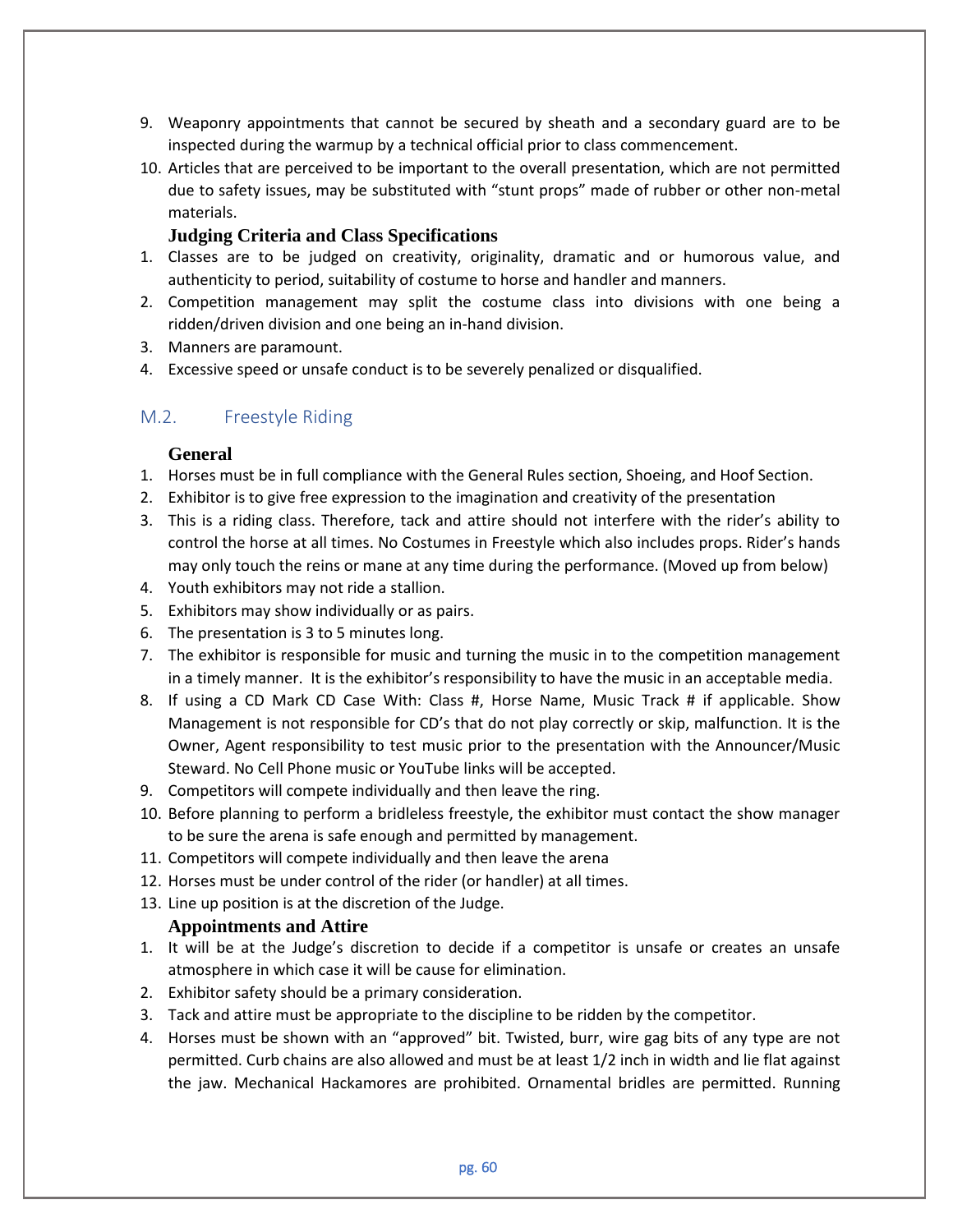martingales are permitted. Military martingales are permitted on military presentations only. Standing martingales or tie downs are prohibited.

5. Western style saddles (either square or round skirt), English Hunt, all purpose, dressage, or sidesaddles made of leather or synthetic materials are permitted. Saddle pads are required.

## **Judging Criteria and Class Specifications**

- 1. Classes are to be judged as follows:
	- a. 50% Artistic Expression including creativity, originality, dramatic and or humorous value, and manners.
	- b. 50% Technical Merit quality of movement, degree of difficulty, harmony between horse and rider.
	- c. Manners are a consideration.
	- d. Excessive speed or unsafe conduct is to be severely penalized or disqualified.

# M.3. Command Class- Under Saddle

## **General**

- 1. Horses must be in full compliance with the General Rules section, Shoeing, and Hoof Section.
- 2. Horse can be ridden any discipline unless specified in the class listing.
- 3. A lack of required tack, equipment, appointments or attire shall be grounds for elimination from the class.
- 4. Youth exhibitors may not ride a stallion.

## **Gaits**

- 1. Horses must be under control of the rider (or handler) at all times.
- 2. Horses enter the ring counter clockwise at the trot.
- 3. The judge gives "Commands" and the horse/rider have 3 strides to perform the transition or the command. Any horse/rider that does not is pulled into the center of the ring and is "out".
- 4. The judge can ask for walk, trot and canter/lope, reverse, halt, backup. When the judge gets down to the final competitors without cause for elimination, then they can get creative and call for a counter canter, side pass facing the rail or facing the center, or other more difficult tasks. **Appointments and Attire**

# 1. It will be at the Judge's discretion to decide if a competitor is unsafe or creates an unsafe atmosphere in which case it will be cause for elimination.

- 2. Exhibitor safety should be a primary consideration.
- 3. Tack and attire must be appropriate to the discipline ridden by the competitor.

# **Judging Criteria and Class Specifications**

- 1. Placements are based on order of elimination (last to be eliminated is 1st place, next is 2nd etc)
- 2. Placements are strictly based on order of elimination due to performing the command, without regard to quality of gait or transitions.

# M.4. Liberty

# **General**

- 1. Horses must be in full compliance with the General Qualifications section, Shoeing, Hoof Section and Conformation sections.
- 2. Exhibitor is to give free expression to the imagination and creativity of the presentation.
- 3. Exhibitors may show individually or with a helper.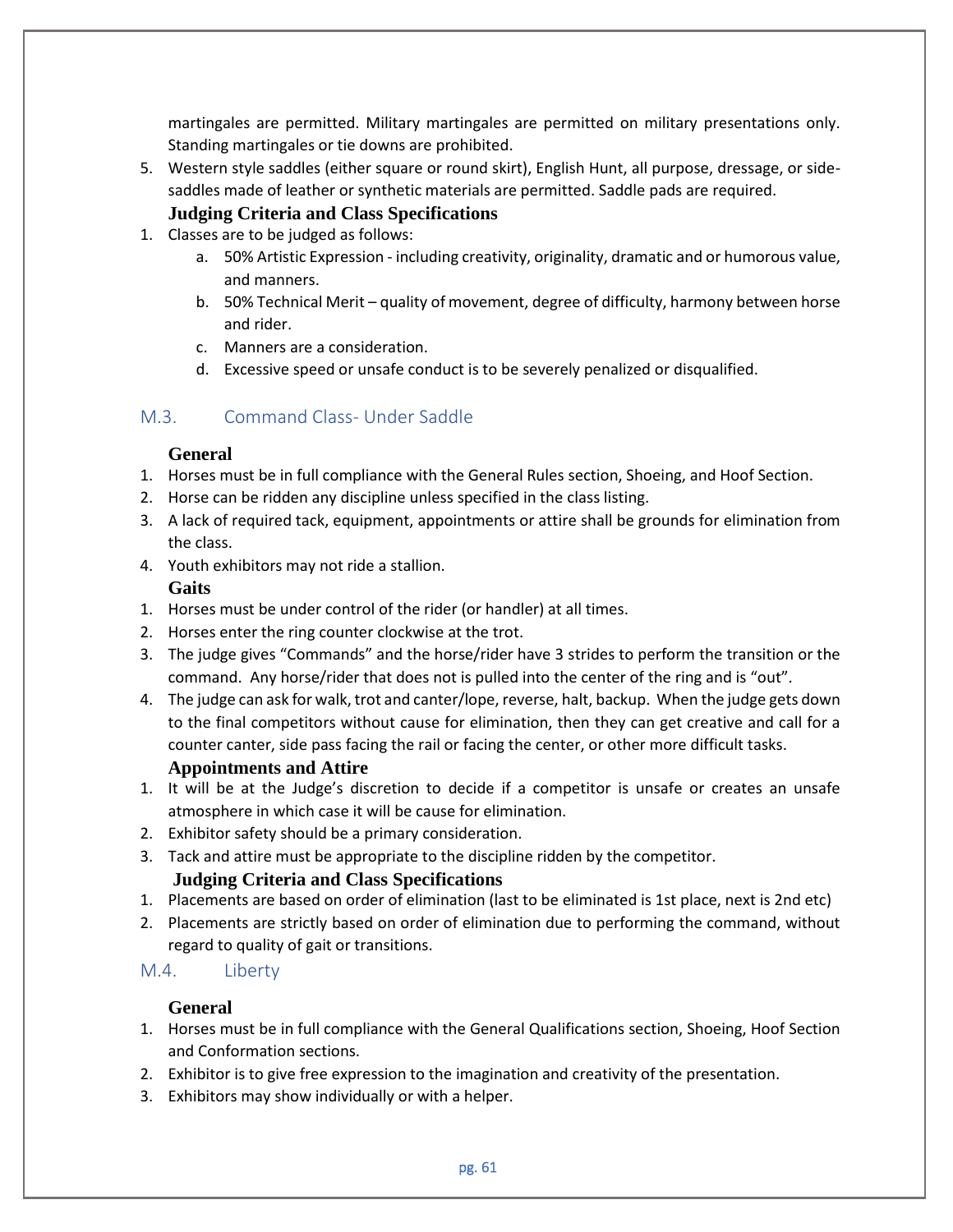- 4. The presentation must be one and a half minutes  $(1 \frac{1}{2})$ .
- 5. All horses must be two years or older.
- 6. The exhibitor is responsible for music and turning the music in to the competition management in a timely manner. It is the exhibitor's responsibility to have the music in an acceptable media.
- 7. If using a CD Mark CD Case With: Class #, Horse Name, Music Track # if applicable. Show Management is not responsible for CD's that do not play correctly or skip, malfunction. It is the Owner, Agent responsibility to test music prior to the presentation with the Announcer/Music Steward. No Cell Phone music or YouTube links will be accepted.
- 8. Youth exhibitors may not present a stallion.
- 9. Competitors will compete individually and then leave the ring.
- 10. The exhibitor and helper, if applicable, enter the arena with the horse. At the first sound of music, the In-Hand Bridle or Halter is removed and the horse runs "free" in the arena demonstrating various gaits in each direction and just playing along with the music. The music should be timed to exactly one and half minutes  $(1 \n\times)$ . Once the music stops, the exhibitor has exactly two  $(2)$ minutes to catch and replace the Bridle or Halter on the horse's head. A helper may assist in the arena to keep the horse in motion but may not catch or touch the horse. Neither the exhibitor nor the helper may touch the horse in any way during the performance. One whip per exhibitor and helper are allowed. NO other props or aids may be used. Baiting to catch the horse is not permitted.

## **Attire**

- 1. Dress for the handlers should be appropriate for the purpose.
- 2. The exhibitor shall be dressed safe, neat and clean.
- 3. Attire may not display a farm or owner's name, horse's name or logo.
- 4. Jewelry should be kept to a minimum.
- 5. No T-shirts, shorts, skirts, strapless tops or canvas/cloth shoes are allowed.
- 6. Footwear may be boots, closed toe shoes or leather running shoes.

# **Judging Criteria and Class Specifications**

- 1. Horses to be judged on movement, showing various gaits in each direction, style, type, quality and use of entire arena. Consideration is to be given to how the horse performed during his exhibition. Horse's will to "show off" and keep moving with moderate encouragement from the exhibitor and helper are preferred over those that need constant pushing from the exhibitor and helper.
- 2. The horse should give the impression that he/she is enjoying their Liberty class time, not so much that he/she is being forced to perform.
- 3. Classes may be split as deemed by Competition management.

# M.5. Leadline (Age 9 and under)

## **General**

- 1. Horses must be in full compliance with the General Rules section, Shoeing, and Hoof Section.
- 2. Rider must be nine years old or younger
	- a. A rider of any age with special needs can ride in the leadline class as long as they comply with all leadline show rules.
- 3. The rider may not show in any other riding class in that Competition except in Costume Class, but only if being led in the Costume Class. The horse can be used in other classes.